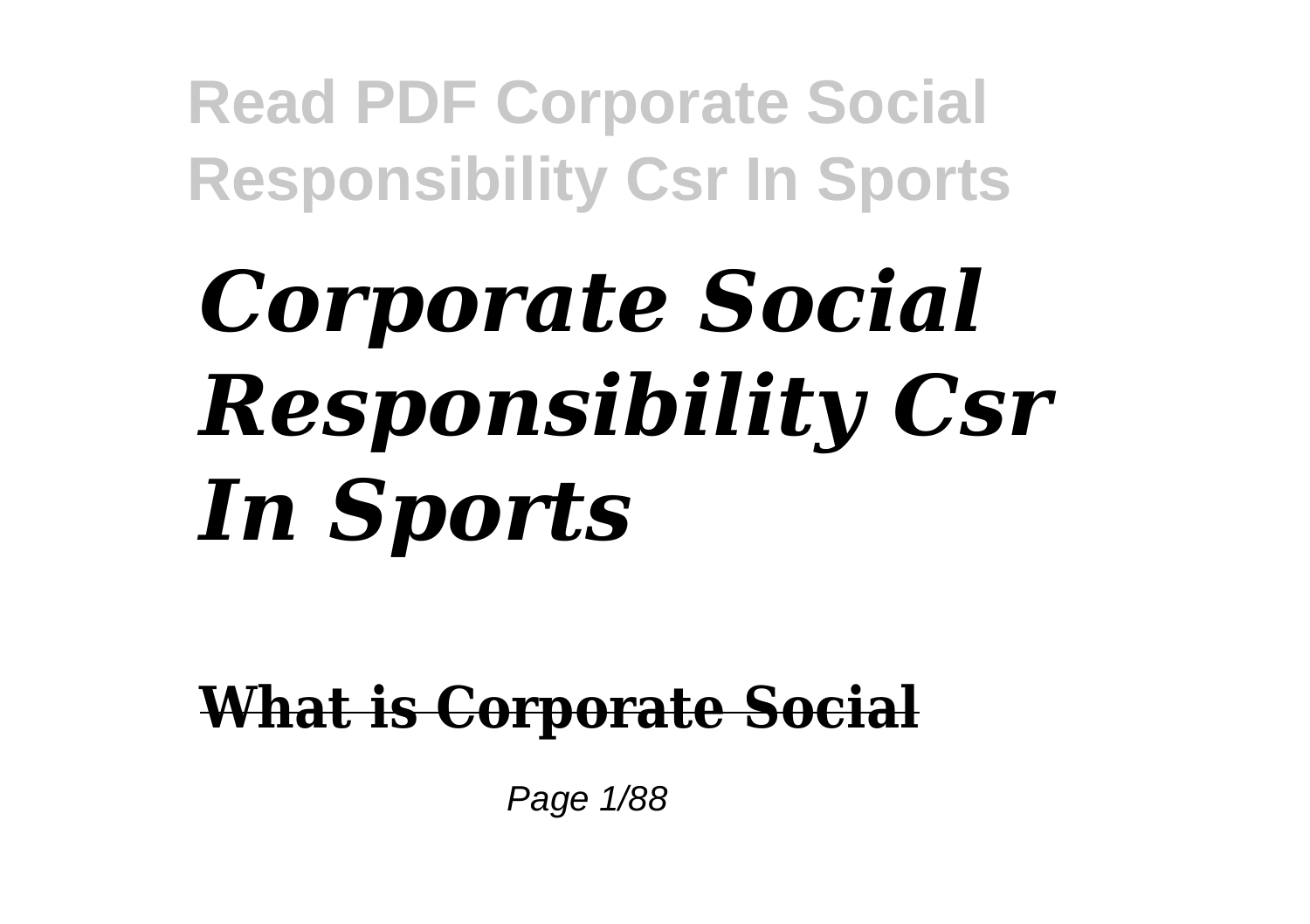**Responsibility (CSR)?** *What is Corporate social responsibility (#CSR) ?* **Corporate Social Responsibility (CSR): Practical Perspectives by Thomas Beschorner The social responsibility of business |**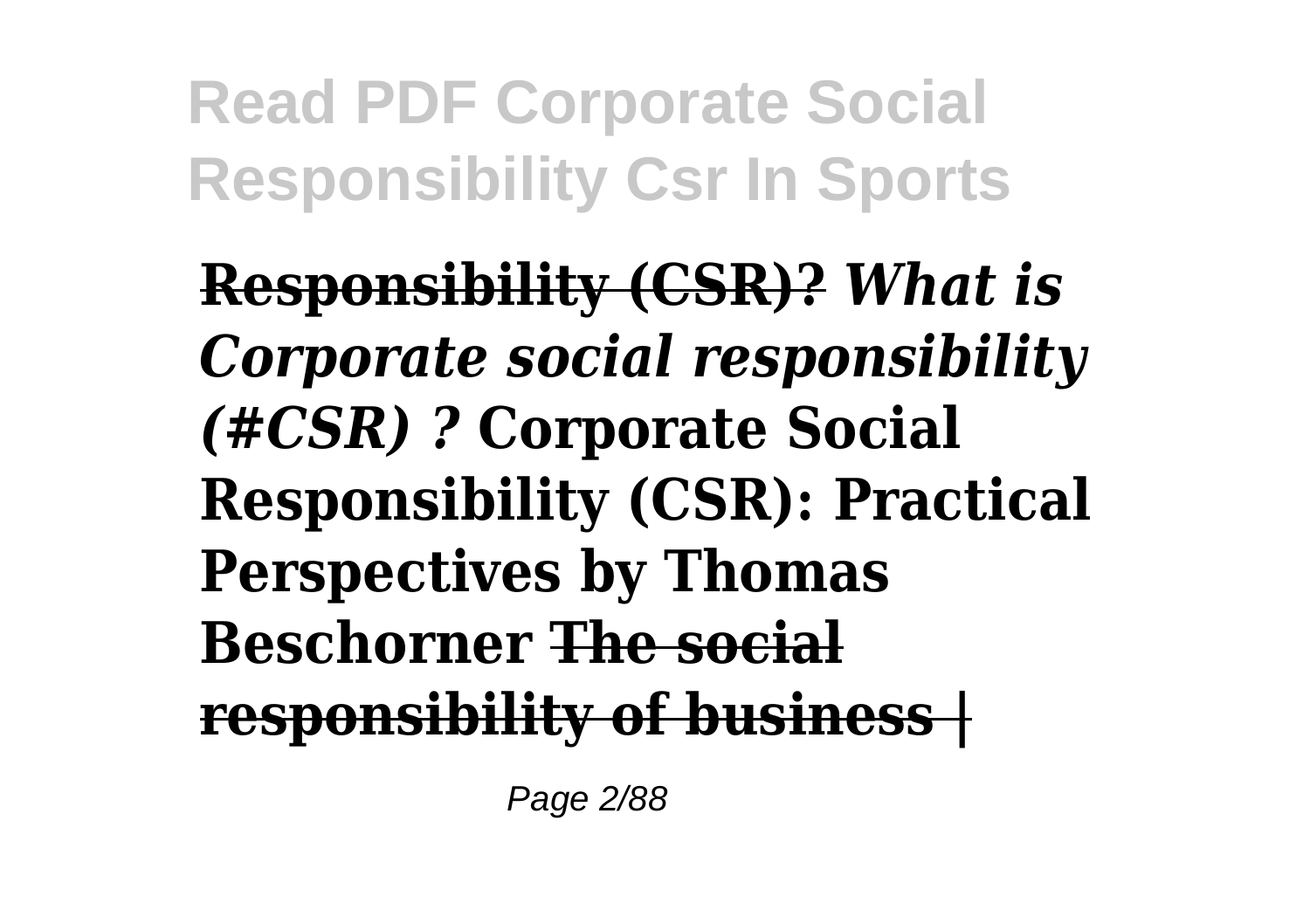**Alex Edmans | TEDxLondonBusinessSchool Understanding Corporate Social Responsibility (CSR) What Corporate Social Responsibility (CSR) Has Become | Simon Sinek The Era**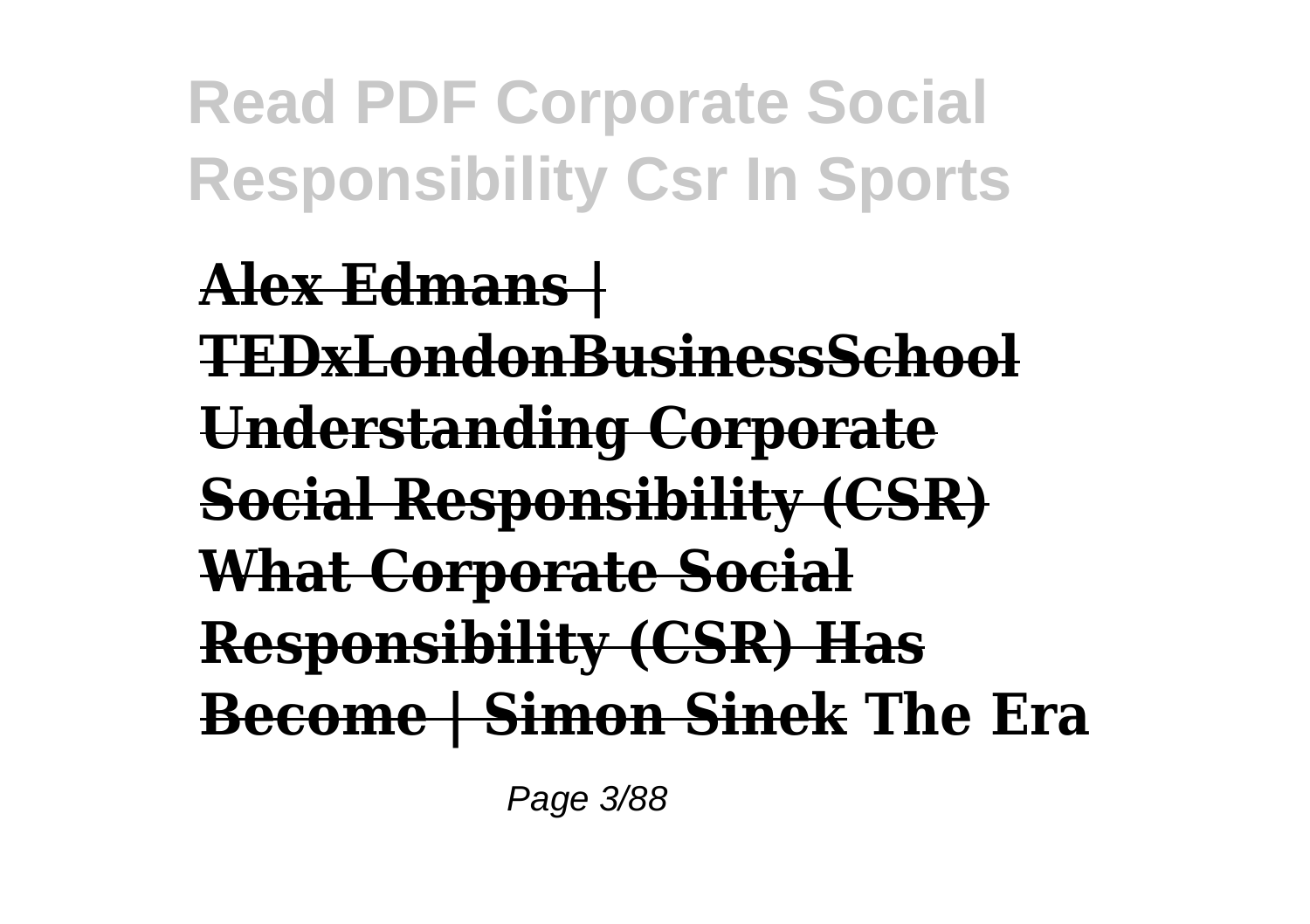**of Corporate Social Responsibility is Ending | Rachel Hutchisson | TEDxWilmington** *Corporate Social Responsibility: Microsoft Case Study* **Trailer: Channel CSR - Corporate**

Page 4/88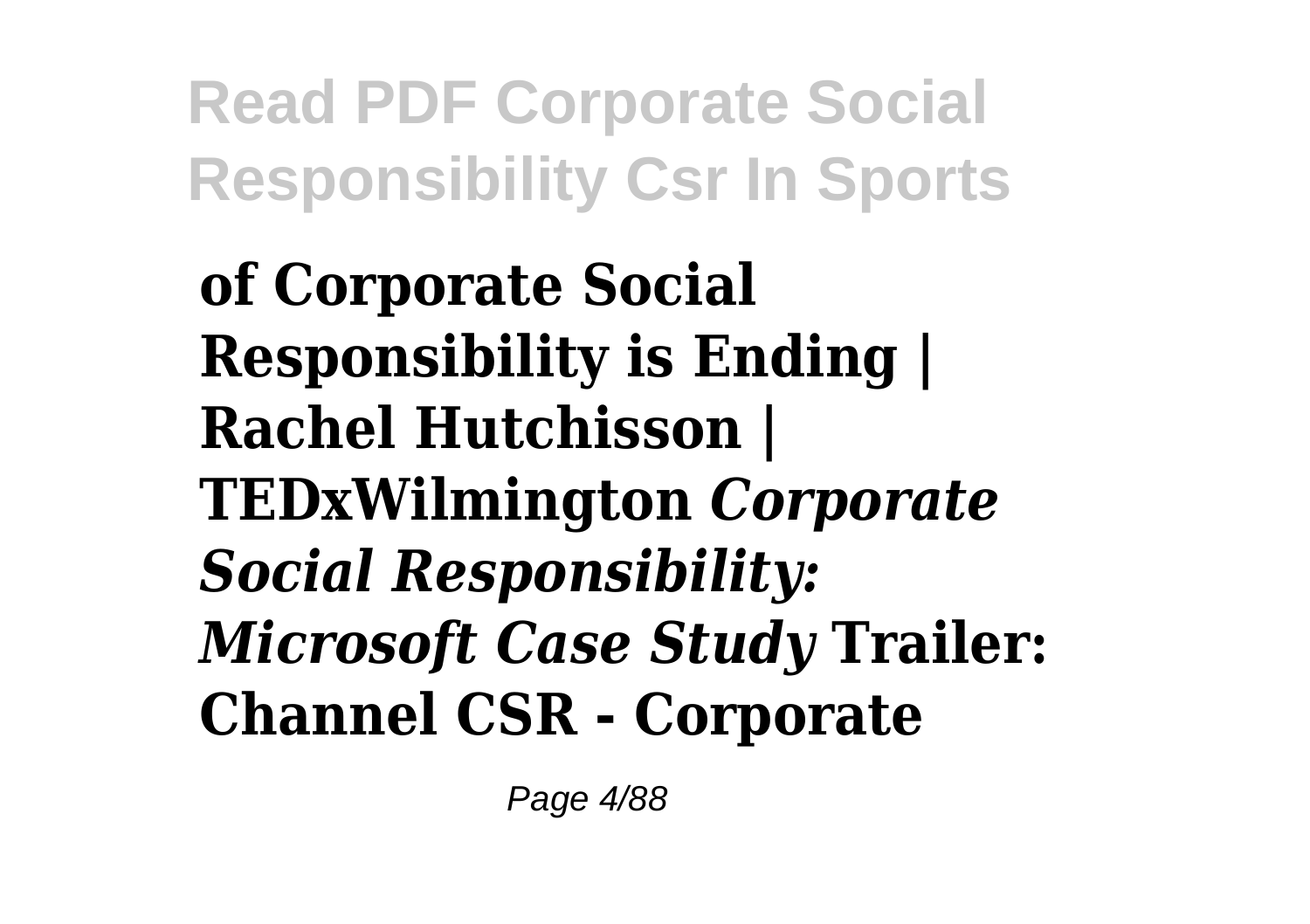**Social Responsibility explained Corporate Social Responsibility: Marketing Tool or Reality? I Olivier Delbard The Role of Corporate Social Responsibility (CSR) During A Crisis What is Corporate Social**

Page 5/88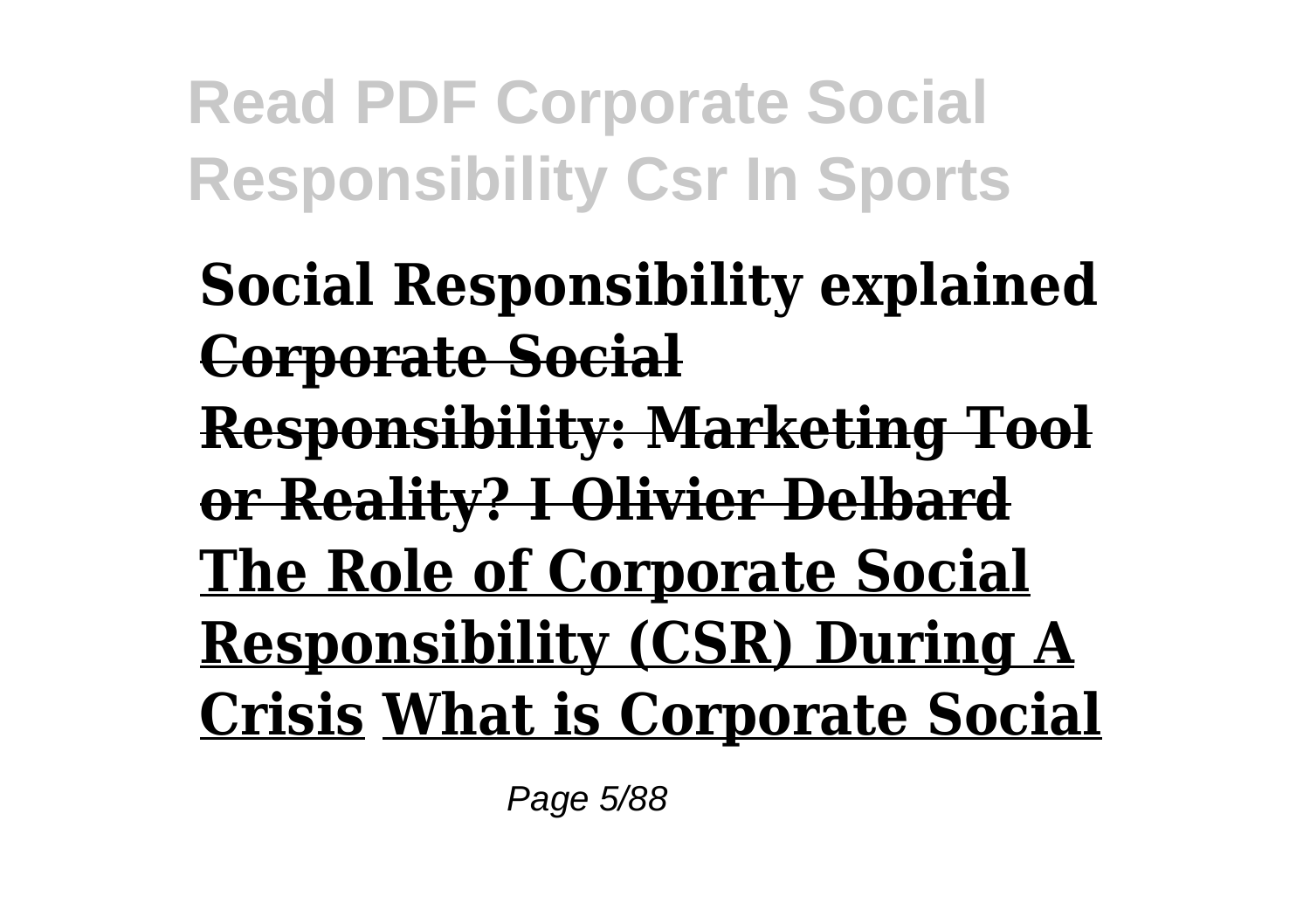**Responsibility? What is corporate social responsibility? Investopedia** *How to Value People Over Profits | Dale Partridge | TEDxBend* **What is CSR? Responsabilidad Social como**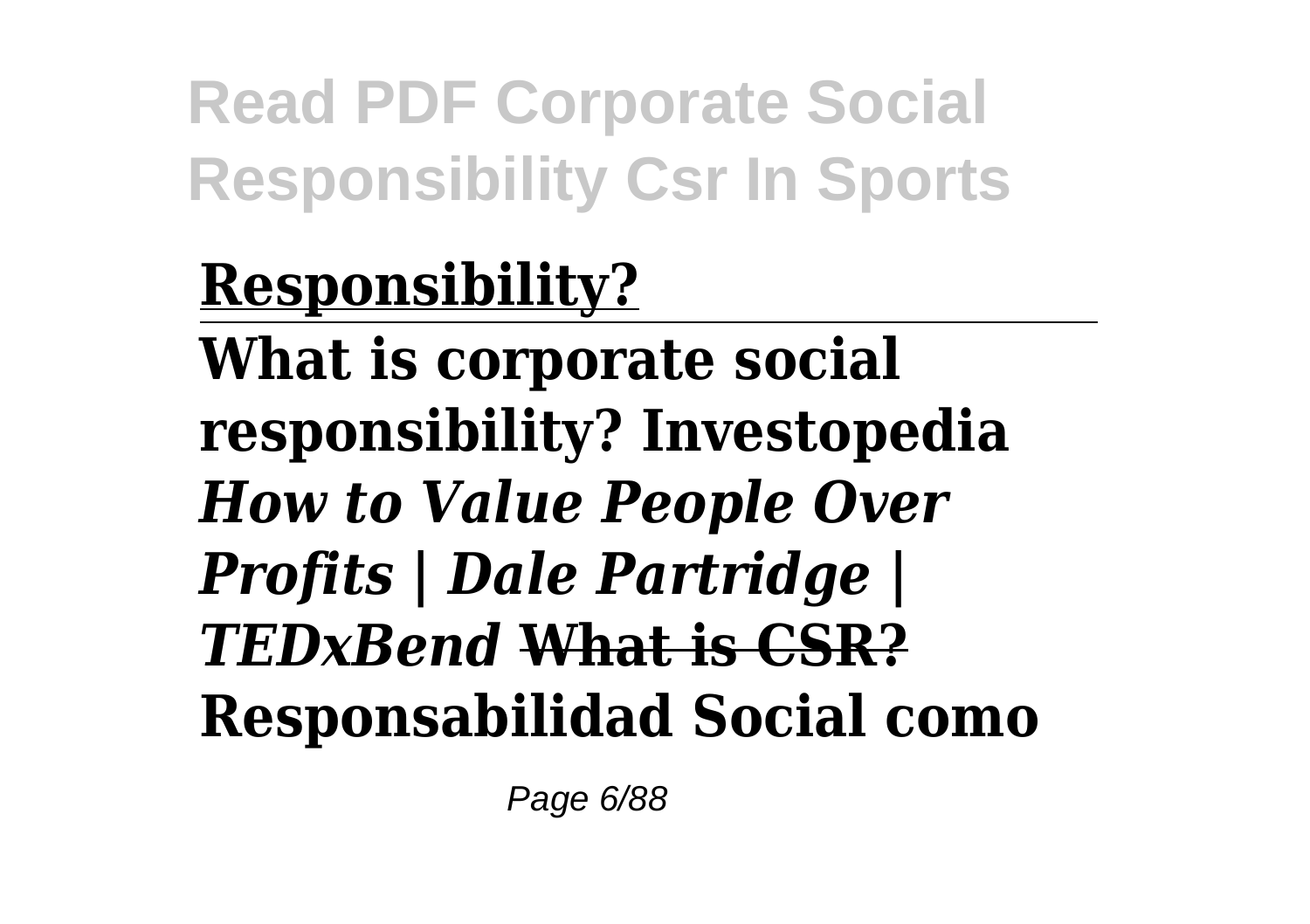**motor de negocio: Marcelo Tedesco at TEDxGuadalajala 2013 Corporate \u0026 economic responsibility | SAM RODDICK | TEDxBrighton The corporate responsibility to respect human rights:**

Page 7/88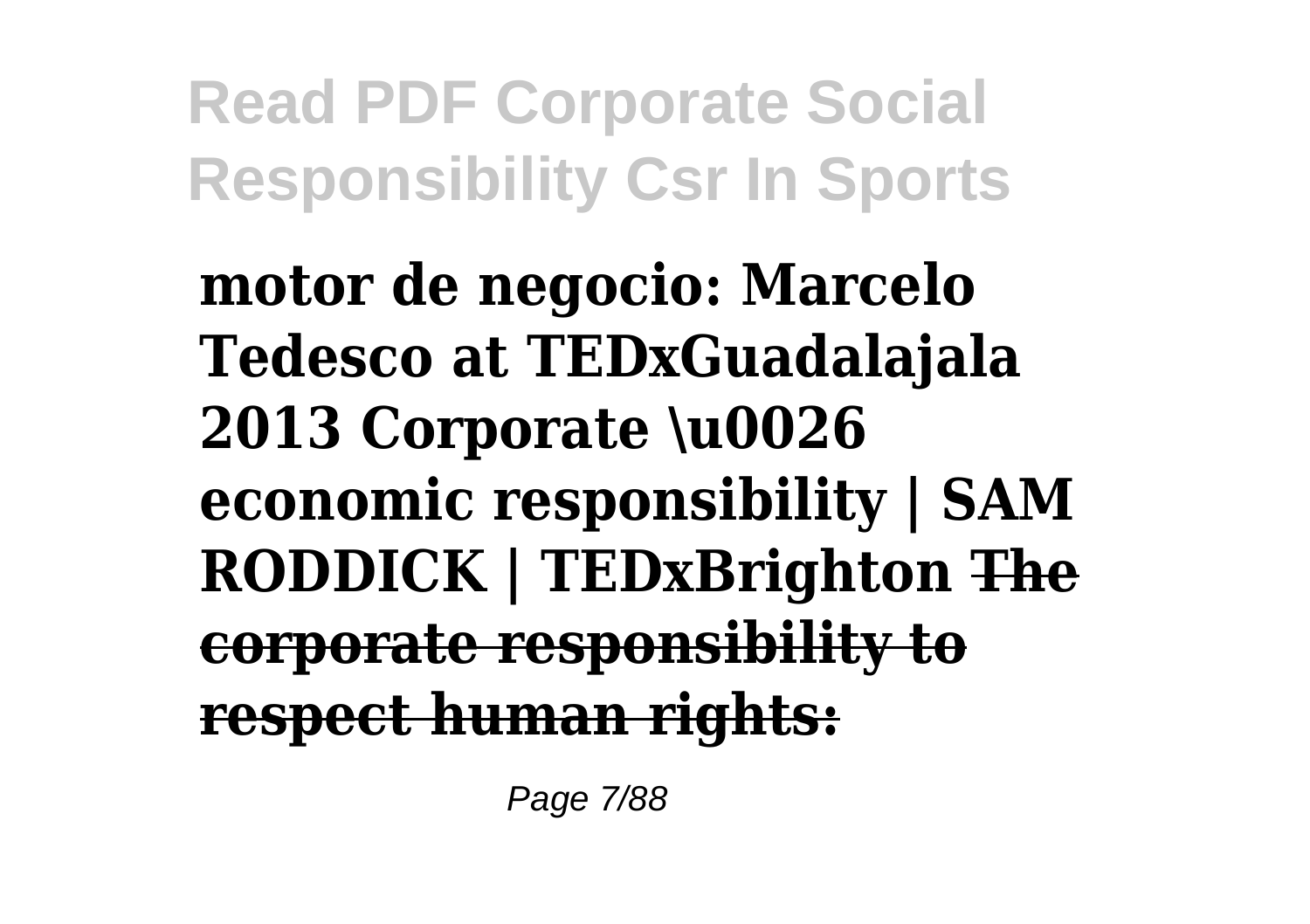**Damiano de Felice at TEDxLSE 2013 Advantages and Disadvantages of CSR - What is Corporate Social Responsibility (CSR) Coca Cola Social Responsibility Starbucks Social Responsibility Video**

Page 8/88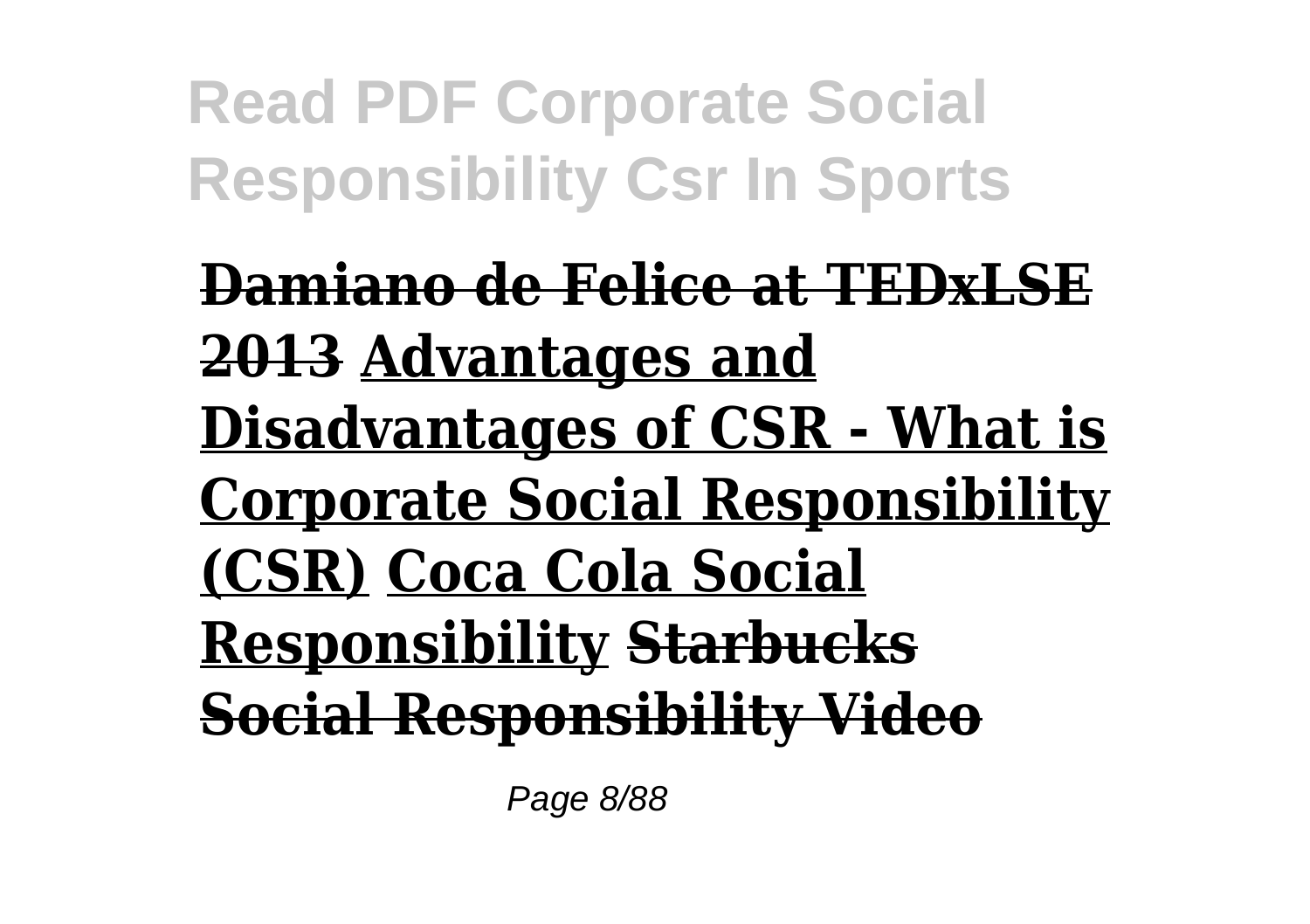*Ratan Tata: The Role of Corporate Social Responsibility in India #1: Different Perspectives on CSR* **Business and Corporate Social Responsibility (CSR) Business Ethics: Corporate Social**

Page 9/88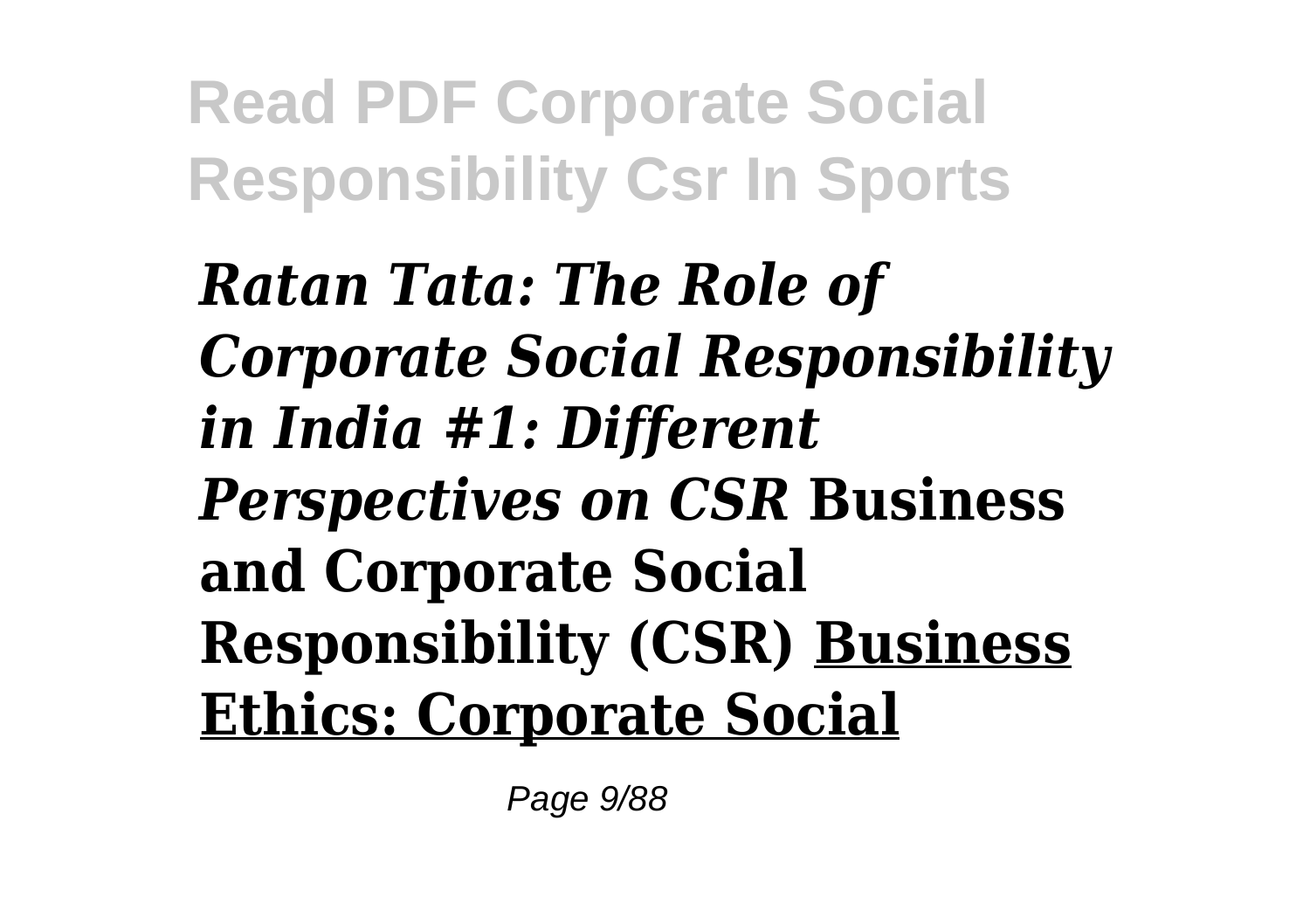**Responsibility Introduction to the course Louv12.1x - Discovering corporate social responsibility (CSR) Coronavirus: Corporate Social Responsibility**

**Re-thinking corporate social**

Page 10/88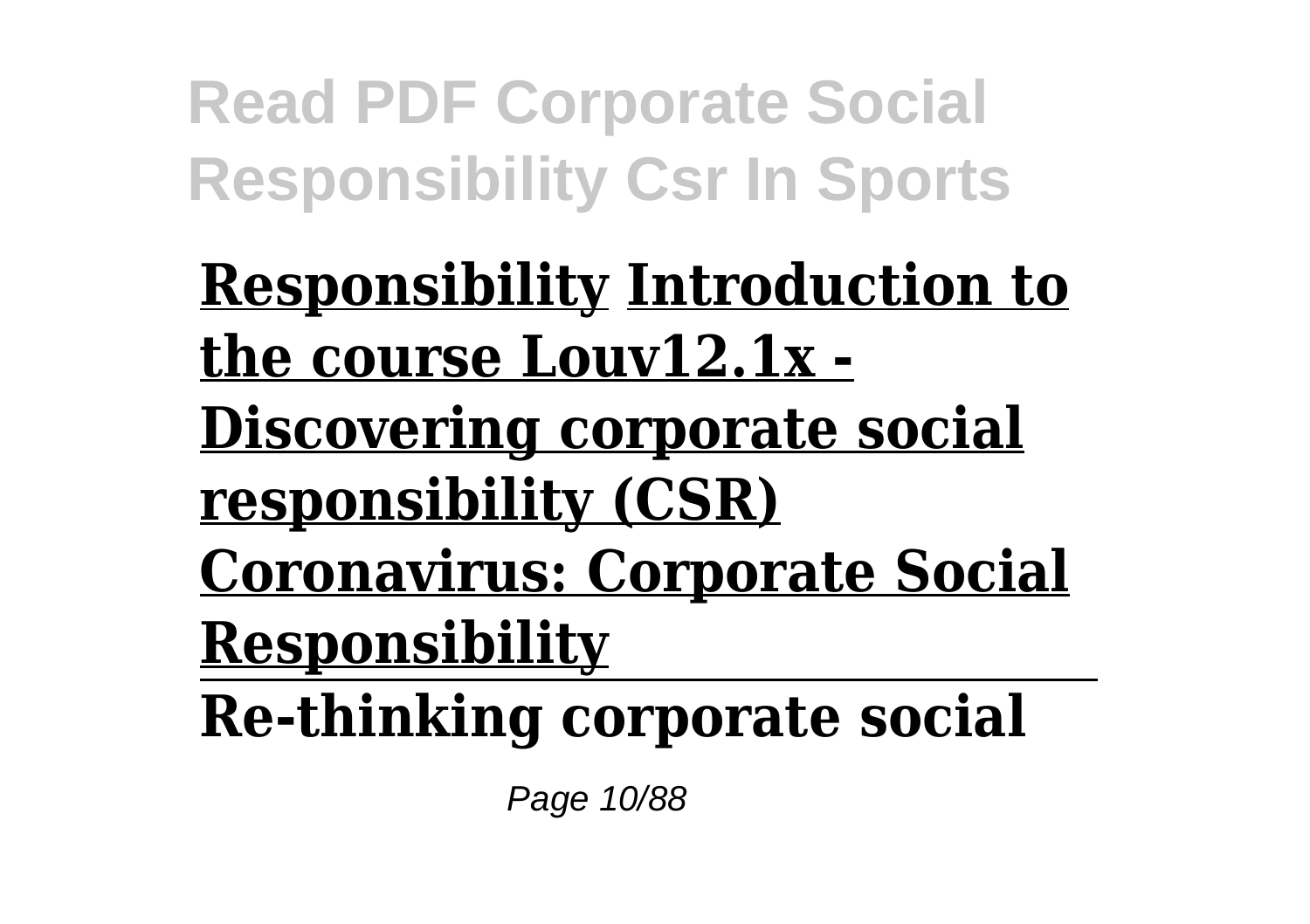#### **responsibility: Andy Le Seelluer at TEDxStHelier**

**Corporate Social Responsibility | CSR | Doing Business in India | Mastering India | Ep: 1**

#### **Why Is Corporate Social Responsibility Important?**

Page 11/88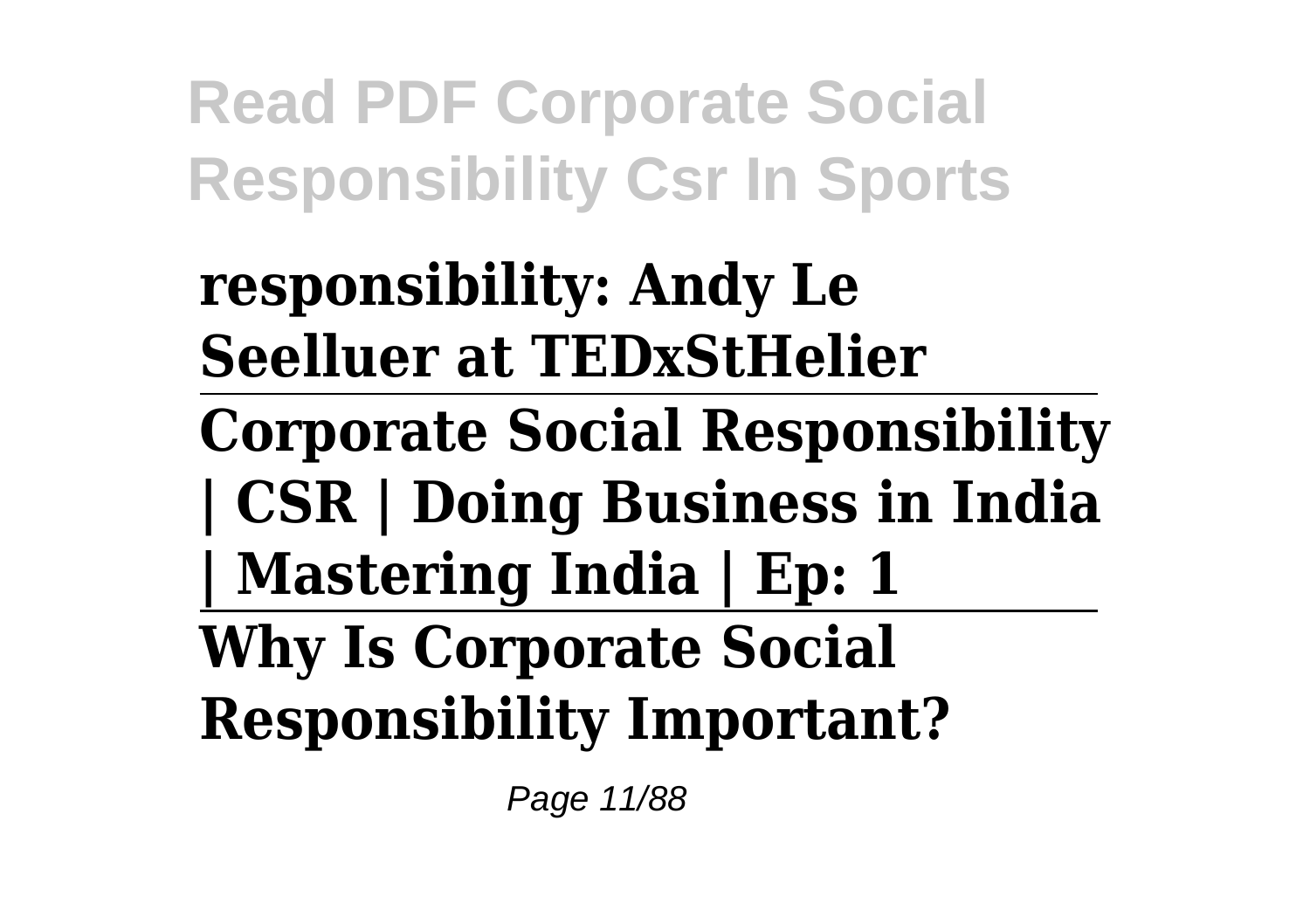#### **Corporate Social Responsibility Csr In**

**Corporate social responsibility, or CSR, is the act of incorporating environmental and social concerns into a company's planning and**

Page 12/88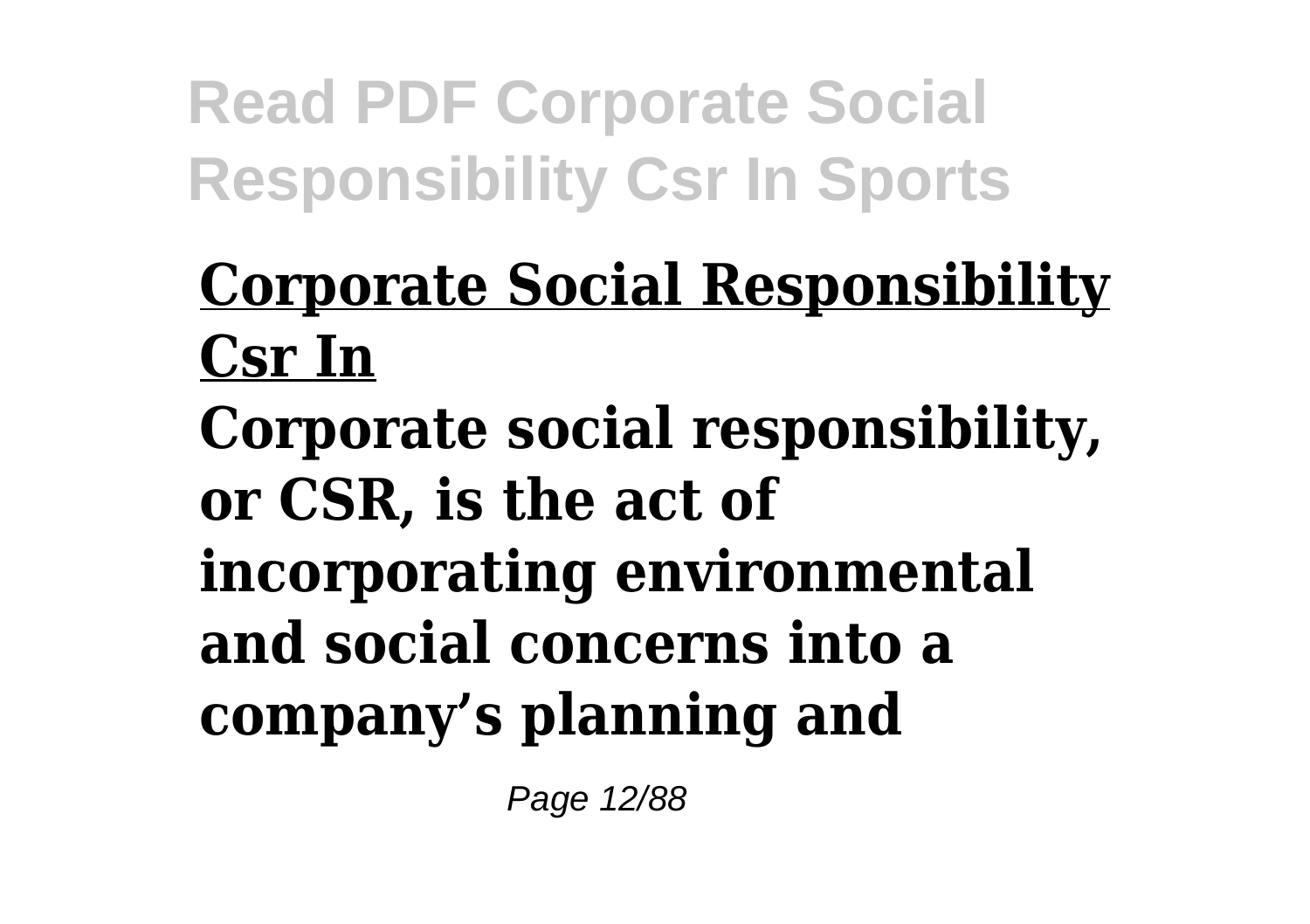**operations. These programs center around the idea that businesses can make the world a better place, or at the very least, they can reduce their negative social and environmental footprint on the**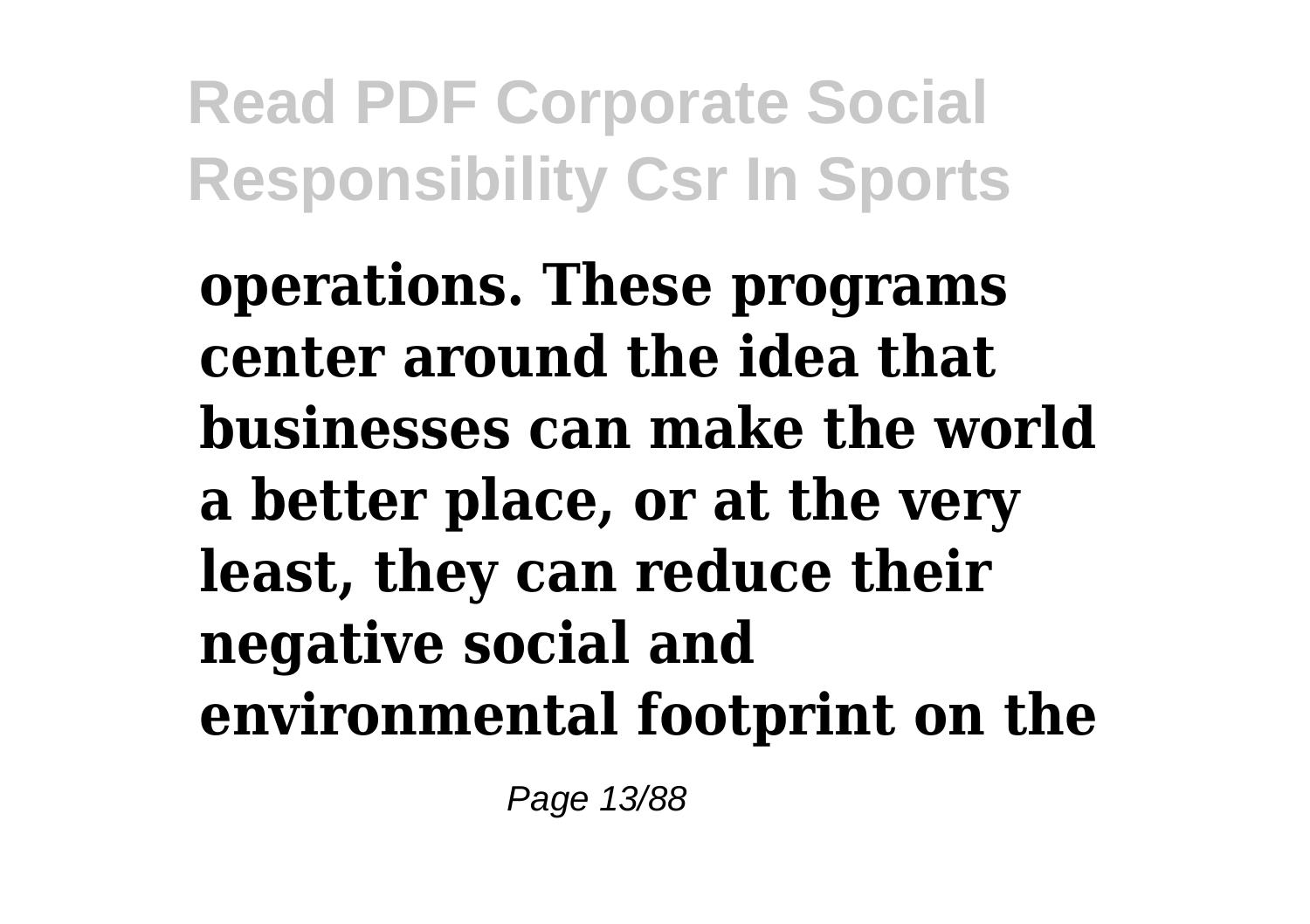**Corporate Social Responsibility: What Is It? In the last 10 years the Corporate Social Responsibility (CSR) movement stood for**

Page 14/88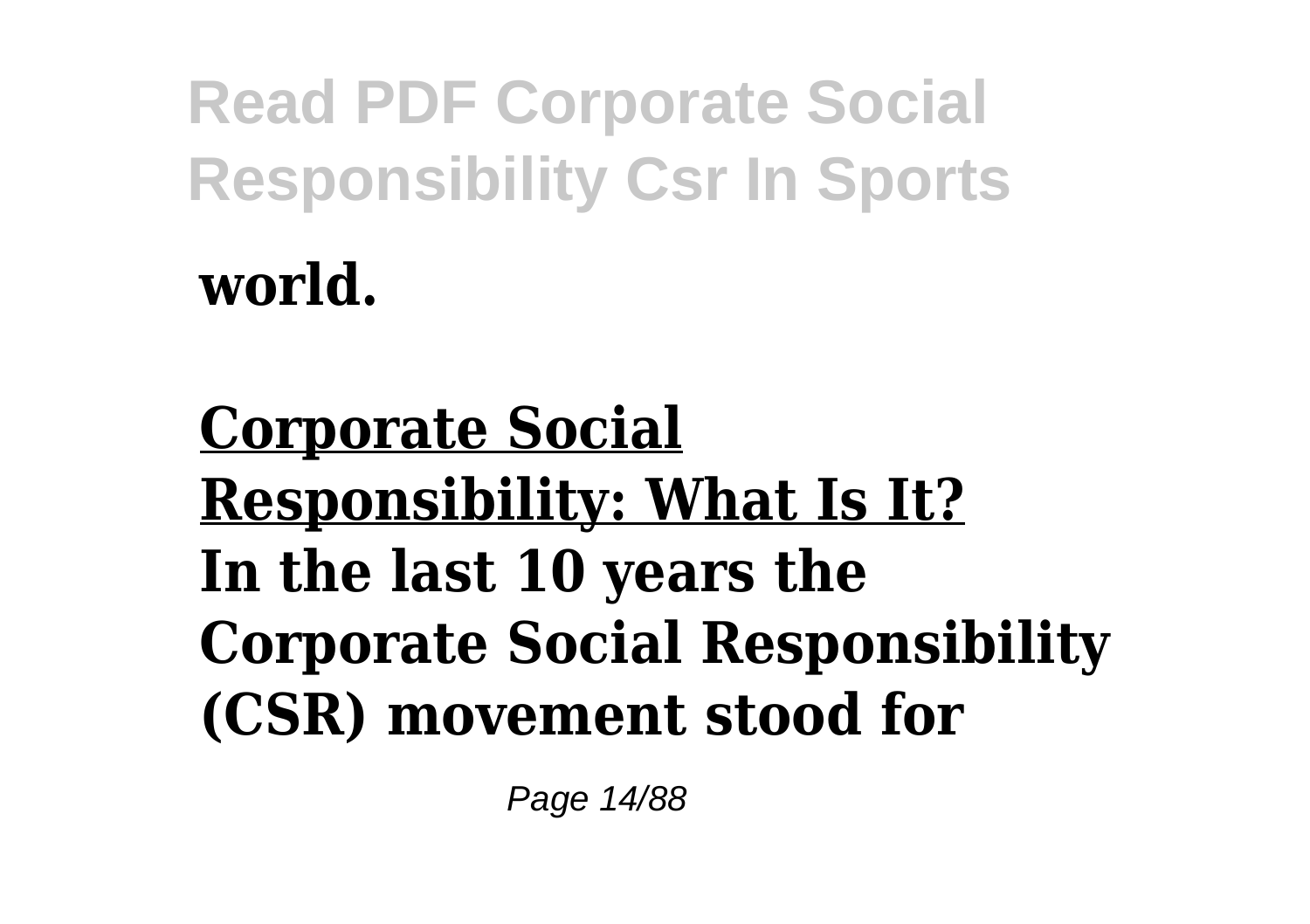**topics such as Corporate Governance, Environmental management and community engagement only to name three. CSR is being seen as the new business models for companies that want to be**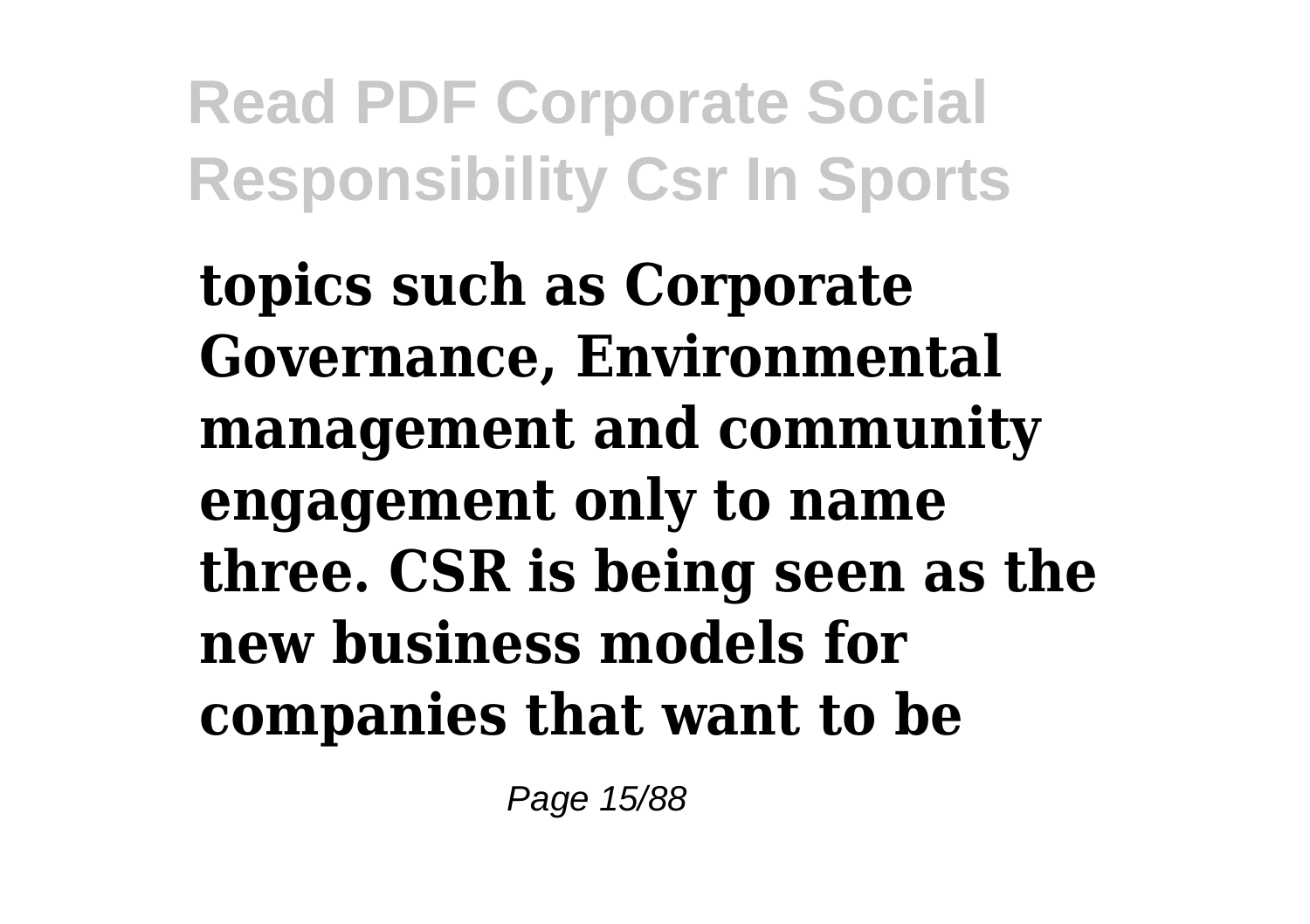#### **seen as more responsible organizations. So why is that?**

**Key elements of Corporate Social Responsibility (csr) in ... Corporate social responsibility is a broad concept that can**

Page 16/88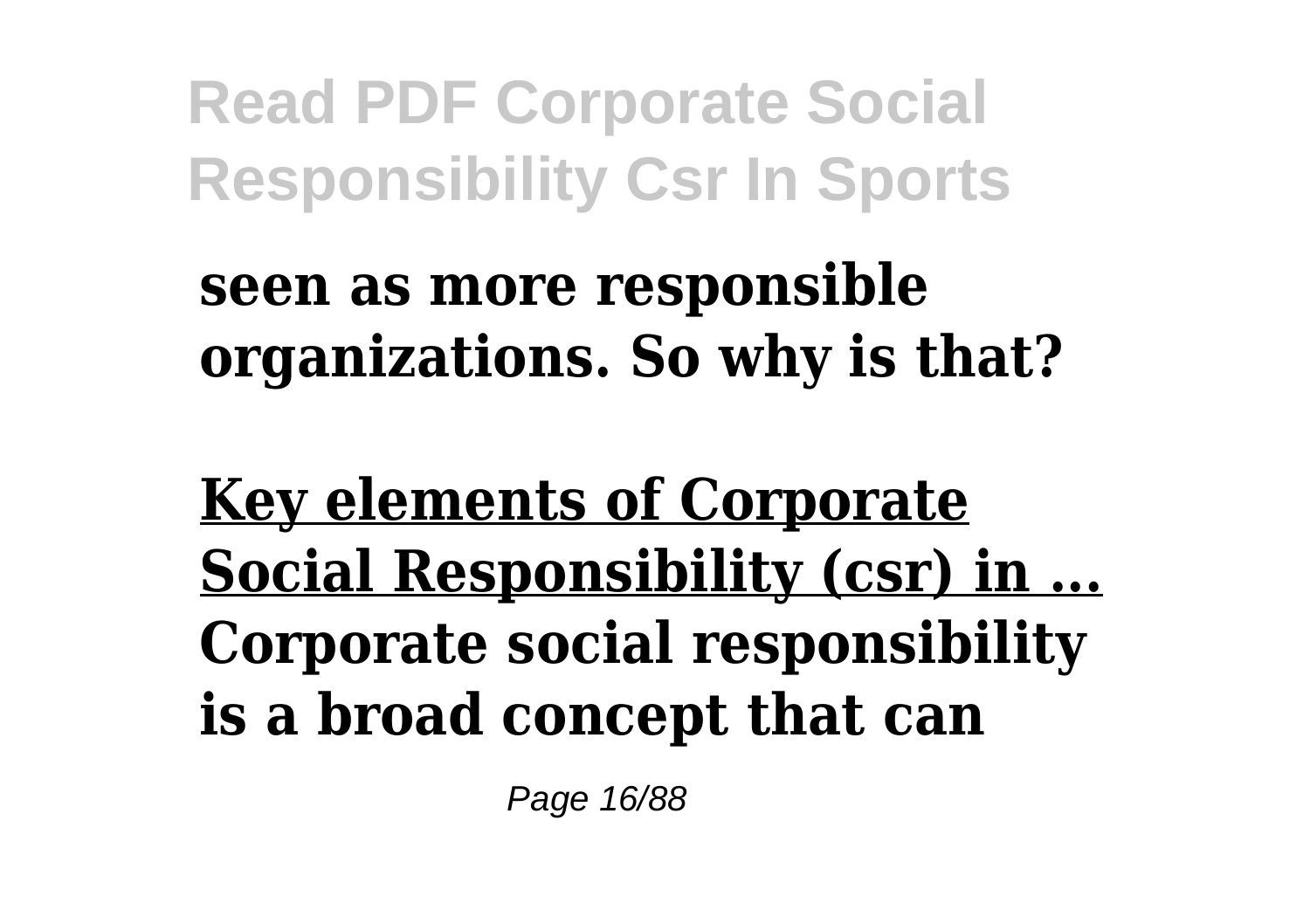**take many forms depending on the company and industry. Through CSR programs, philanthropy, and volunteer efforts, businesses can benefit...**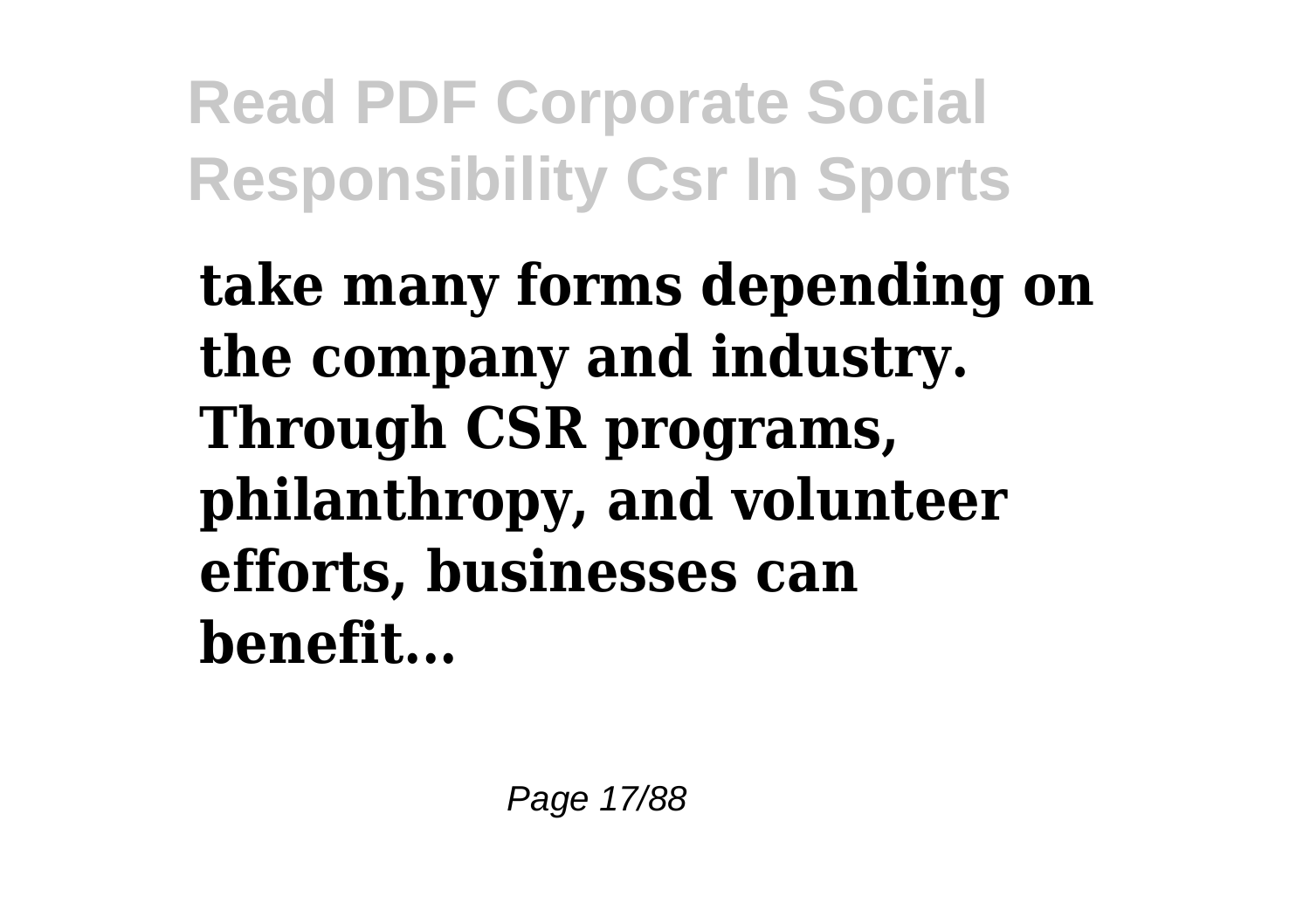#### **Corporate Social Responsibility (CSR) Definition**

**Corporate social responsibility (CSR) refers to strategies that companies put into action as part of corporate governance that are designed to ensure the**

Page 18/88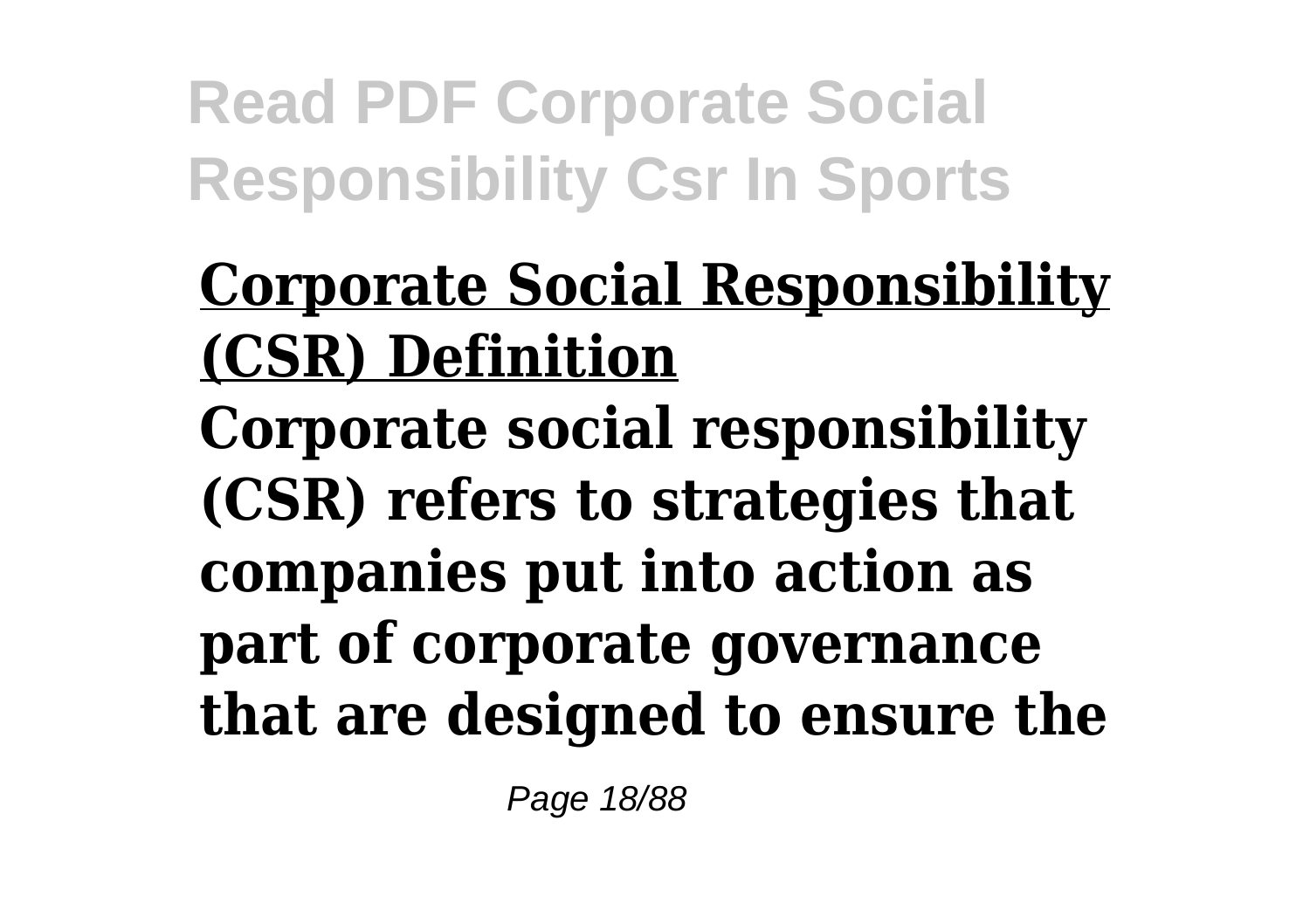**company's operations are ethical and beneficial for society.**

**Corporate Social Responsibility (CSR) - Types and Business ... Corporate social responsibility**

Page 19/88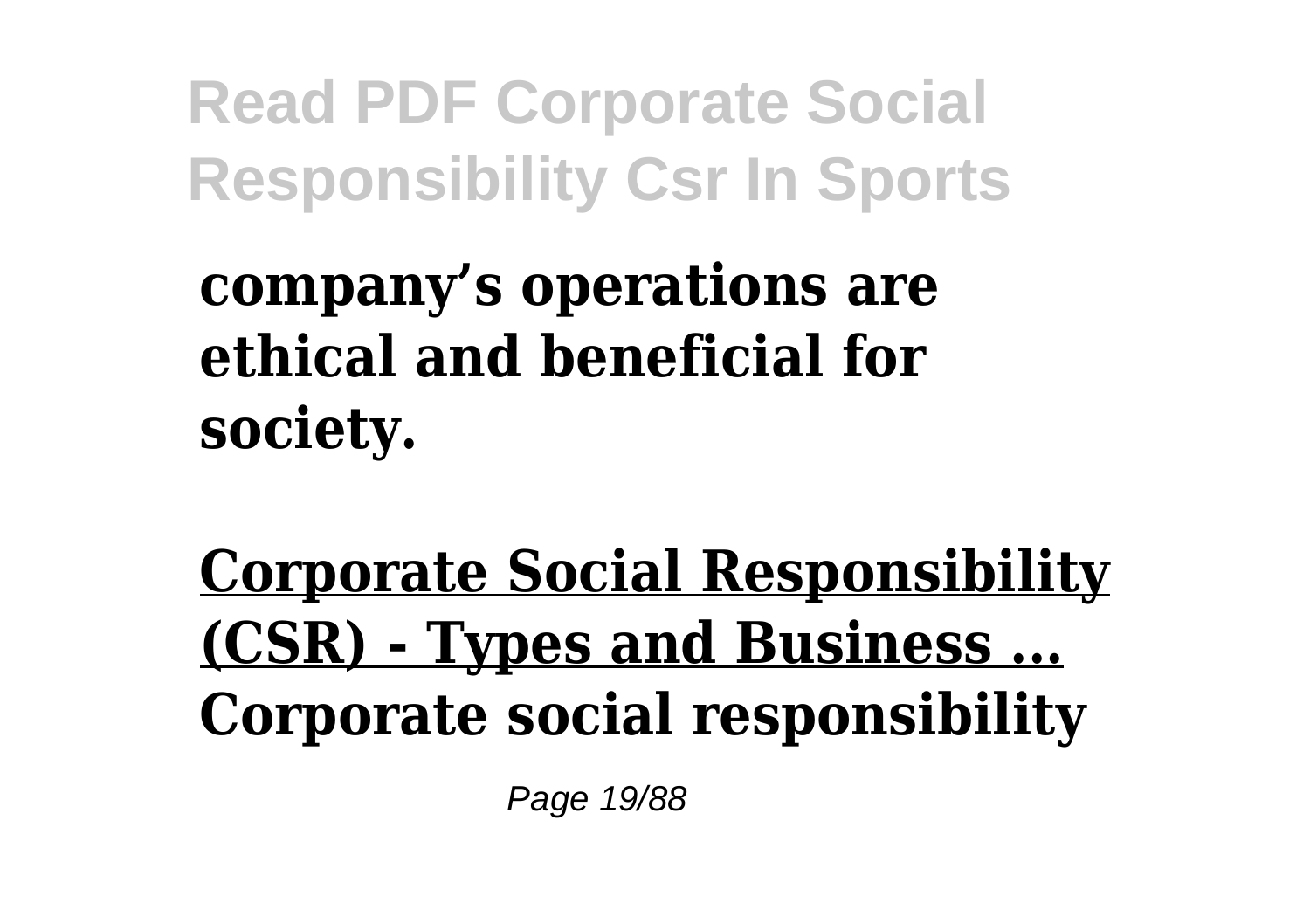**(CSR) and its implementation into EU Company law 05-11-2020. Building on both European Union (EU) law and chosen Member States' legislation, this study, commissioned by the European**

Page 20/88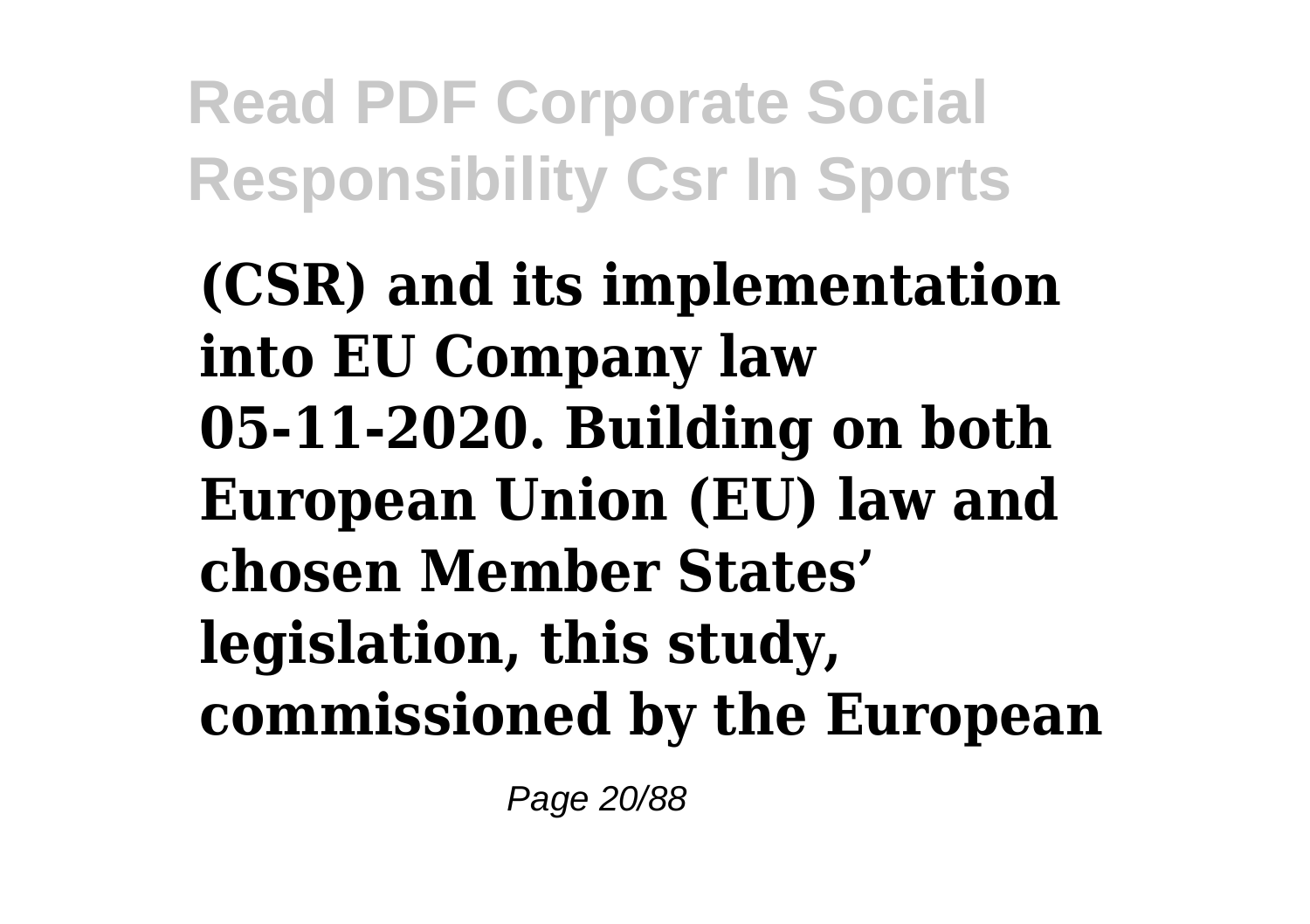**Parliament's Policy Department for Citizens' Rights and Constitutional Affairs at the request of the JURI Committee aims at ...**

#### **Corporate social responsibility**

Page 21/88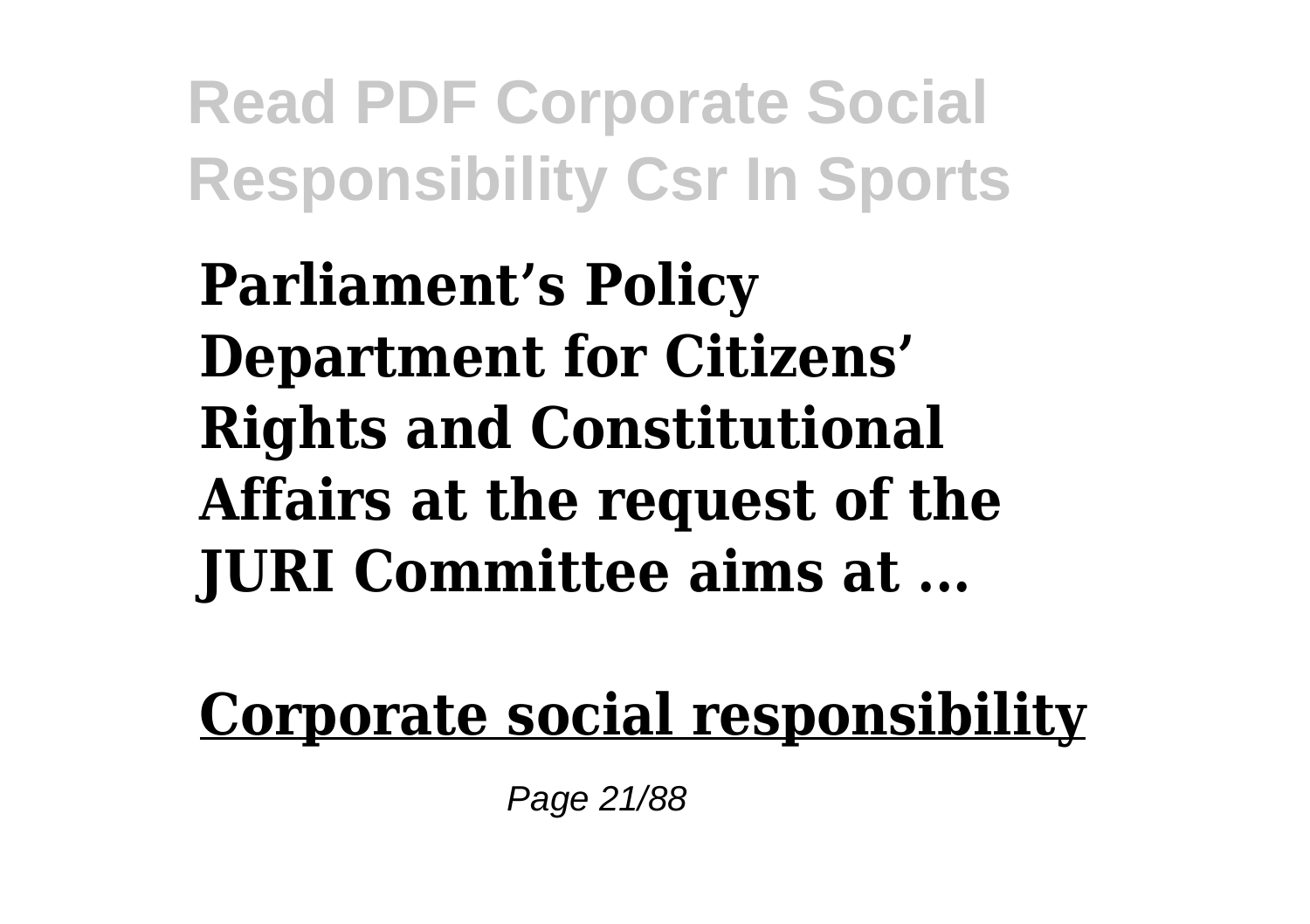**(CSR) and its ... Corporate social responsibility (CSR) refers to the selfimposed responsibility of companies to society in areas such as the environment, the economy, employee well-being,**

Page 22/88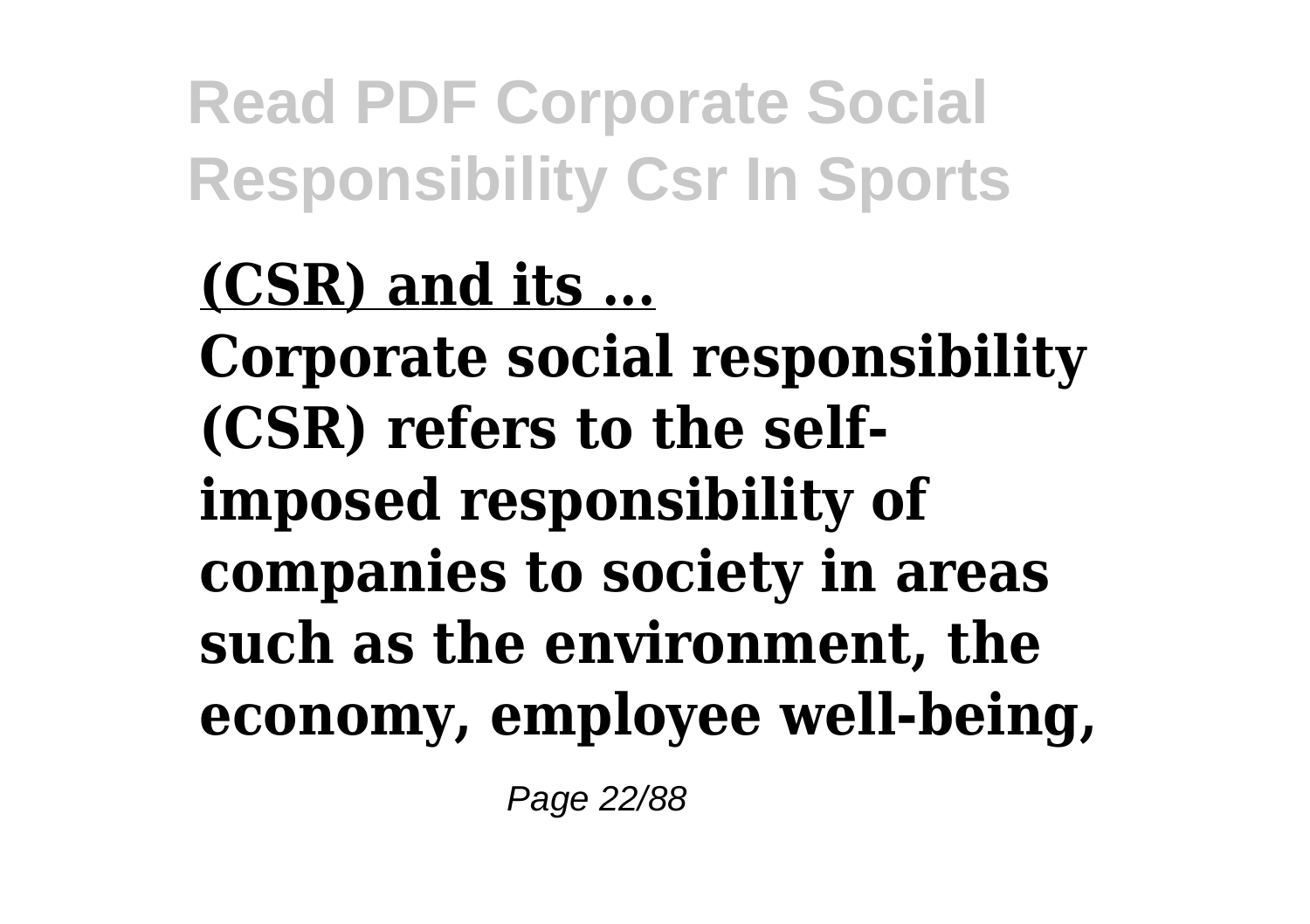**and competition ethics. Many companies use internal CSR regulation as a form of moral compass to positively influence the ethical development of their business.**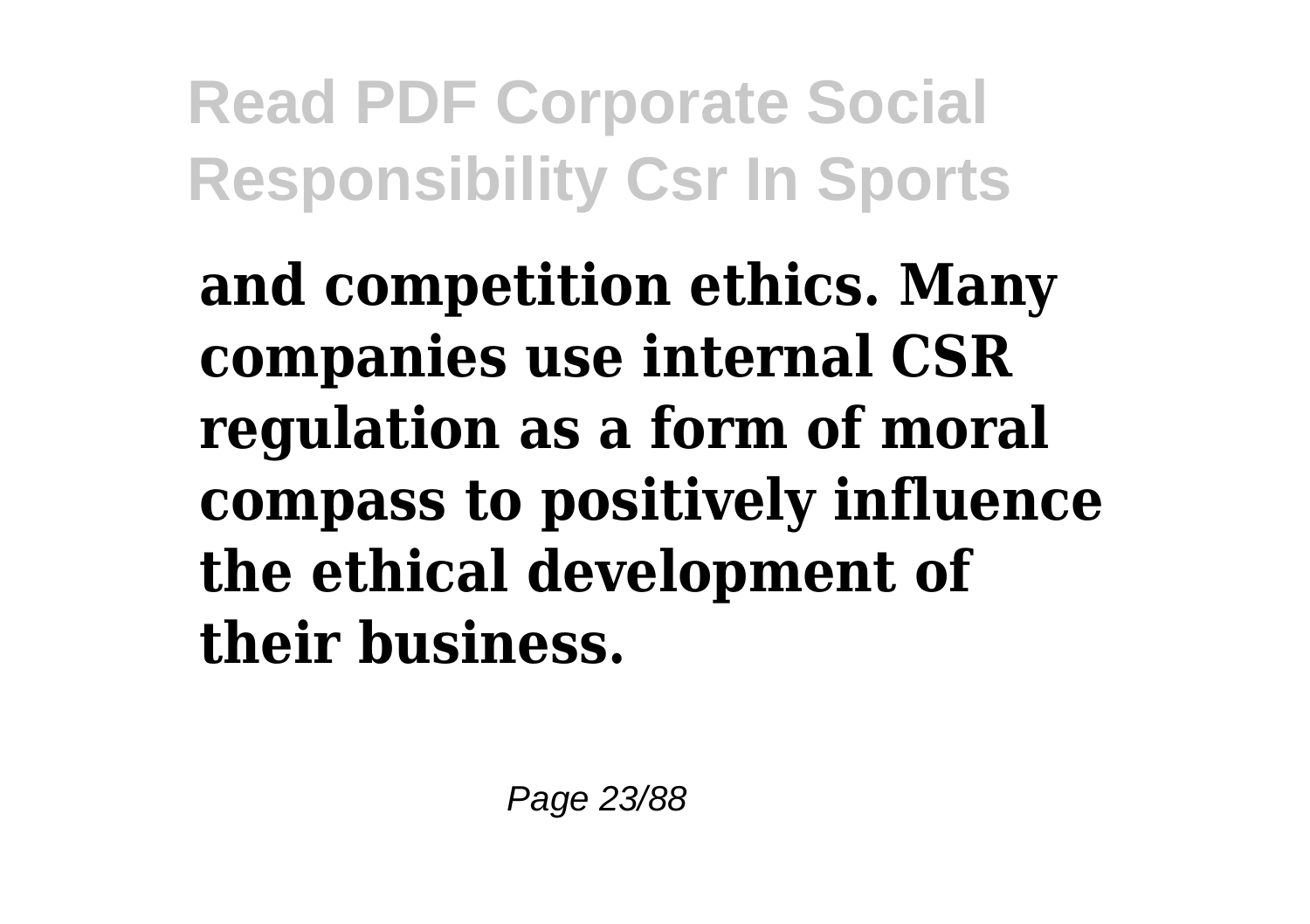**Corporate social responsibility | definition and example ... Corporate social responsibility (CSR) is often built into the business model and is a way of ensuring that the business monitors its compliance with**

Page 24/88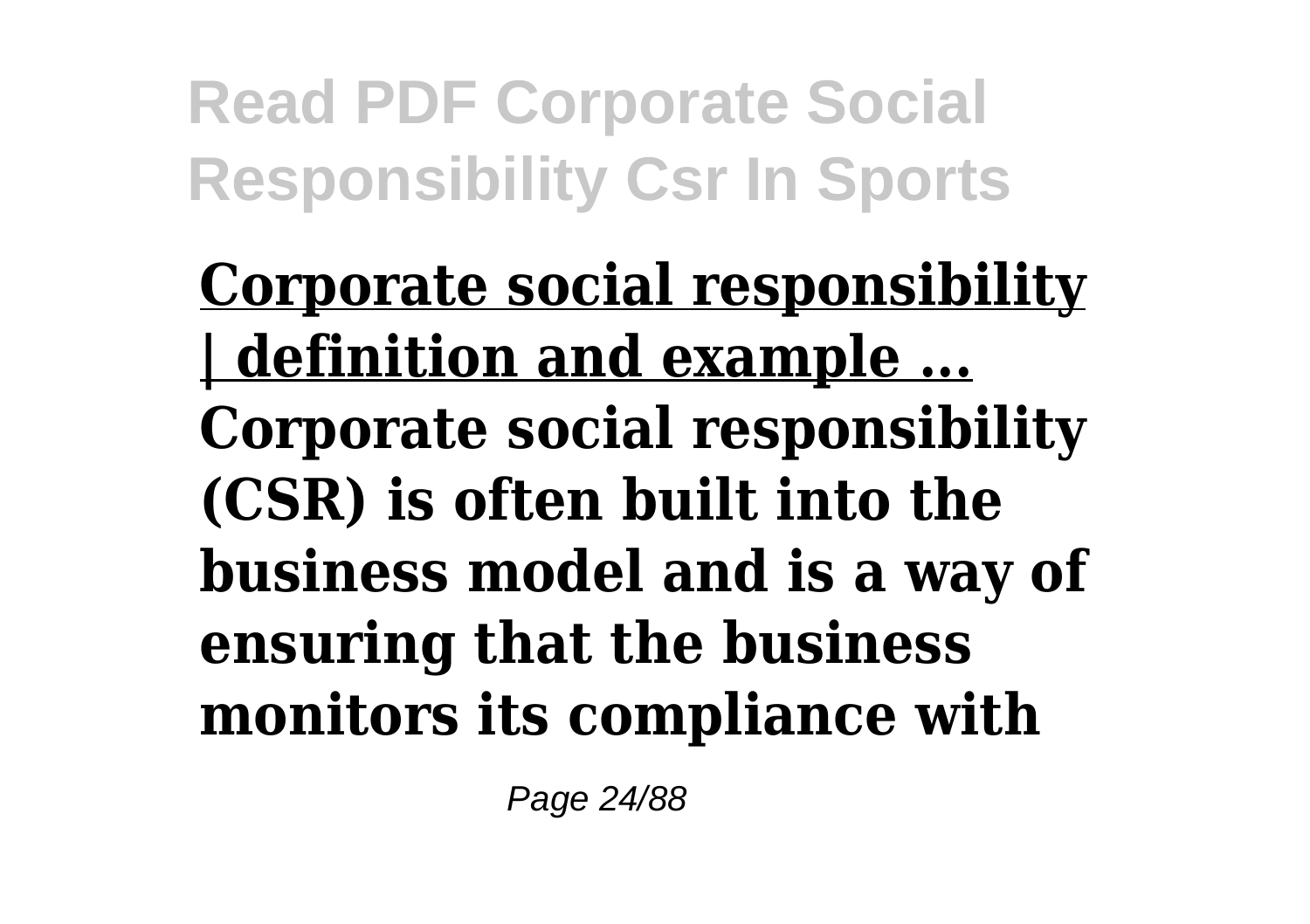**the law and industry standards. CSR embraces the company's obligations and creates a positive impact through its activities and in some cases relates to a company going beyond its**

Page 25/88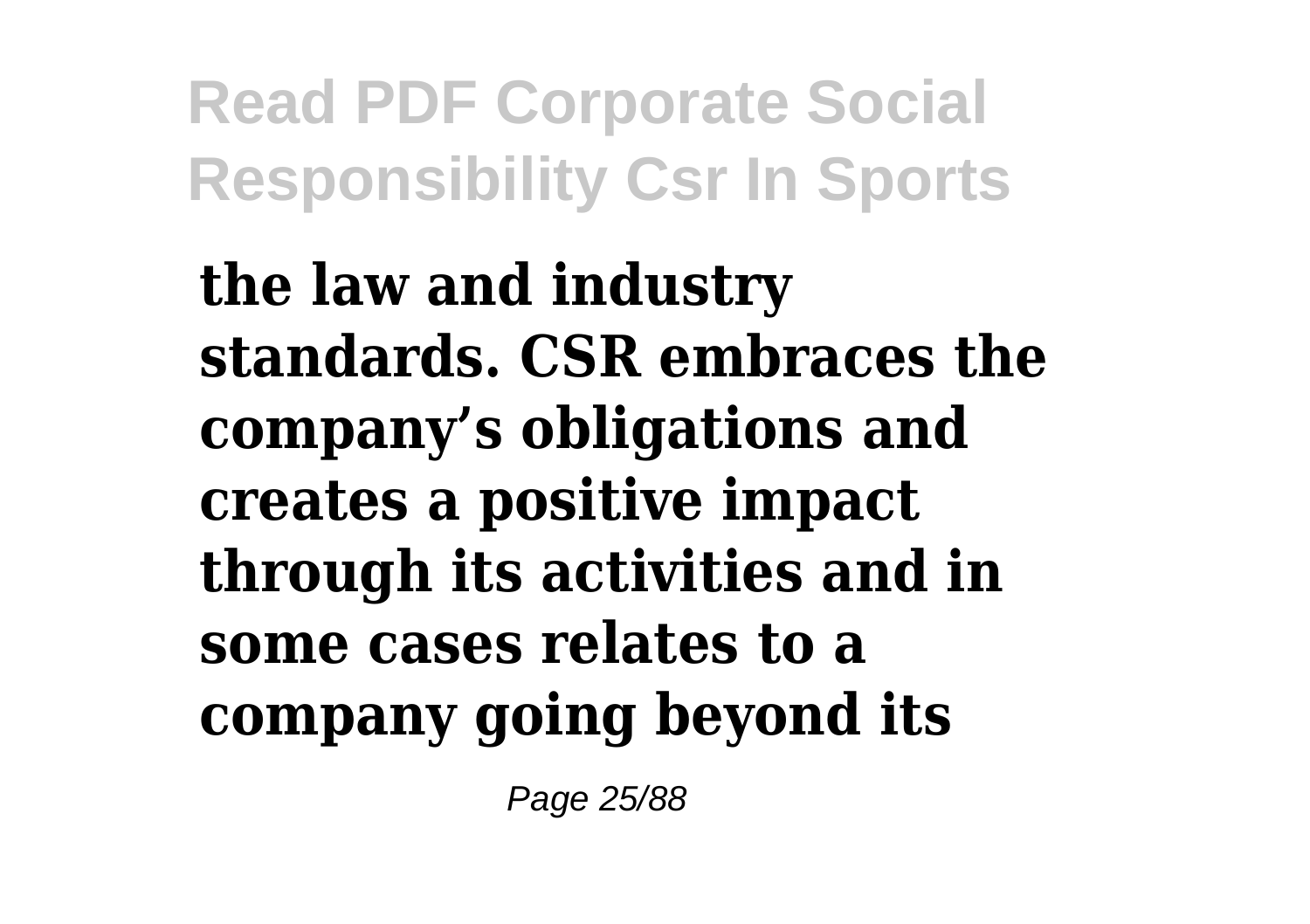#### **obligations in terms of its effect on the environment and impact ...**

#### **Corporate Social Responsibility (CSR) Corporate social responsibility**

Page 26/88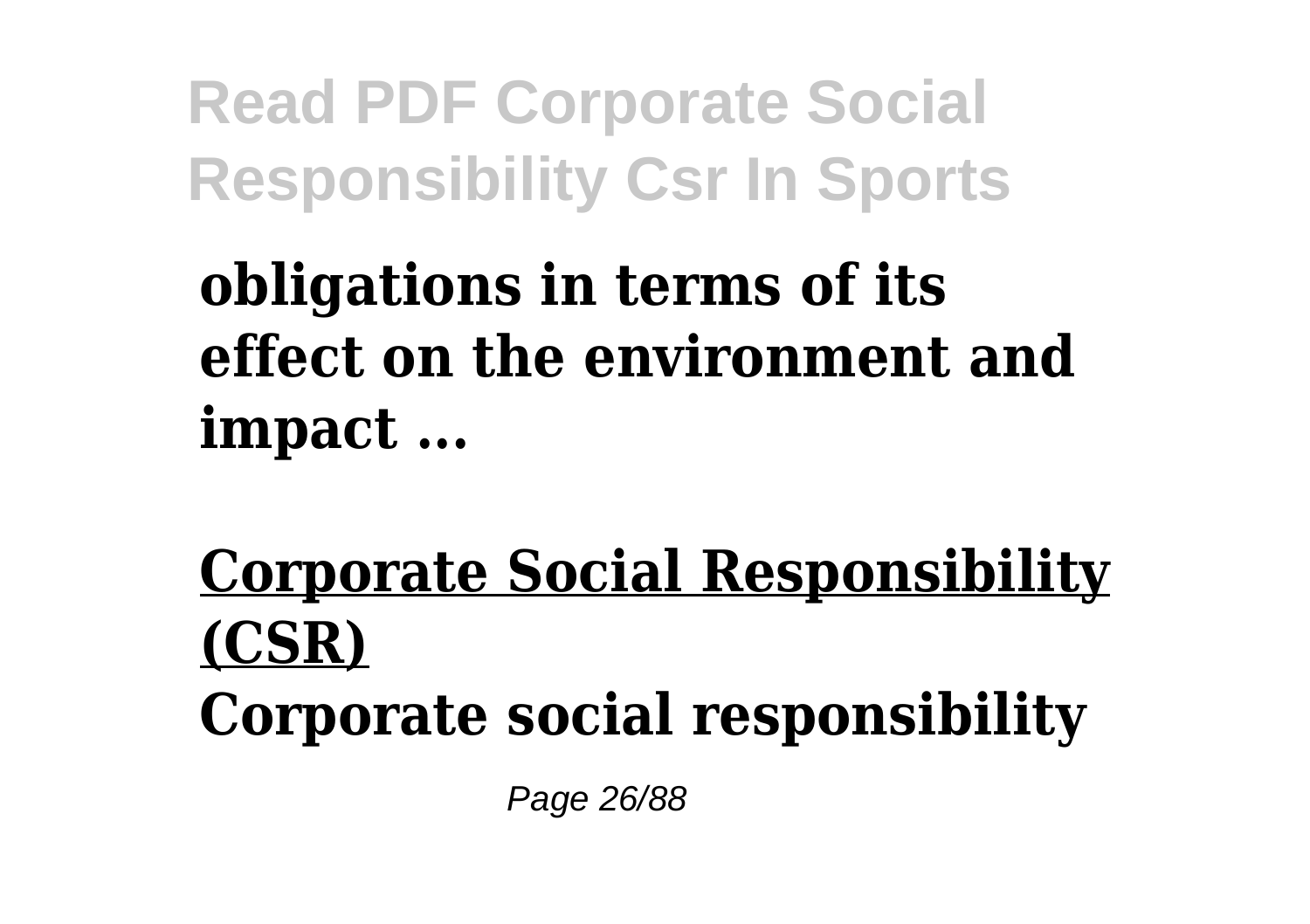**in construction CSR Corporate social responsibility (CSR) refers to the belief that companies should have a positive impact on the community and wider society rather than simply generating**

Page 27/88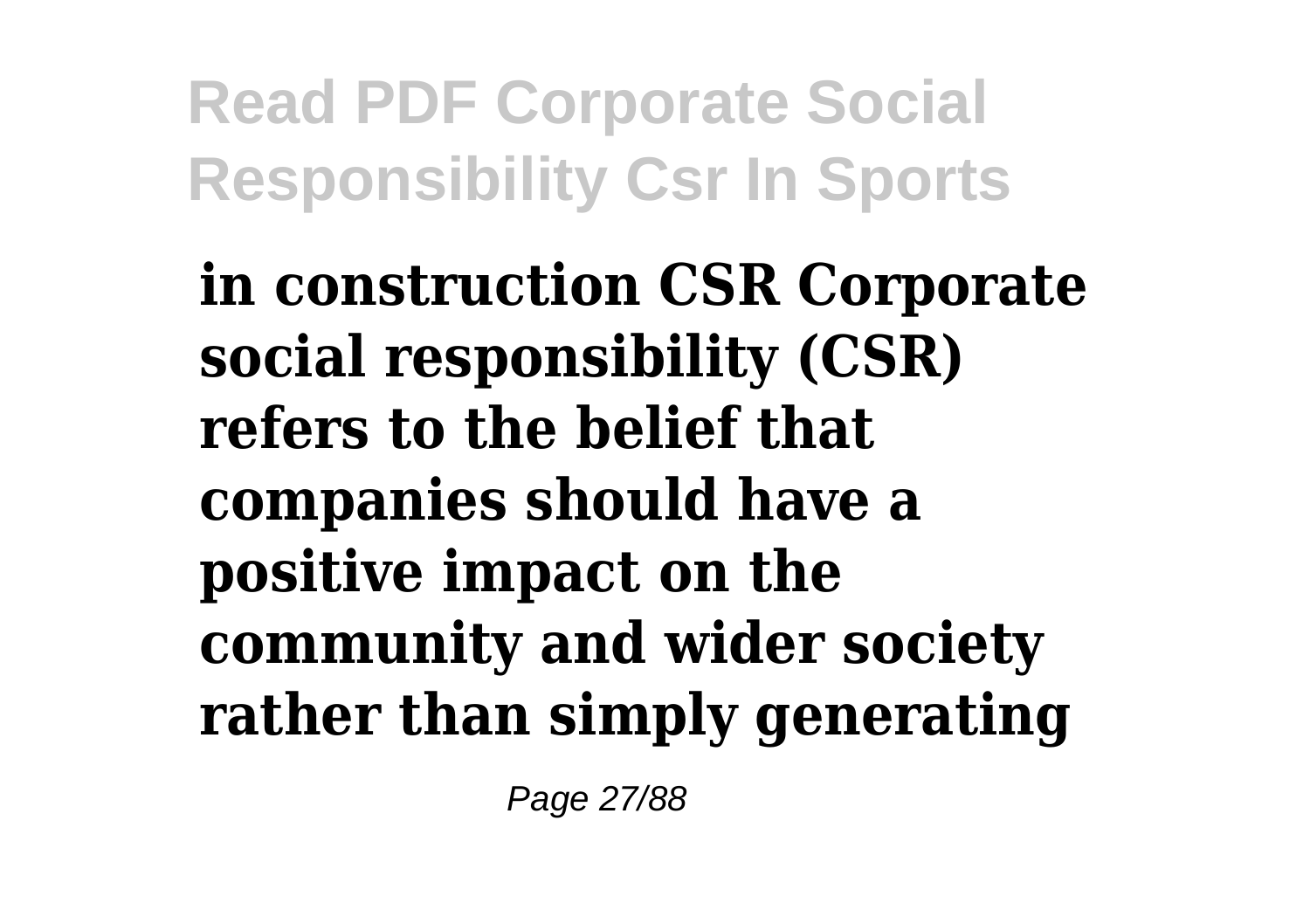**profit.**

**Corporate social responsibility in construction CSR ... Corporate social responsibility (CSR) is a type of international private business self-**

Page 28/88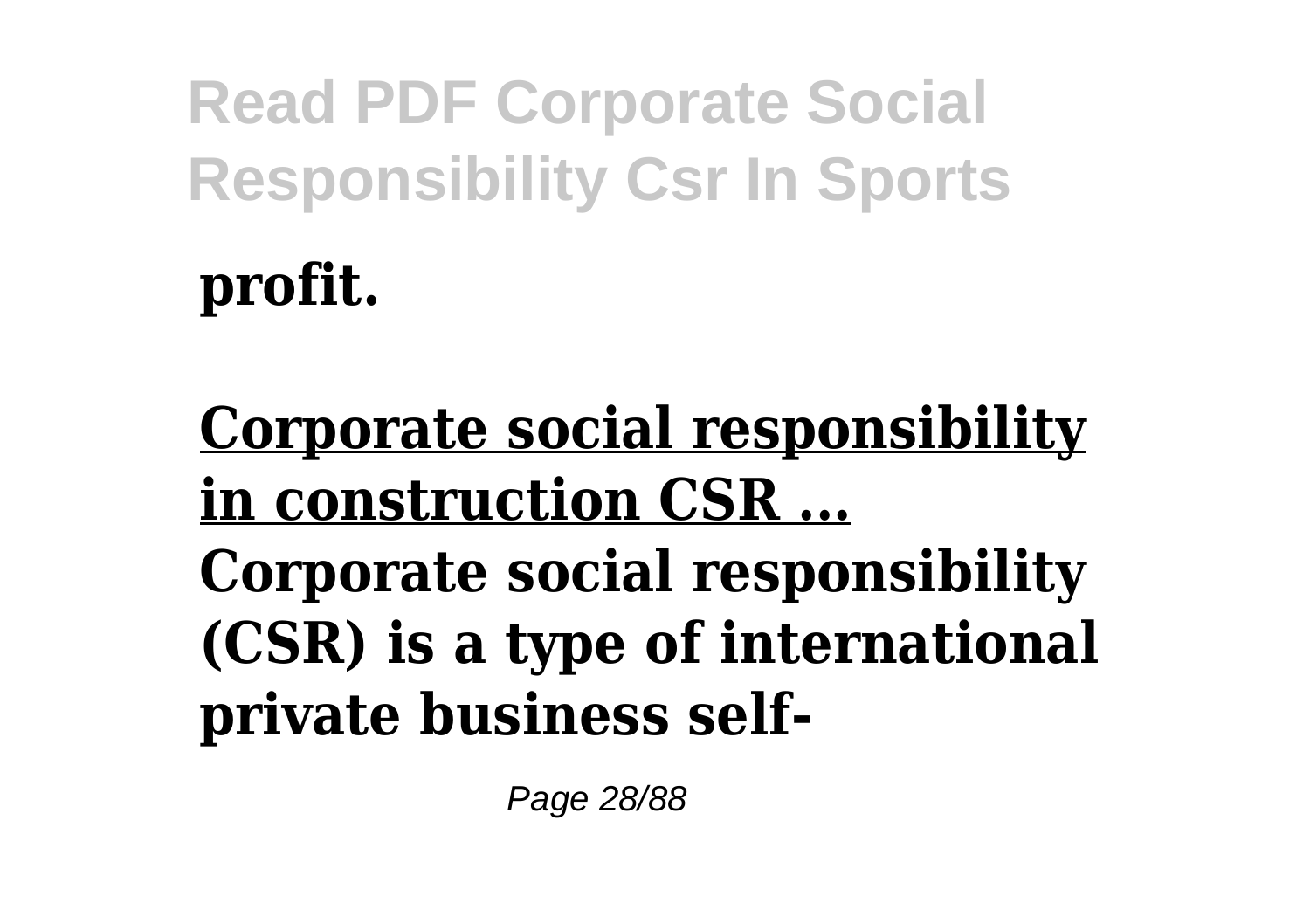**regulation that aims to contribute to societal goals of a philanthropic, activist, or charitable nature by engaging in or supporting volunteering or ethically-oriented practices.**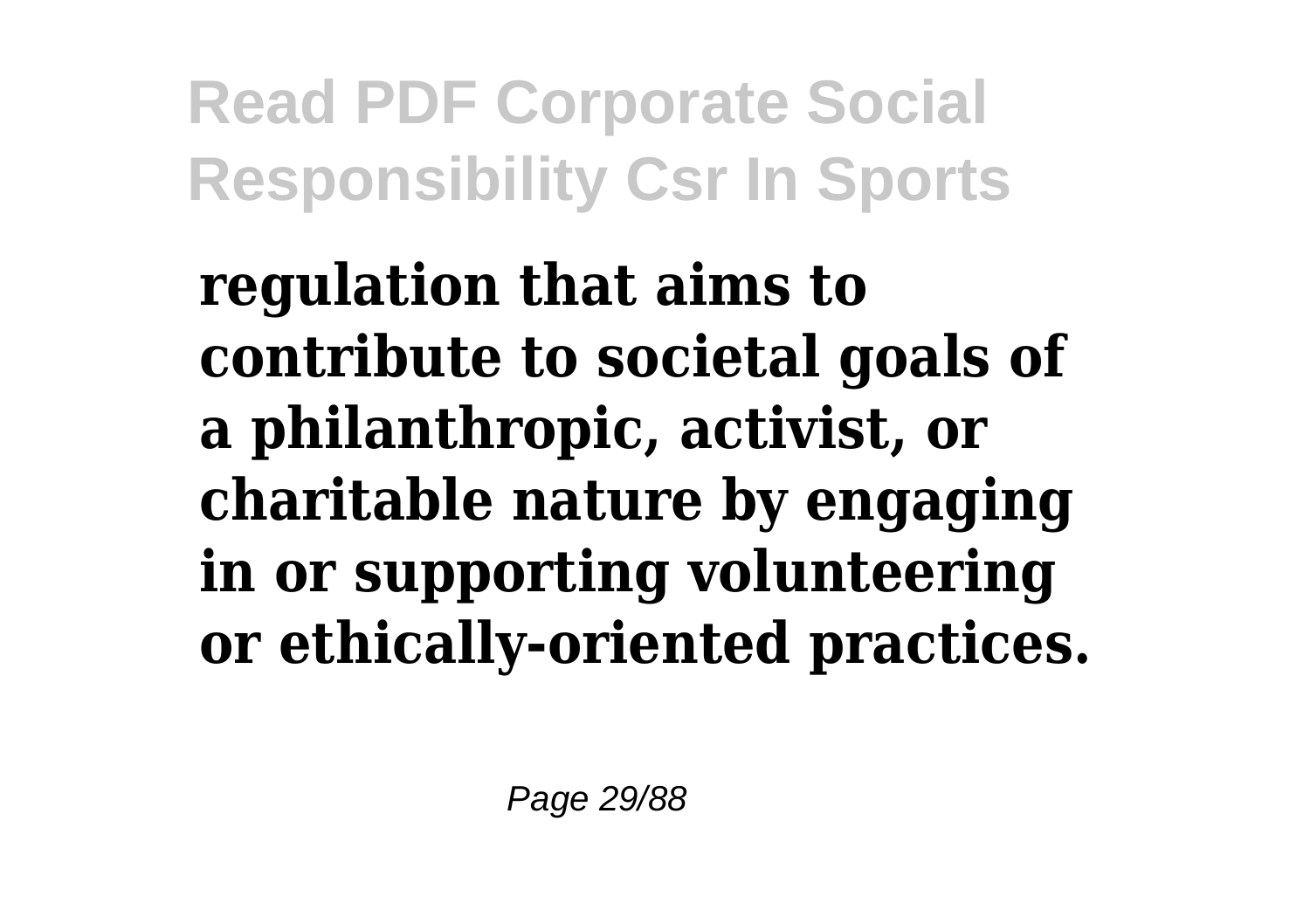#### **Corporate social responsibility - Wikipedia**

**Corporate Social Responsibility (CSR) is when a company operates in an ethical and sustainable way and deals with its environmental and social**

Page 30/88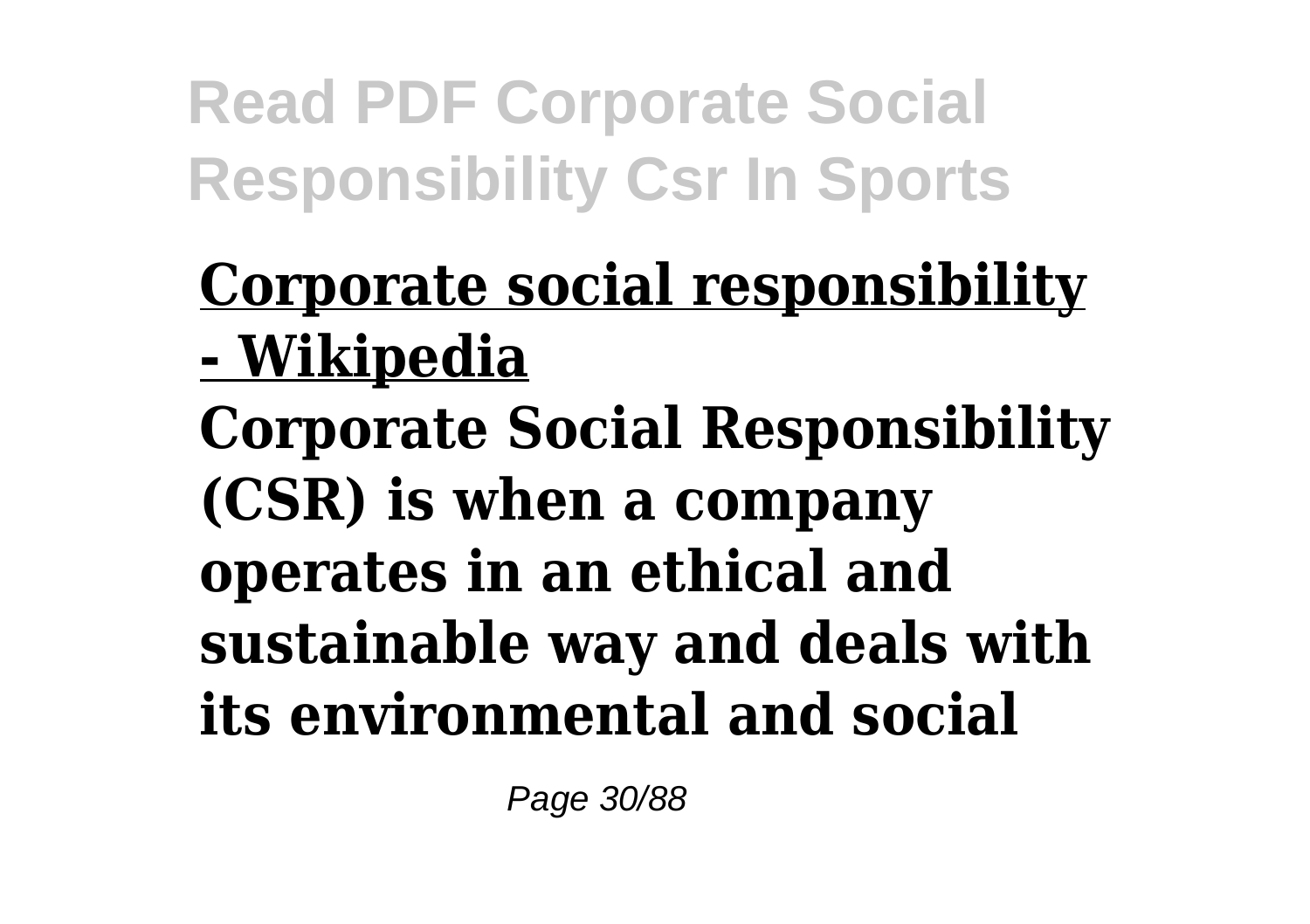**impacts. This means a careful consideration of human rights, the community, environment, and society in which it operates.**

**The Importance of Corporate**

Page 31/88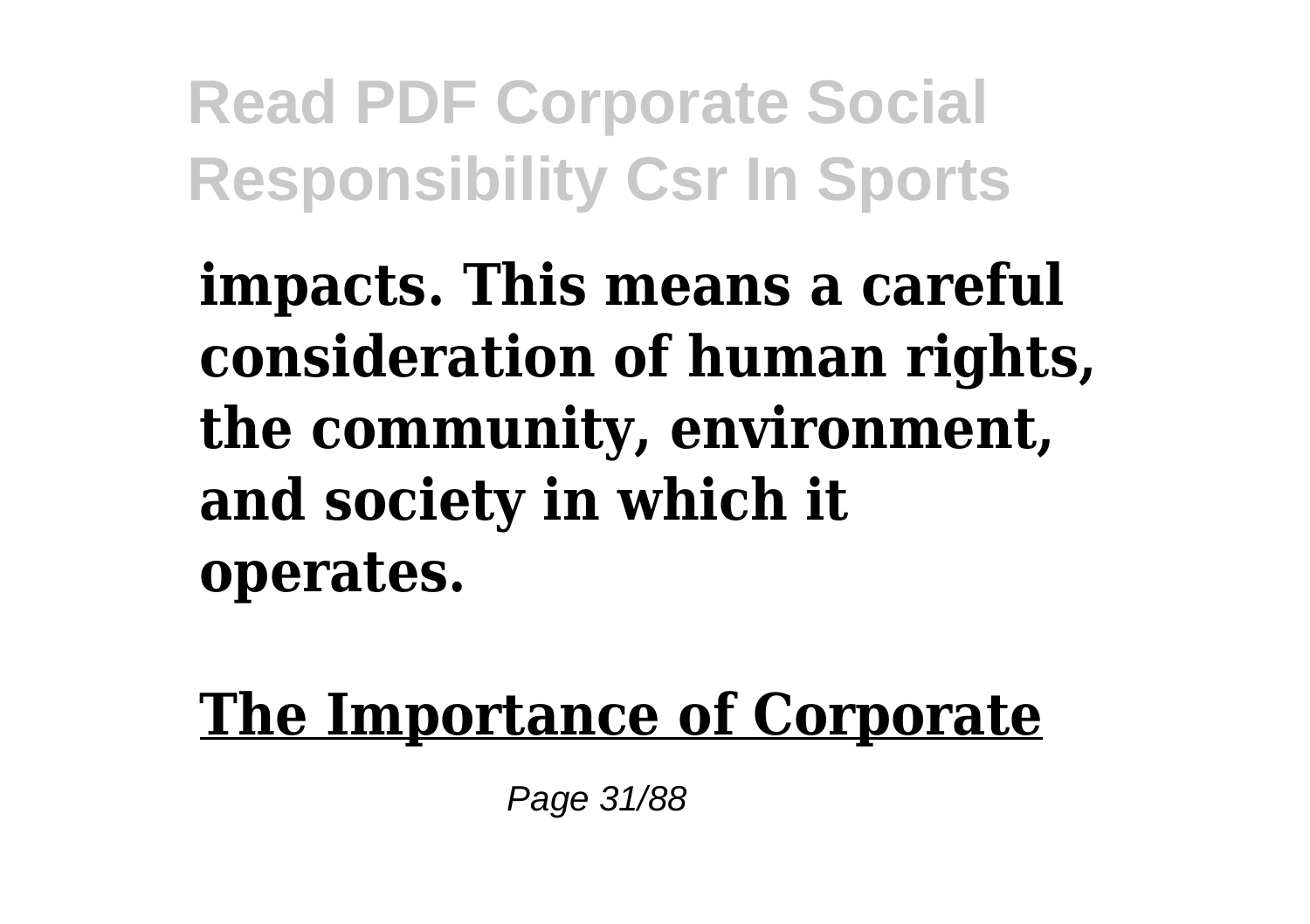**Social Responsibility ... As a government organisation and a large employer, corporate social responsibility (CSR) is important to us. We're committed to ethical and sustainable business practices.**

Page 32/88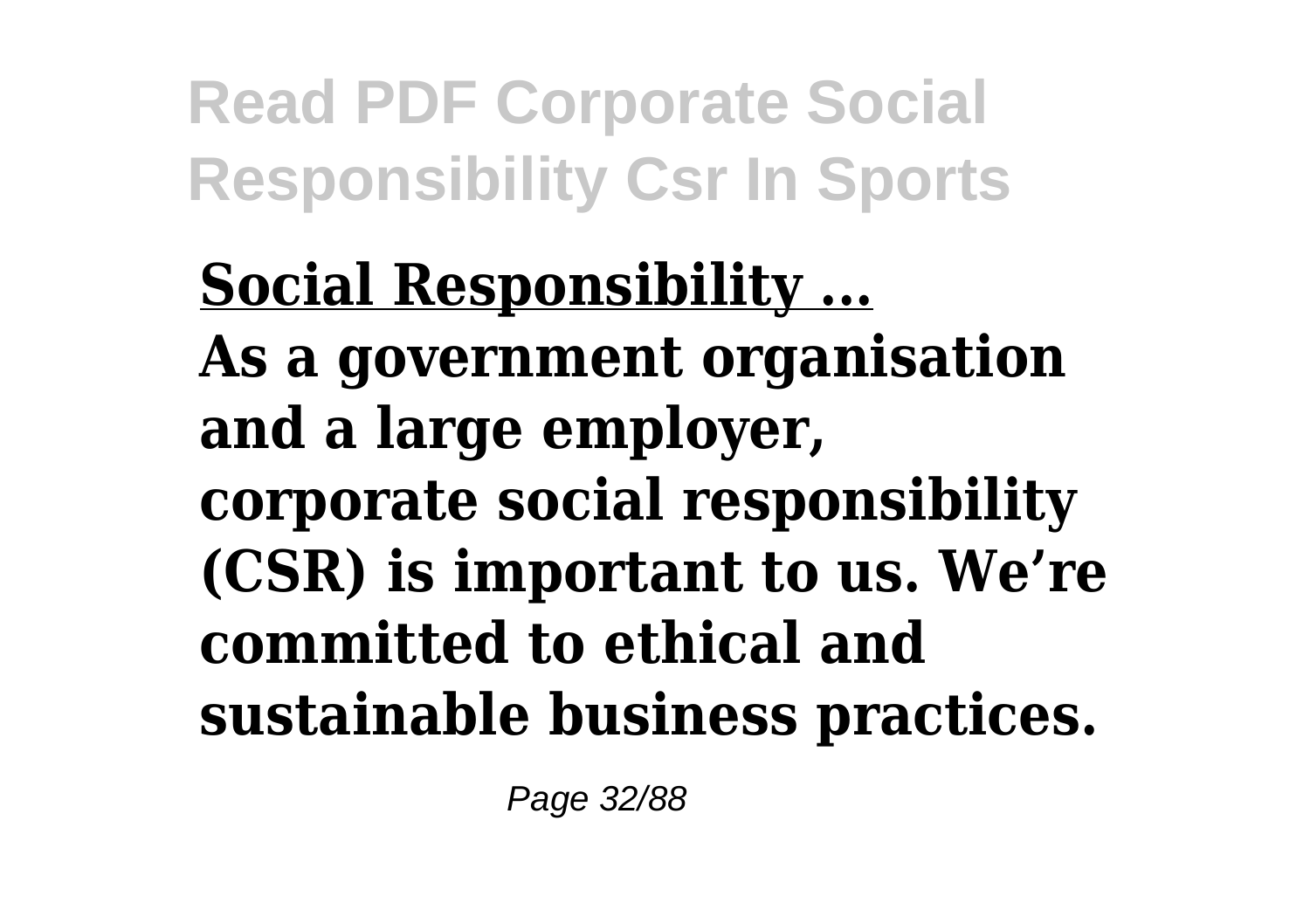#### **Our commitment to corporate social responsibility (CSR ... Corporate social responsibility is all about companies playing their responsible part in society and giving back to**

Page 33/88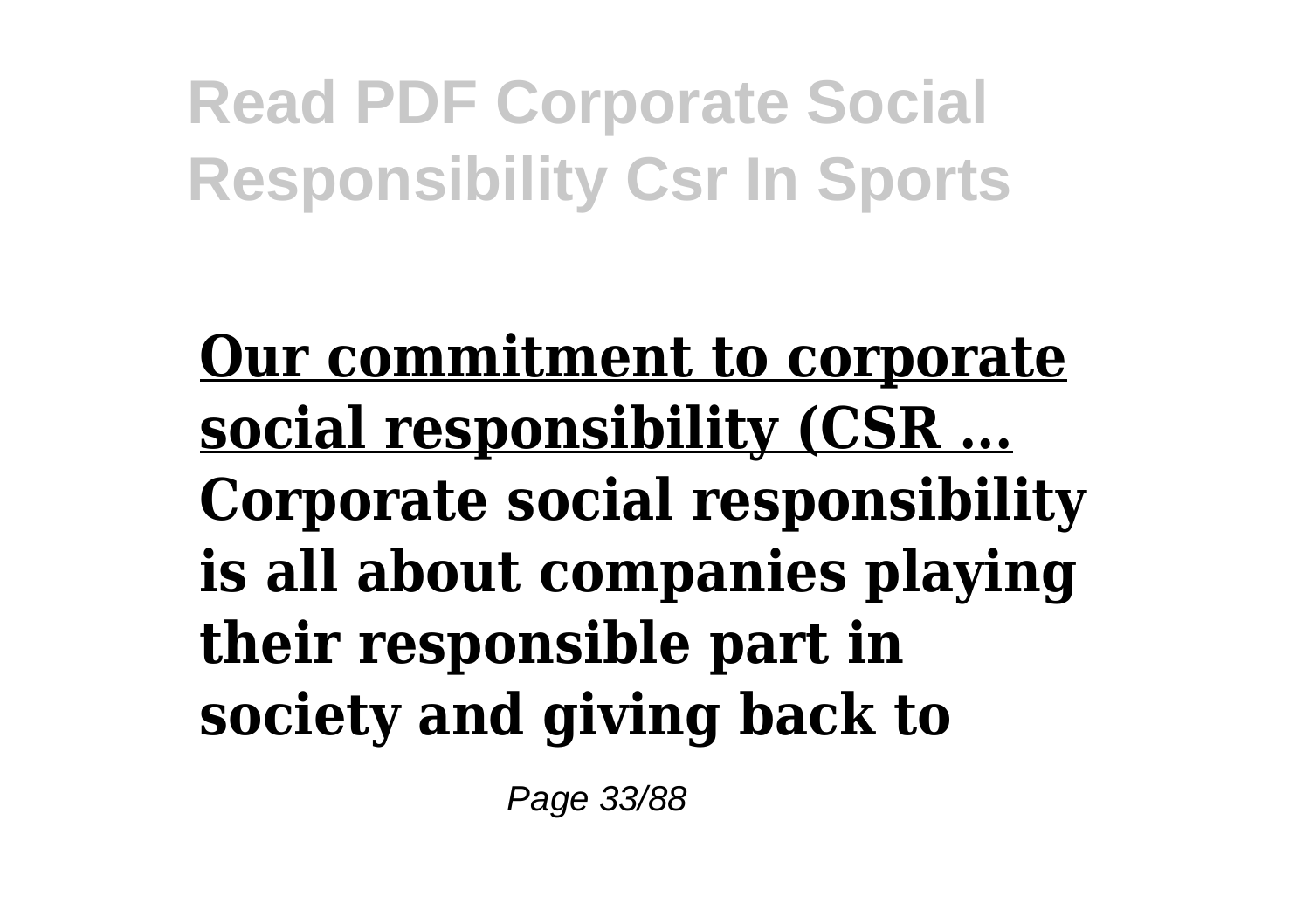**society, and a big part of that is fundraising for worthy causes. Companies, customers and communities can and should thrive together.**

**Corporate Social Responsibility**

Page 34/88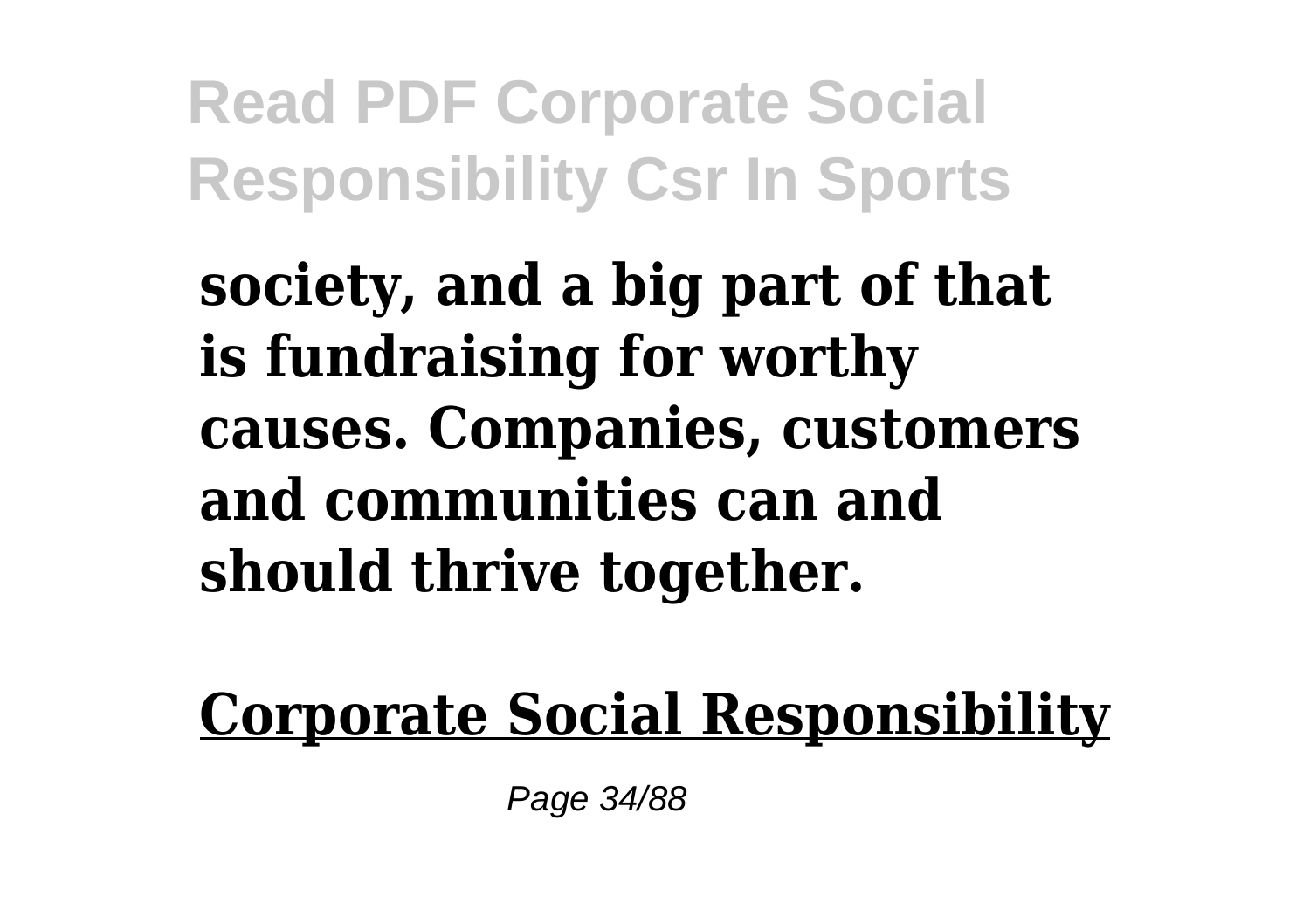**- A Simple Guide - The ... Corporate Social Responsibility is a management concept whereby companies integrate social and environmental concerns in their business operations and interactions**

Page 35/88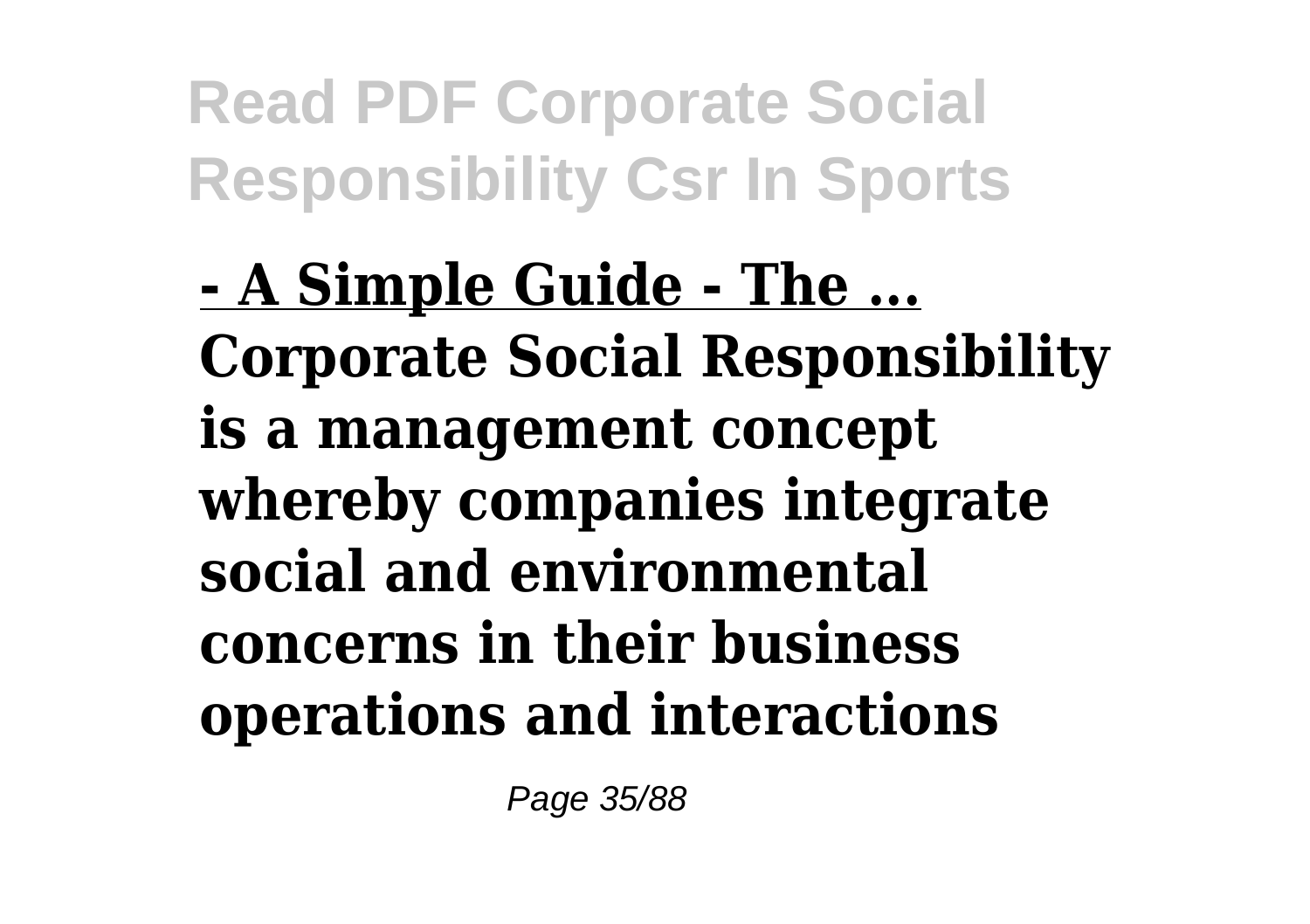**with their stakeholders. CSR is generally understood as being the way through which a company achieves a balance of economic, environmental and social imperatives ("Triple-Bottom-Line- Approach"),**

Page 36/88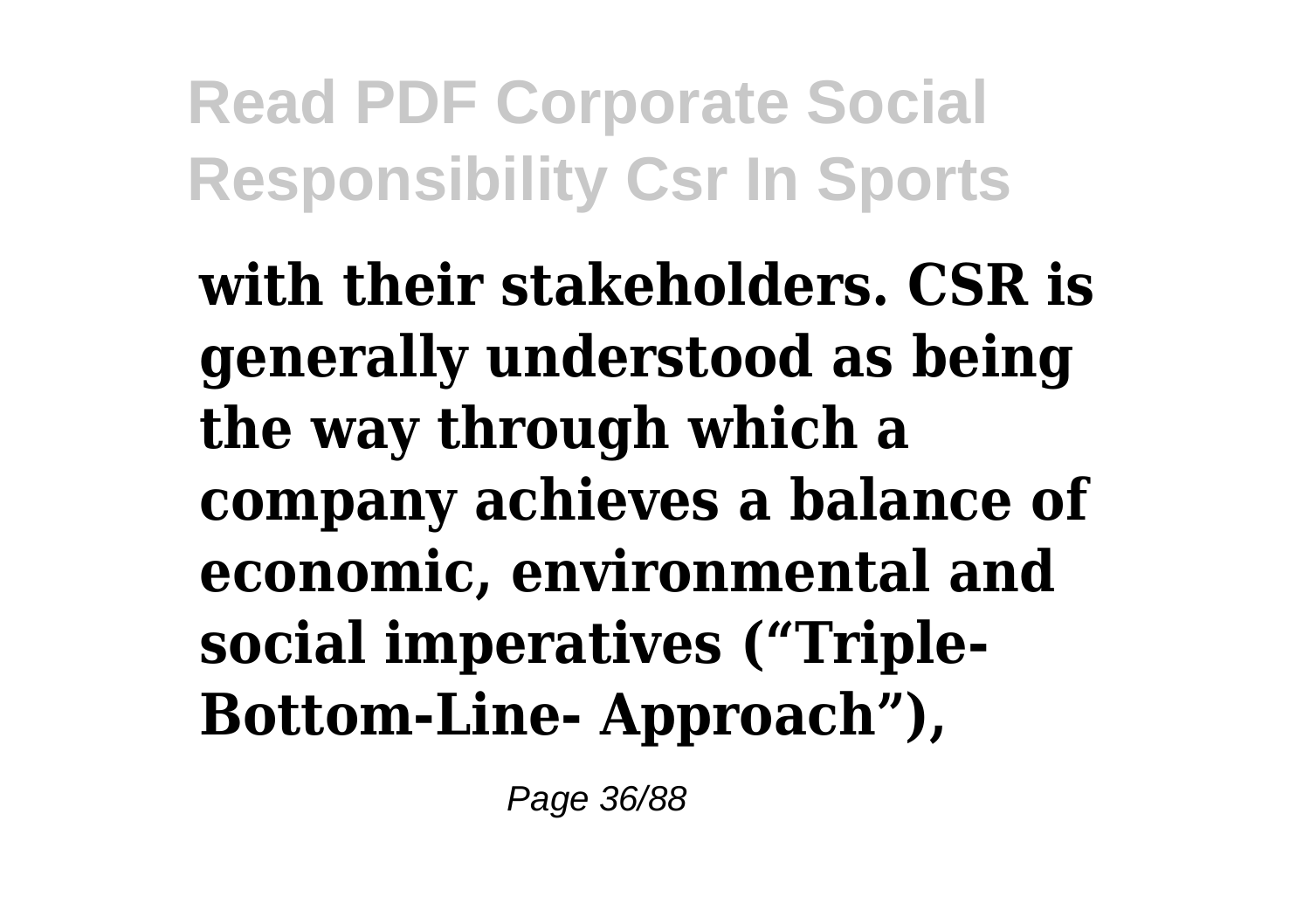**while at the same time addressing the expectations of shareholders and stakeholders.**

**What is CSR? | UNIDO Corporate social responsibility (CSR) is when companies**

Page 37/88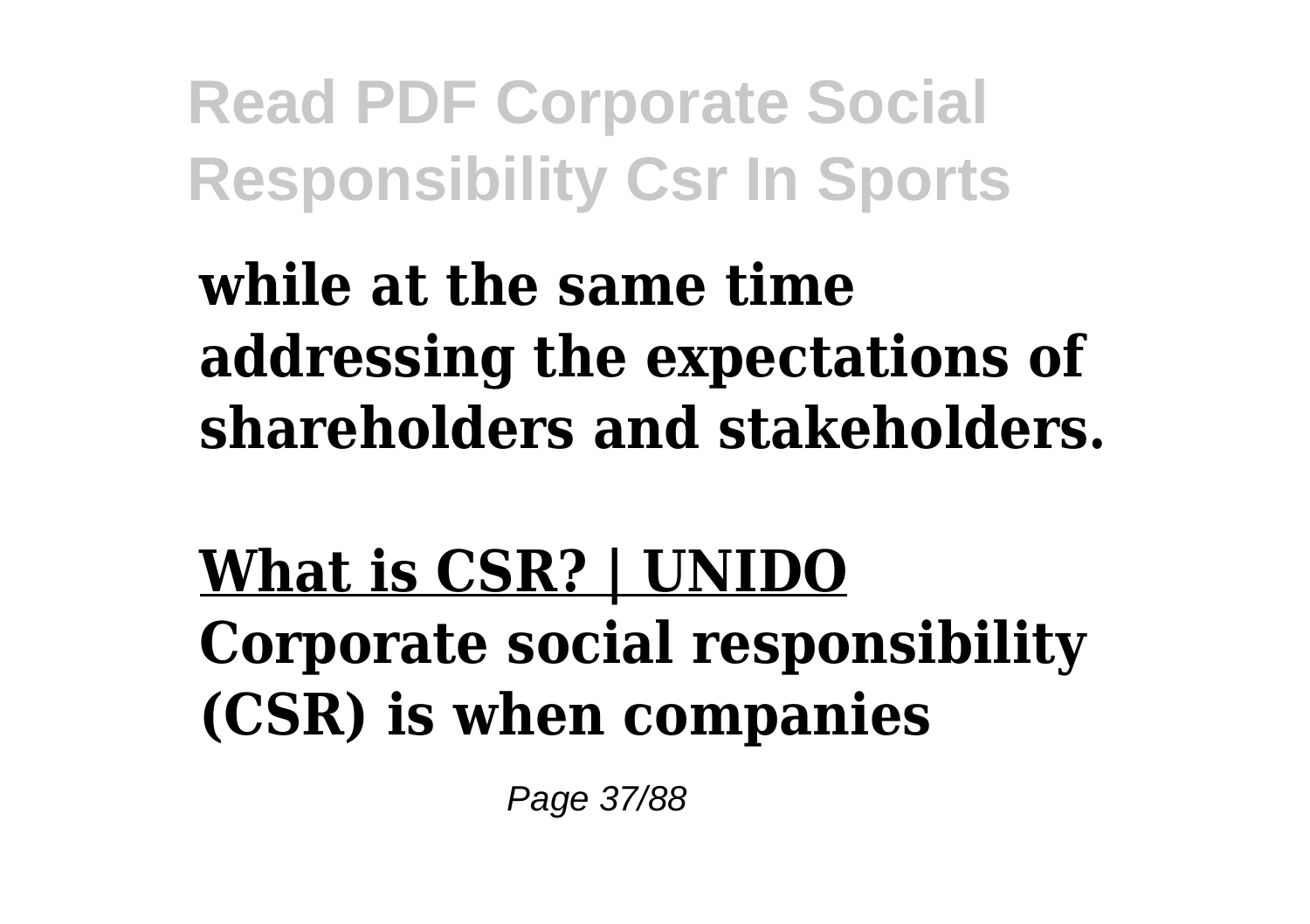**integrate social and environmental concerns into their business operations and in their interaction with their stakeholders on a voluntary basis. Some reasons why firms are embracing CSR: Altruism –**

Page 38/88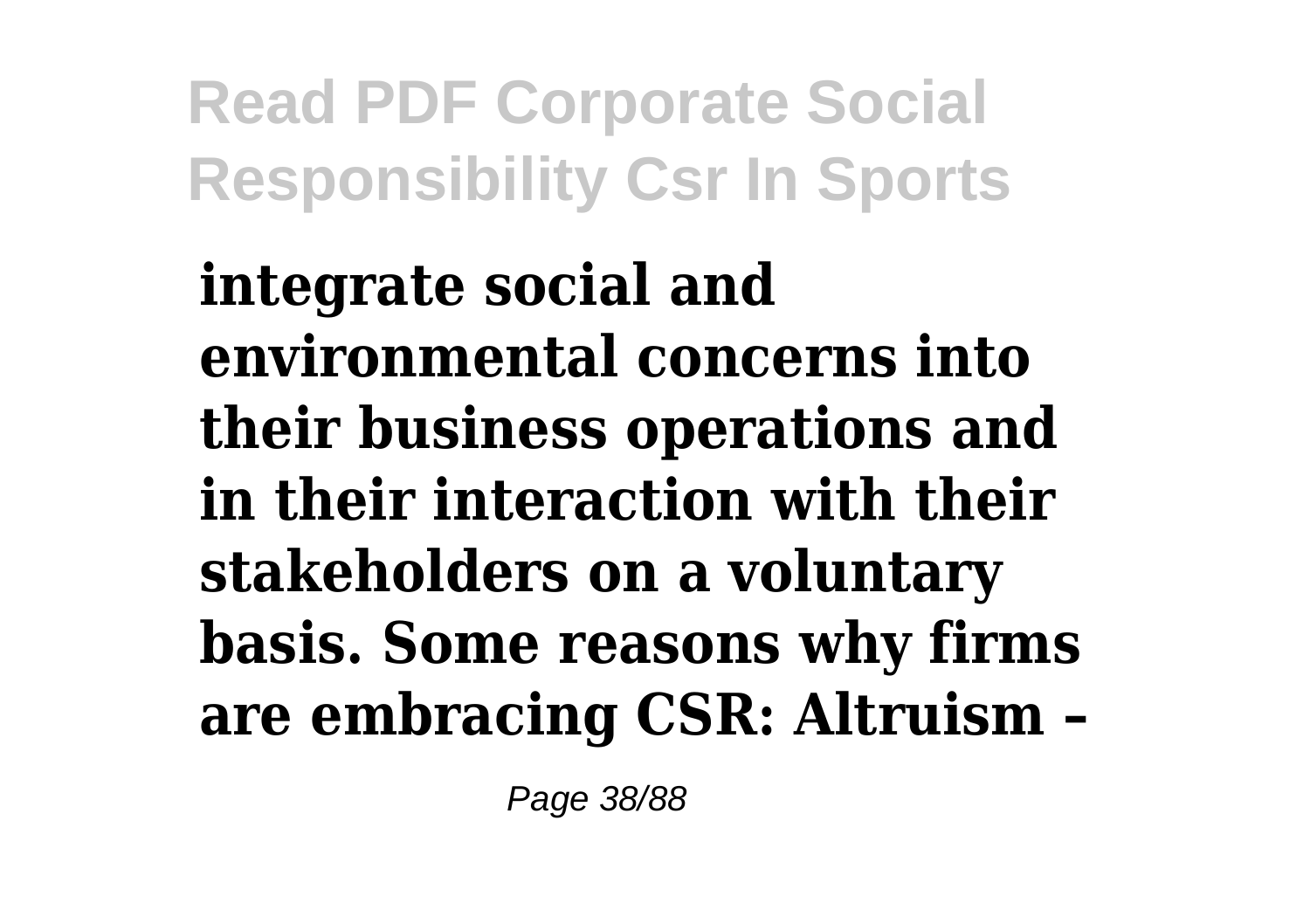# **being a good citizen**

**Corporate Social Responsibility | Economics | tutor2u Sustainability and Corporate Social Responsibility (CSR) Response to the challenges of**

Page 39/88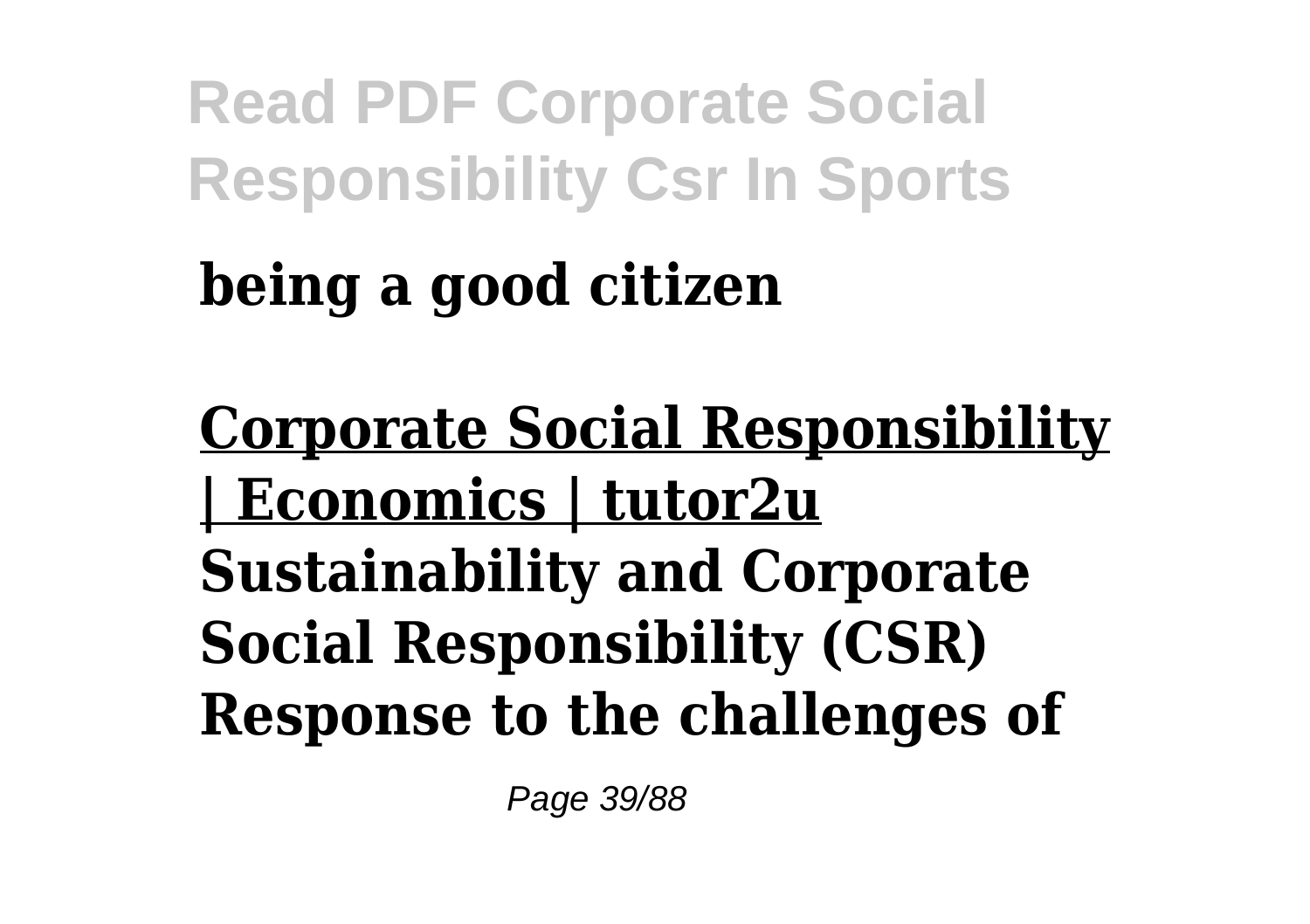**the modern world Sustainability is a comprehensive approach to management of organizations which is focused on creating and maximizing long-term economic, social and**

Page 40/88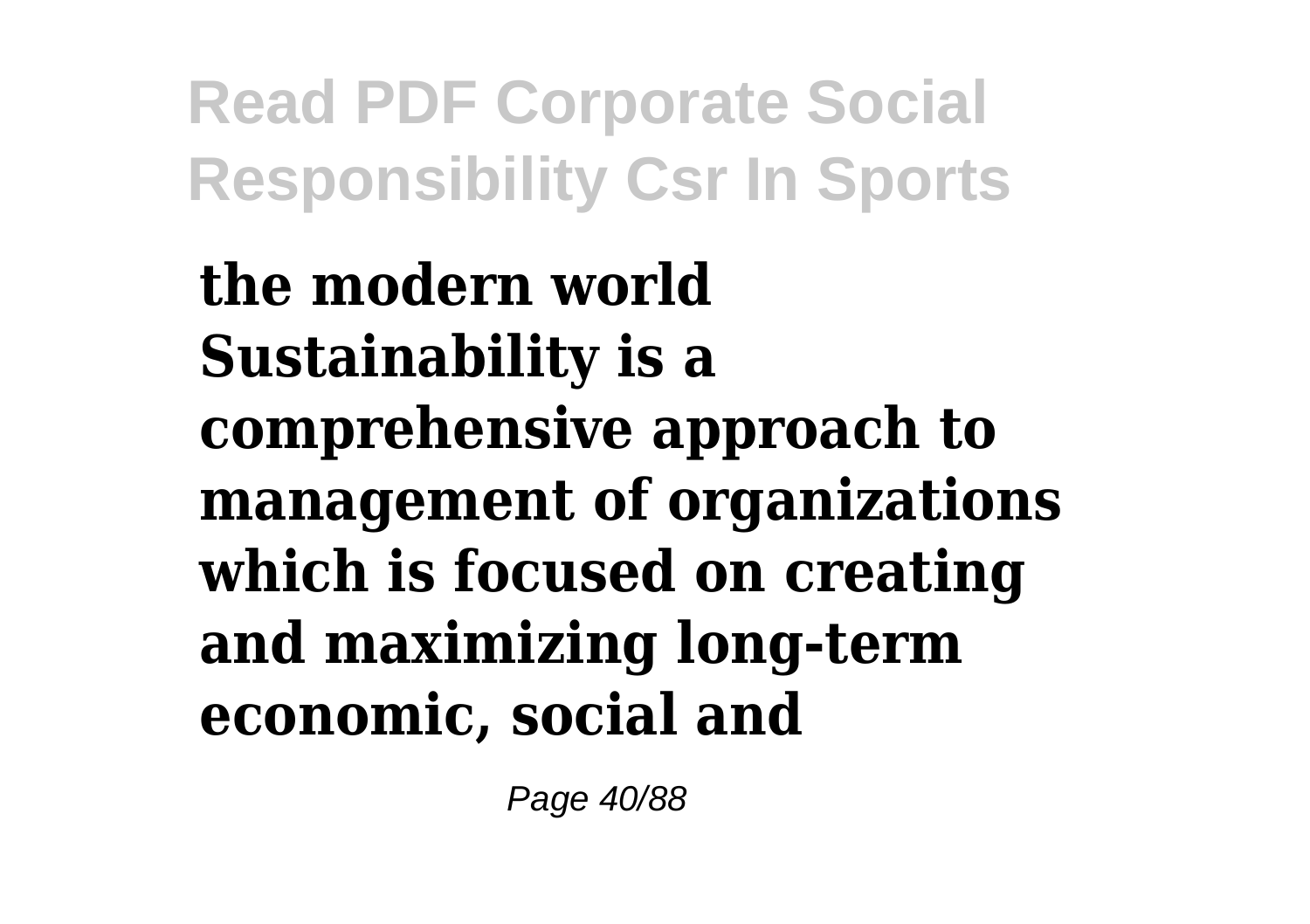#### **environmental value.**

**Sustainability and Corporate Social Responsibility (CSR ... Definition of CSR According to the United Nations Industrial Development Organization,**

Page 41/88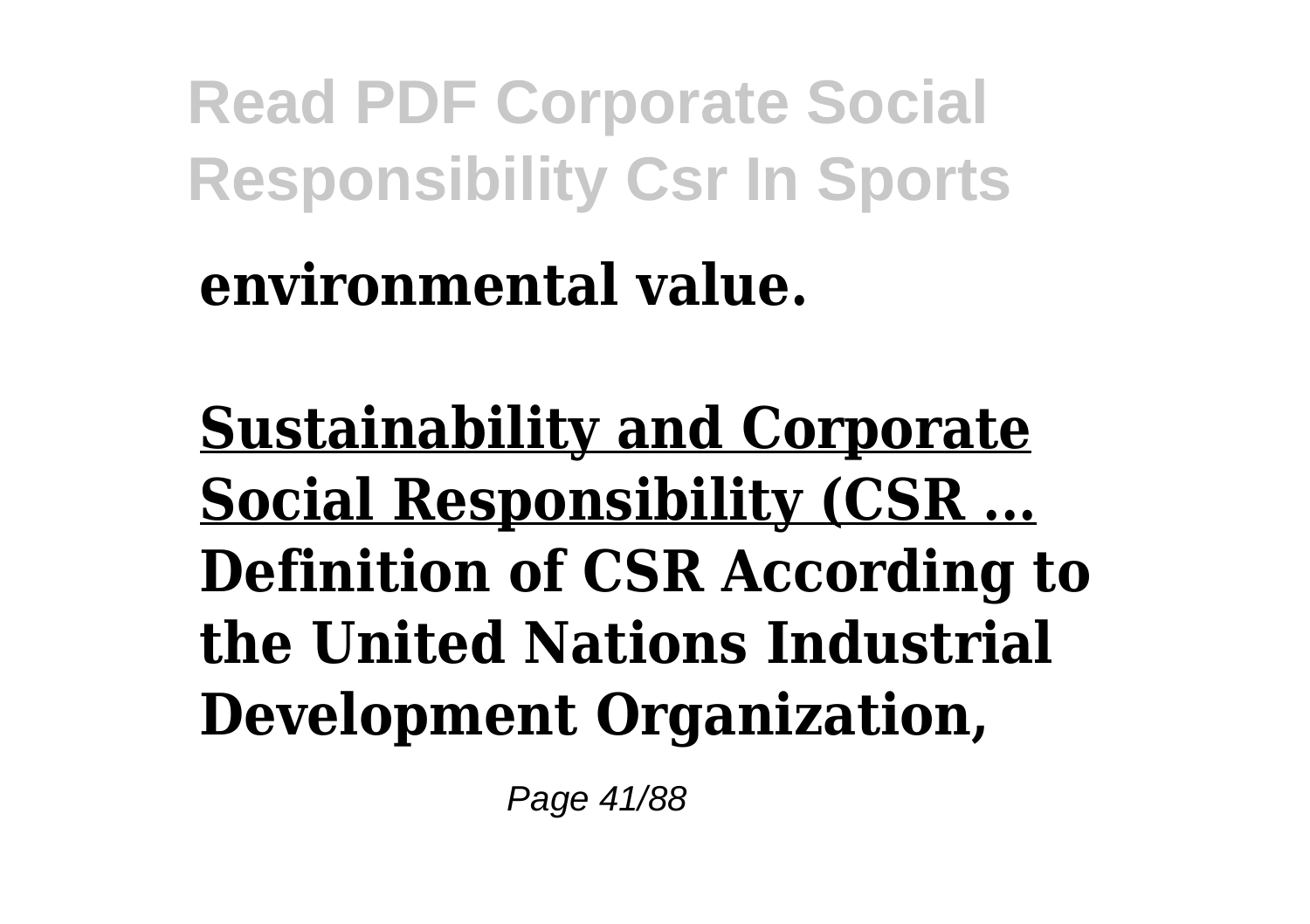**Corporate Social Responsibility is defined as a business management concept whereby companies integrate social and environmental concerns in their business operations and interactions with their**

Page 42/88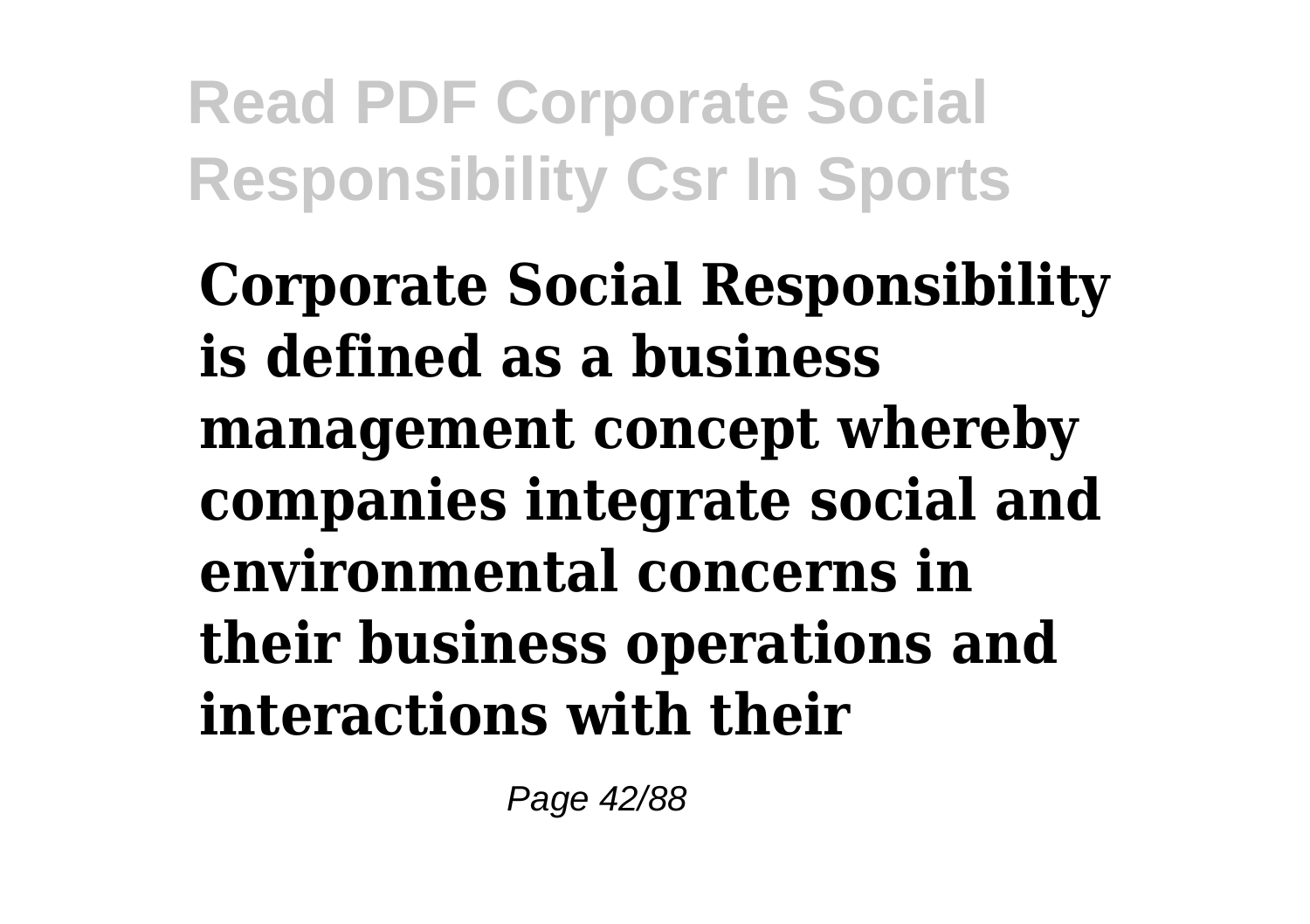**stakeholders.**

**What is CSR? - The CSR Journal Corporate | Digital Transformation Corporate Social Responsibility (CSR)**

Page 43/88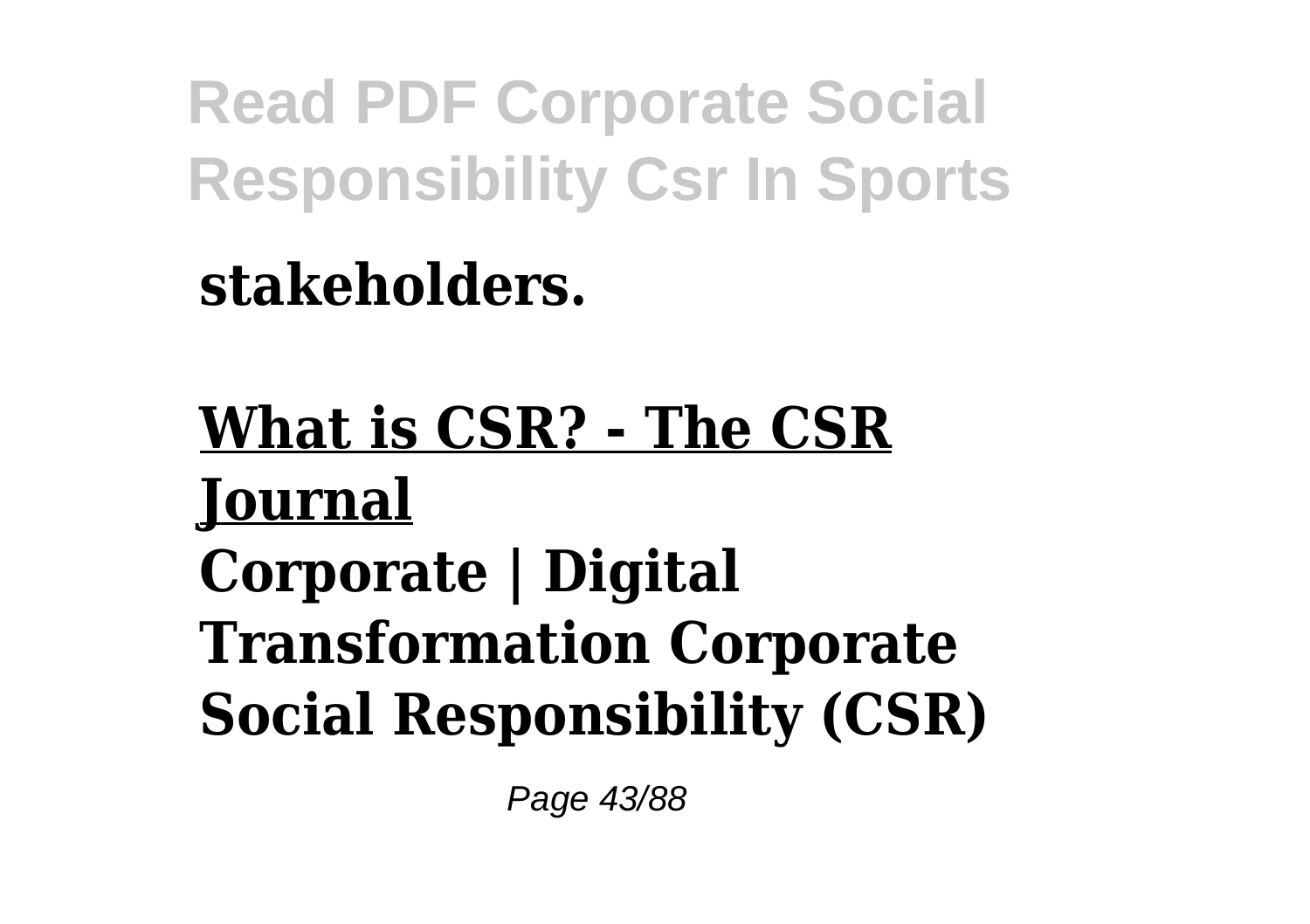**allows businesses large and small to enact positive change. When companies choose to do what is right not only for their bottom line but also benefit financially while building trust with consumers.**

Page 44/88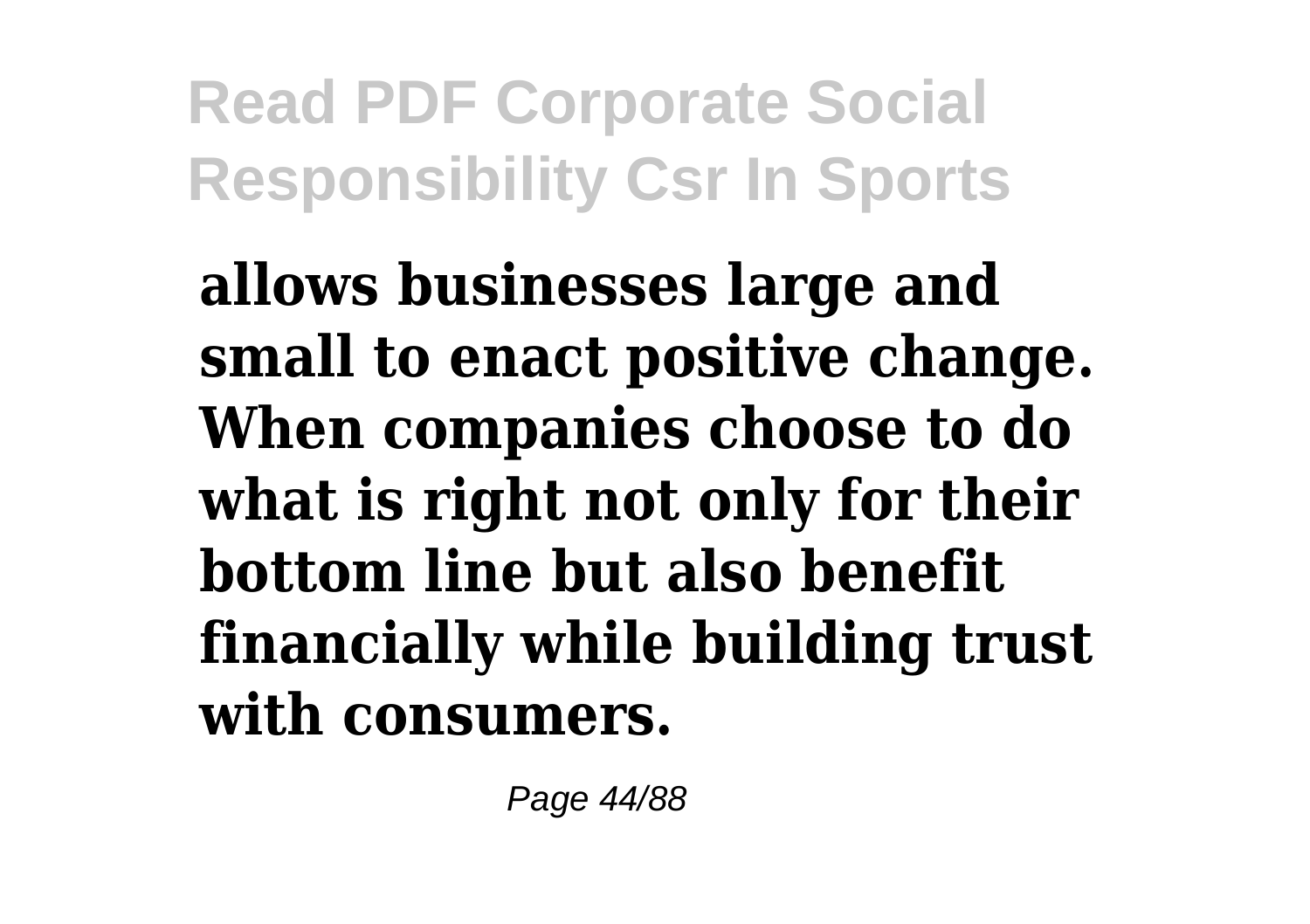### **What is Corporate Social Responsibility (CSR)?** *What is Corporate social responsibility (#CSR) ?* **Corporate Social**

Page 45/88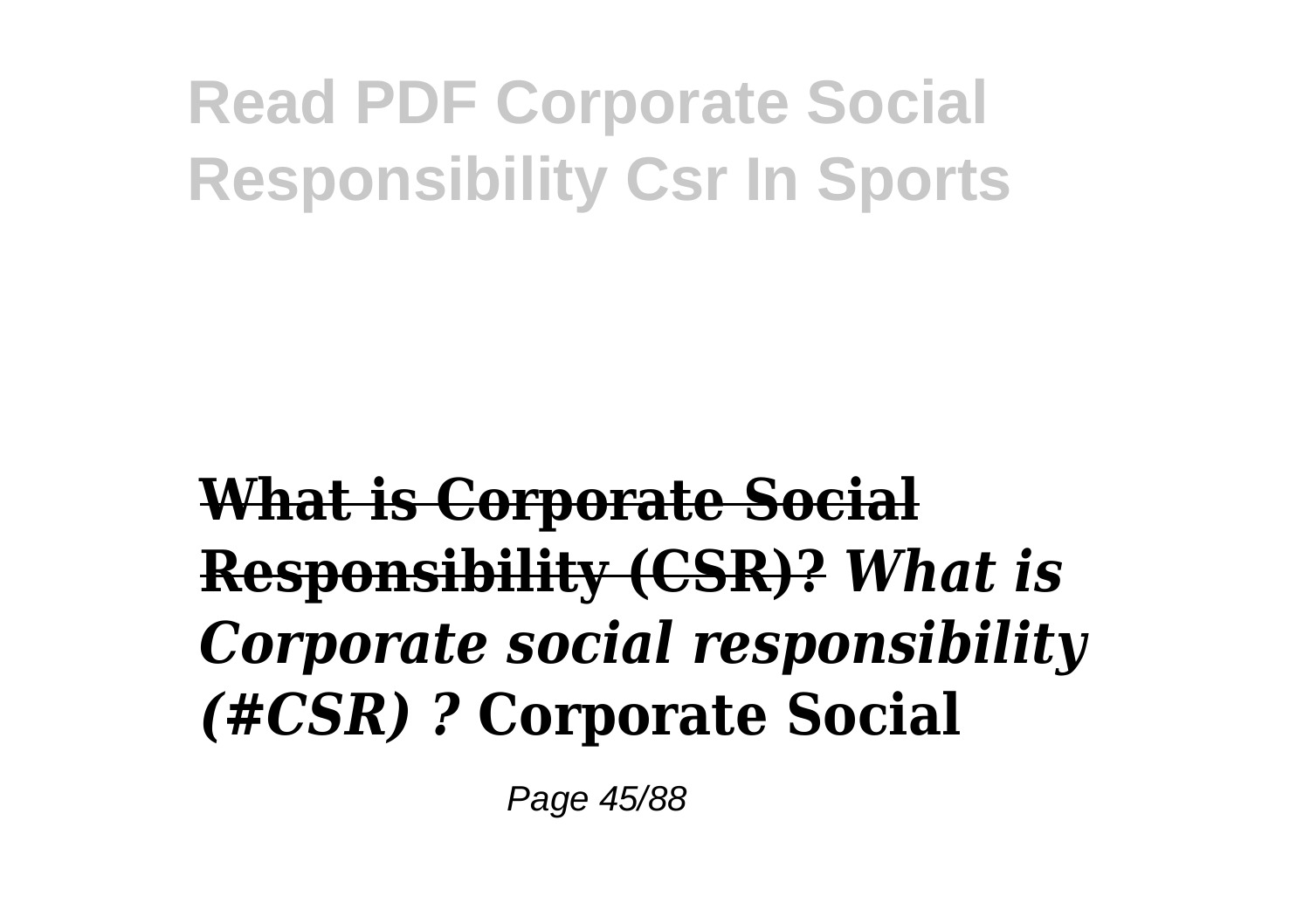**Responsibility (CSR): Practical Perspectives by Thomas Beschorner The social responsibility of business | Alex Edmans | TEDxLondonBusinessSchool Understanding Corporate**

Page 46/88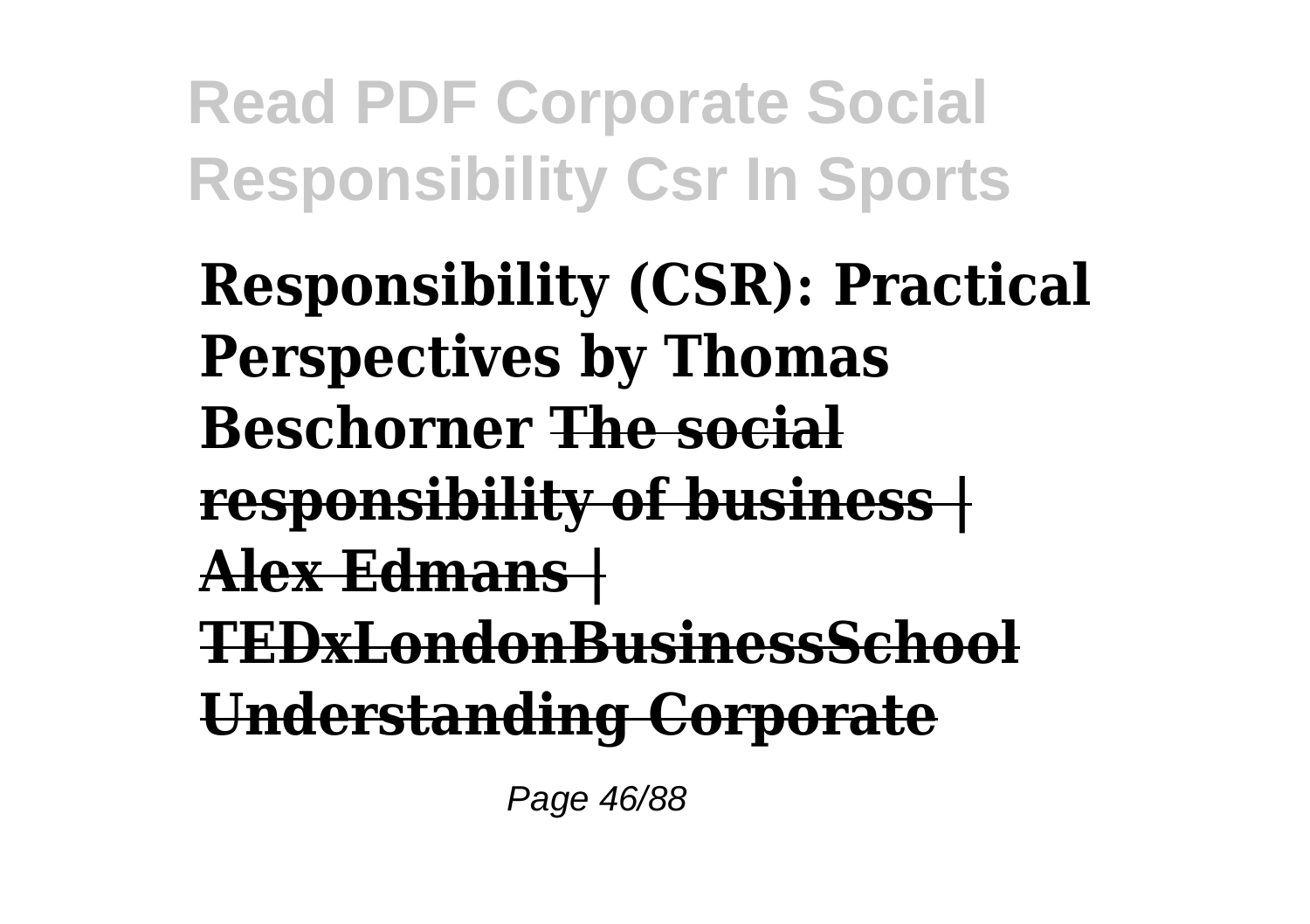**Social Responsibility (CSR) What Corporate Social Responsibility (CSR) Has Become | Simon Sinek The Era of Corporate Social Responsibility is Ending | Rachel Hutchisson |**

Page 47/88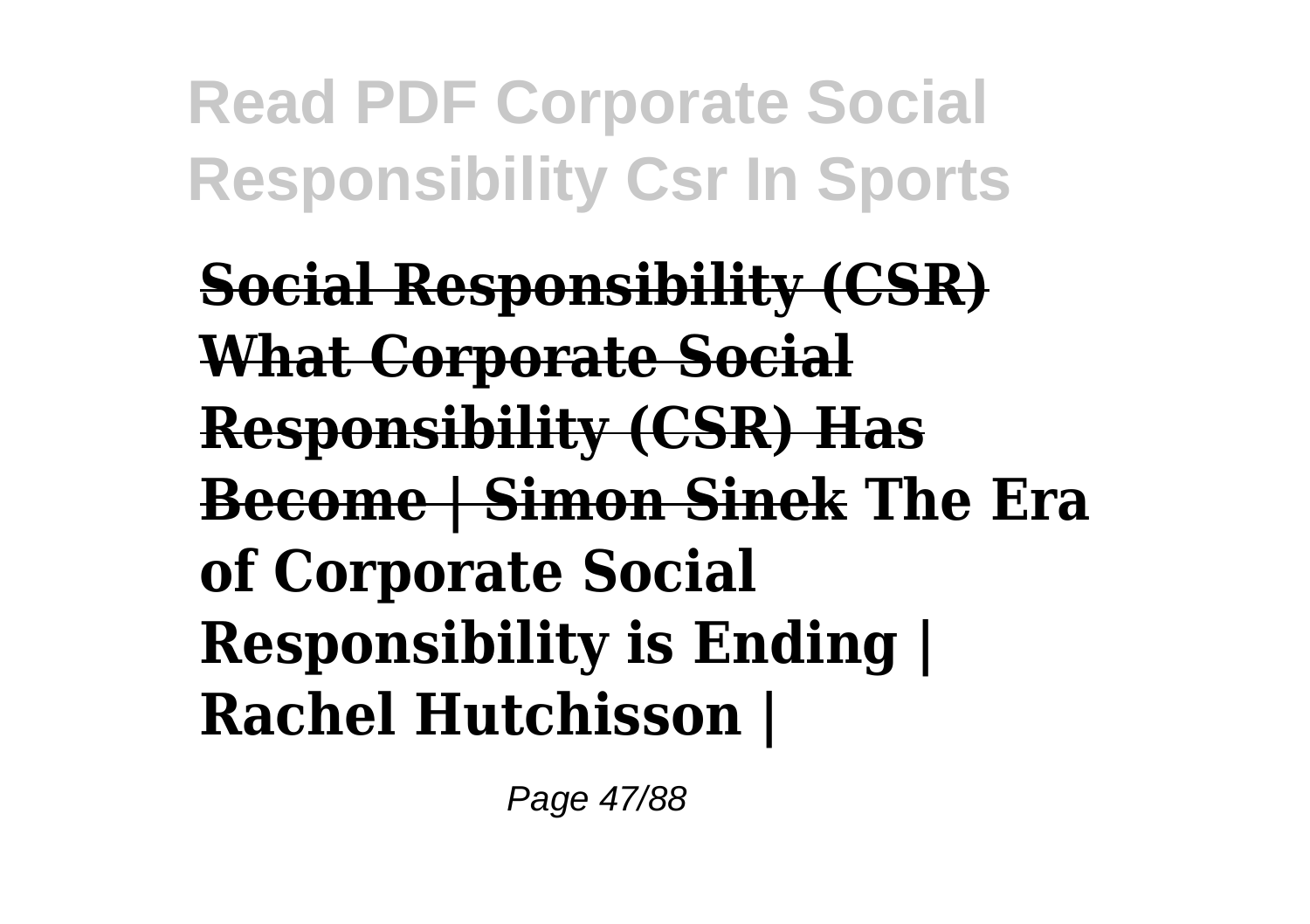**TEDxWilmington** *Corporate Social Responsibility: Microsoft Case Study* **Trailer: Channel CSR - Corporate Social Responsibility explained Corporate Social Responsibility: Marketing Tool**

Page 48/88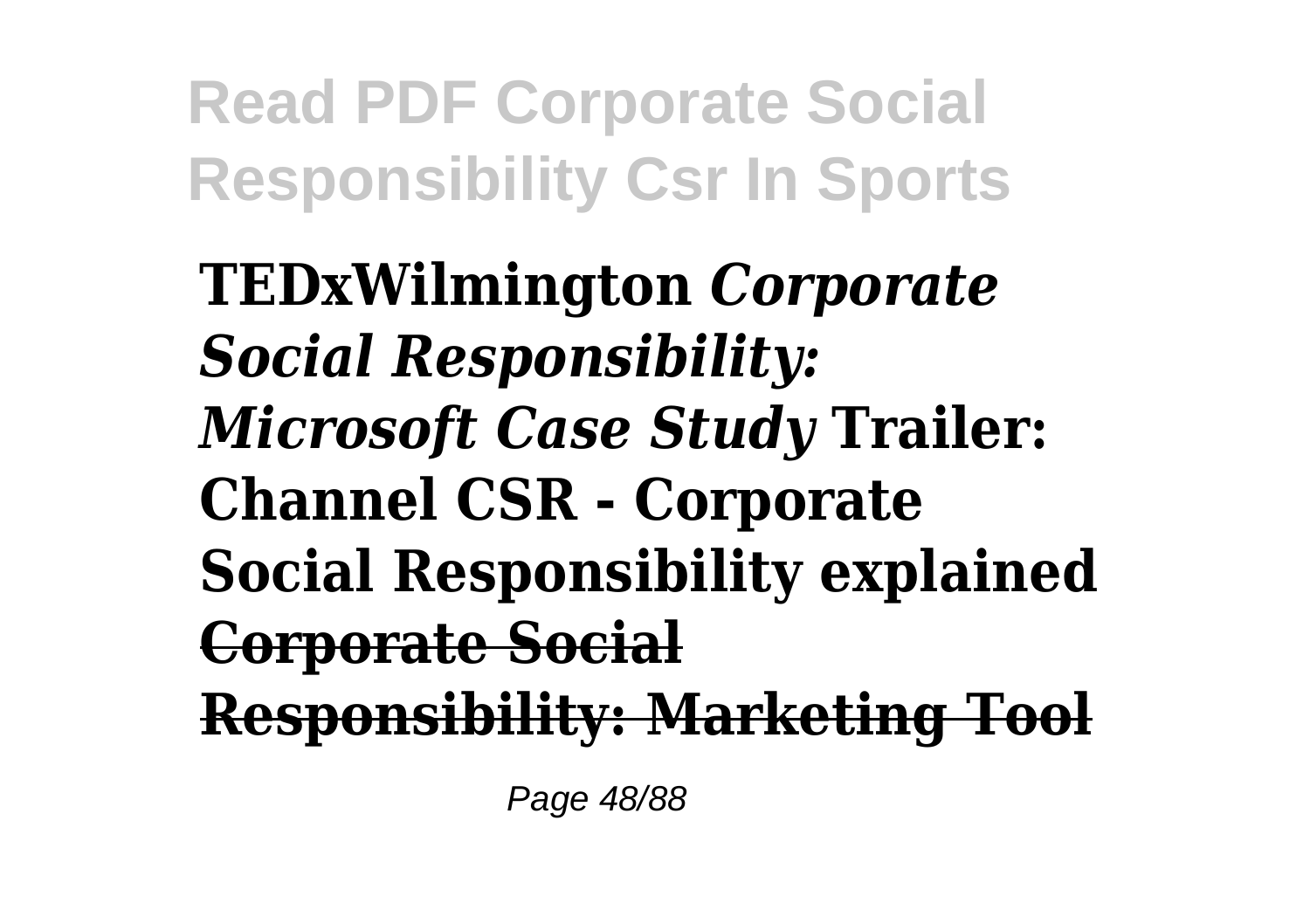**or Reality? I Olivier Delbard The Role of Corporate Social Responsibility (CSR) During A Crisis What is Corporate Social Responsibility?**

**What is corporate social responsibility? Investopedia**

Page 49/88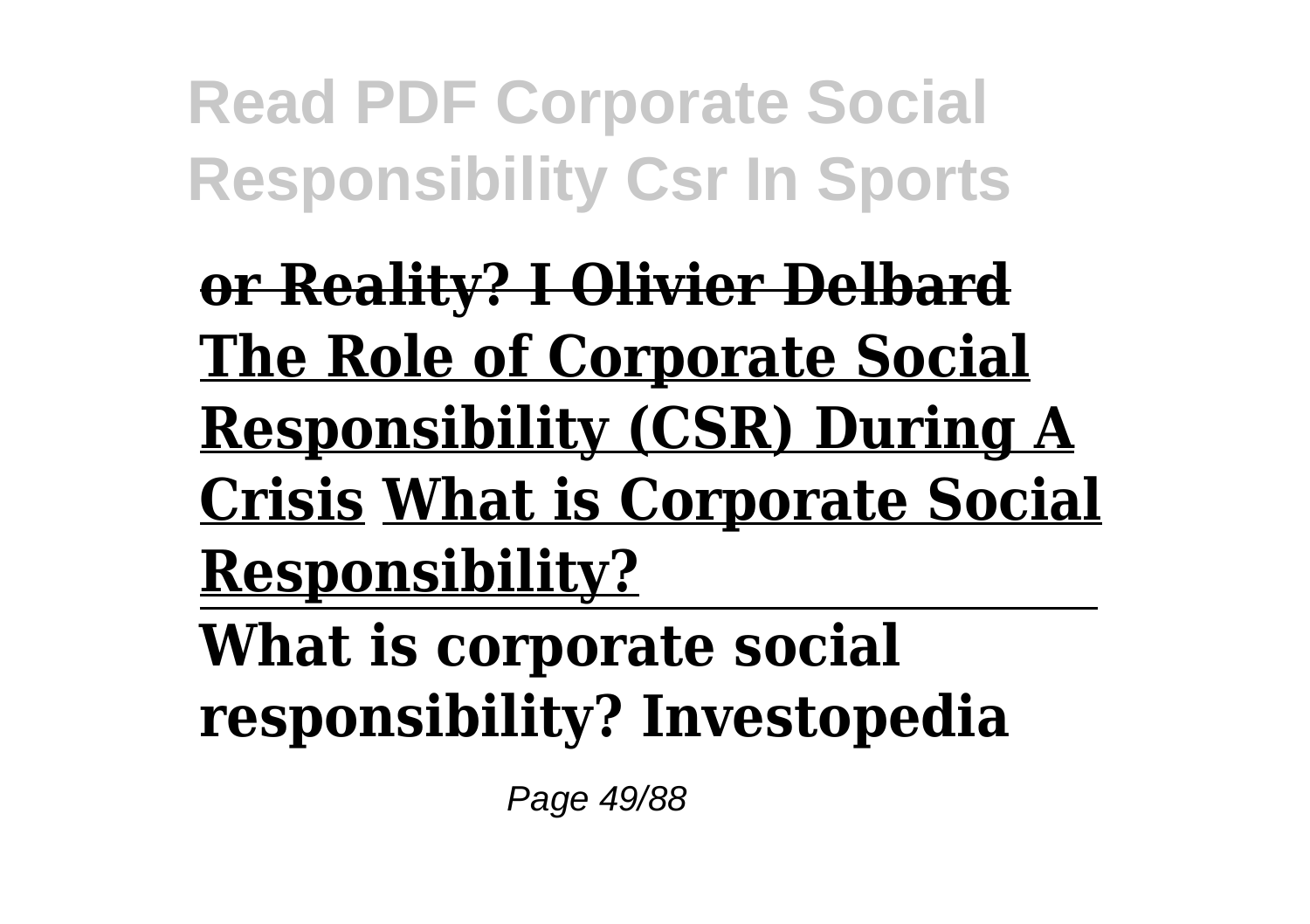*How to Value People Over Profits | Dale Partridge | TEDxBend* **What is CSR? Responsabilidad Social como motor de negocio: Marcelo Tedesco at TEDxGuadalajala 2013 Corporate \u0026**

Page 50/88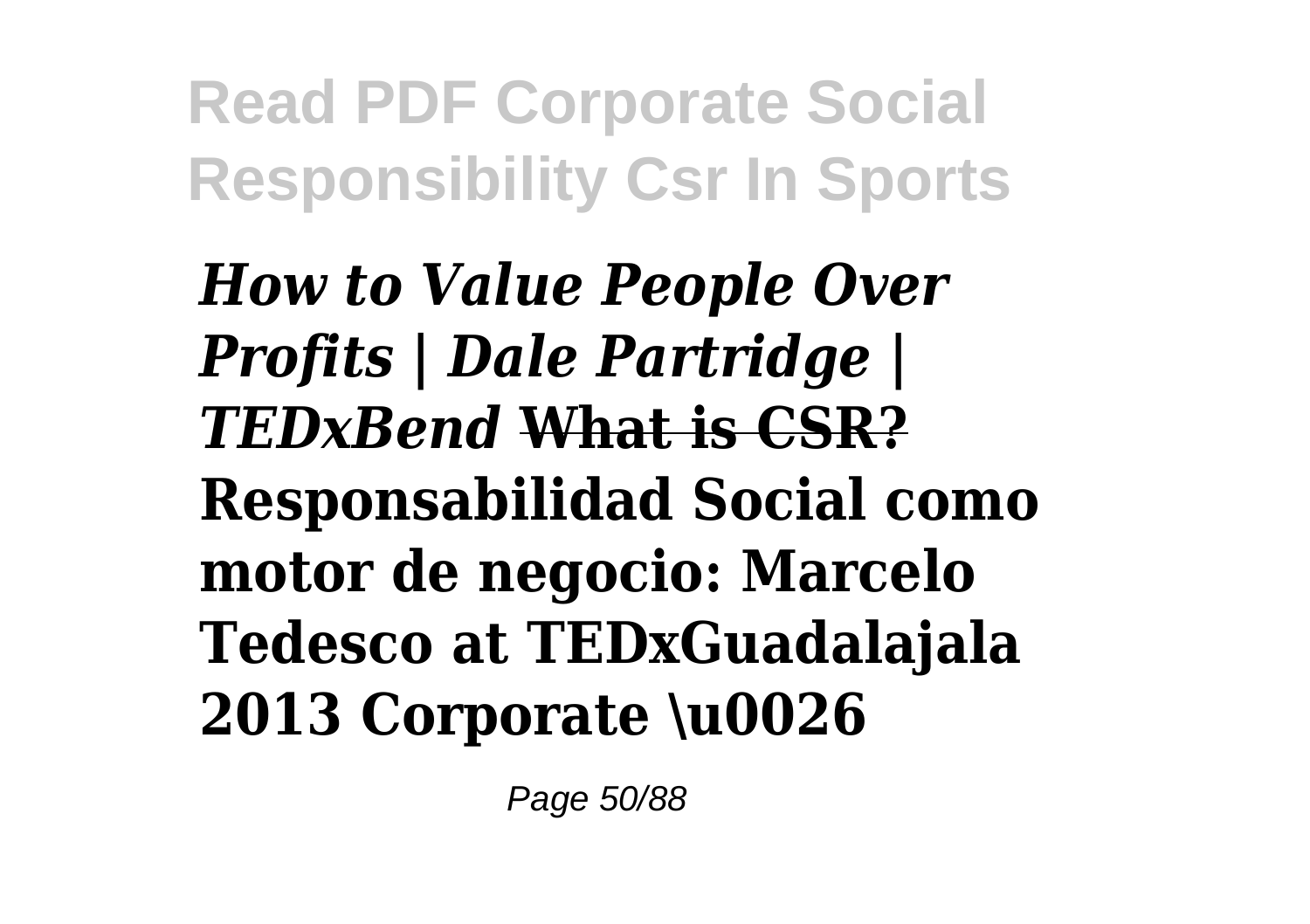**economic responsibility | SAM RODDICK | TEDxBrighton The corporate responsibility to respect human rights: Damiano de Felice at TEDxLSE 2013 Advantages and Disadvantages of CSR - What is**

Page 51/88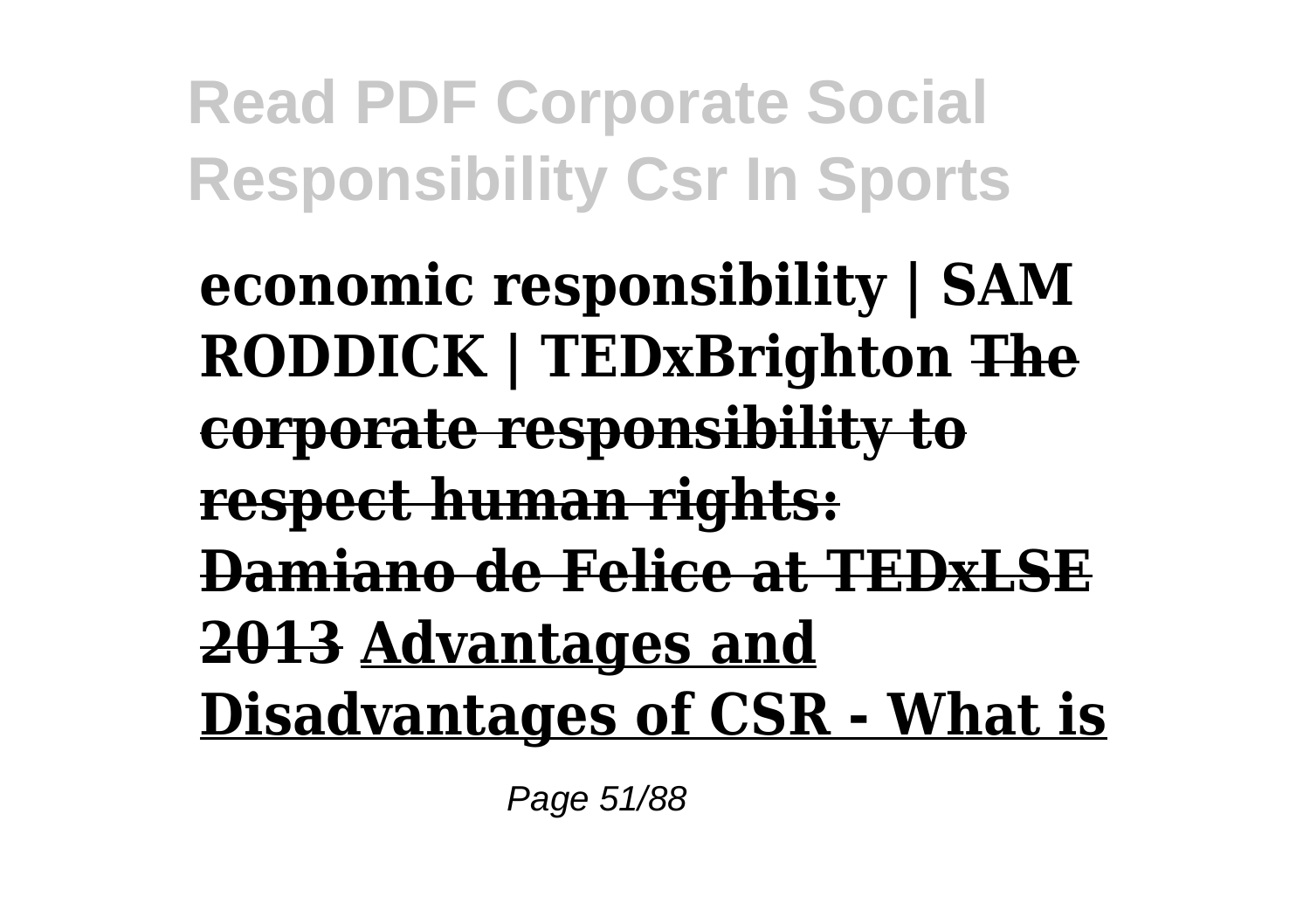**Corporate Social Responsibility (CSR) Coca Cola Social Responsibility Starbucks Social Responsibility Video** *Ratan Tata: The Role of Corporate Social Responsibility in India #1: Different*

Page 52/88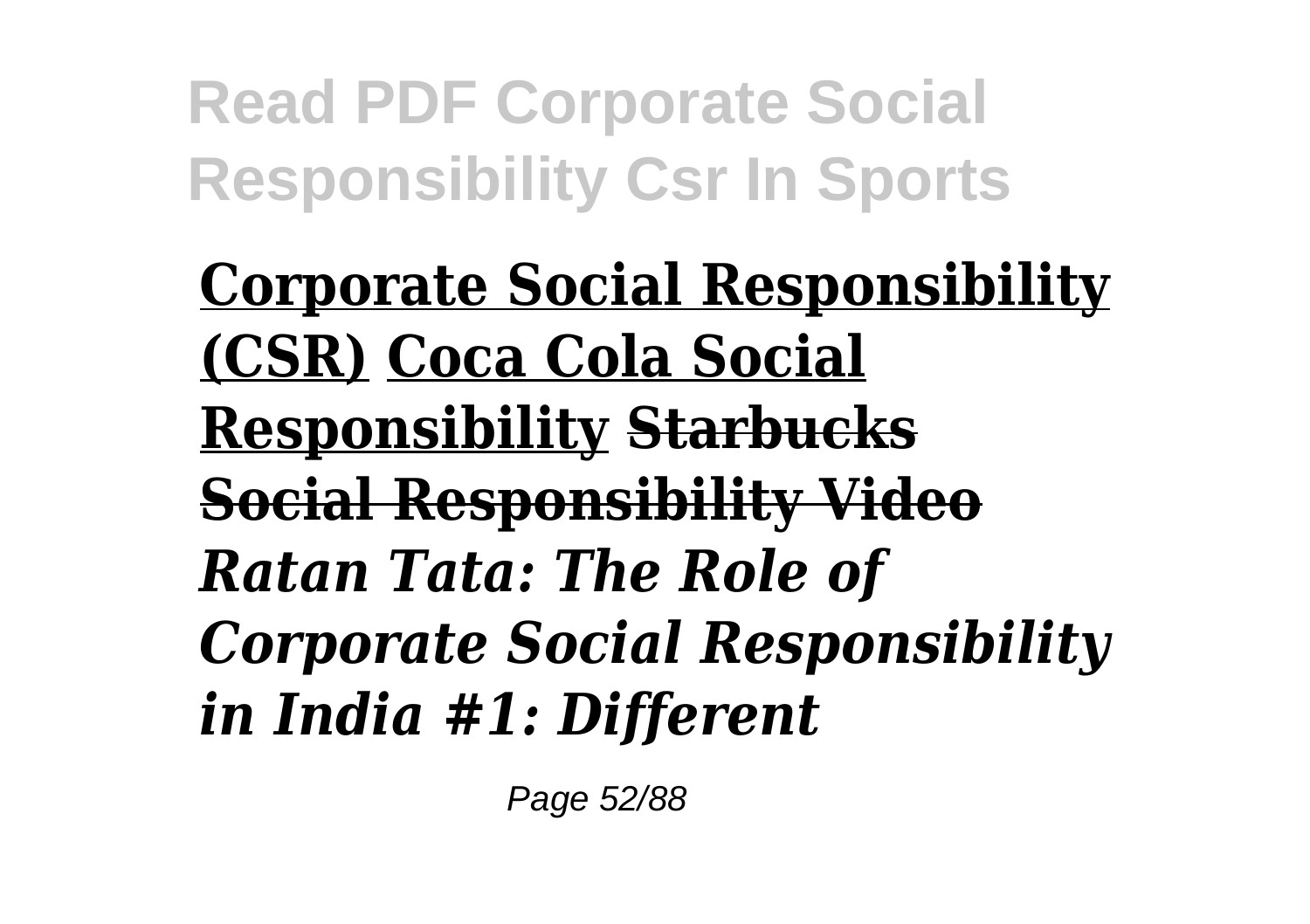*Perspectives on CSR* **Business and Corporate Social Responsibility (CSR) Business Ethics: Corporate Social Responsibility Introduction to the course Louv12.1x - Discovering corporate social**

Page 53/88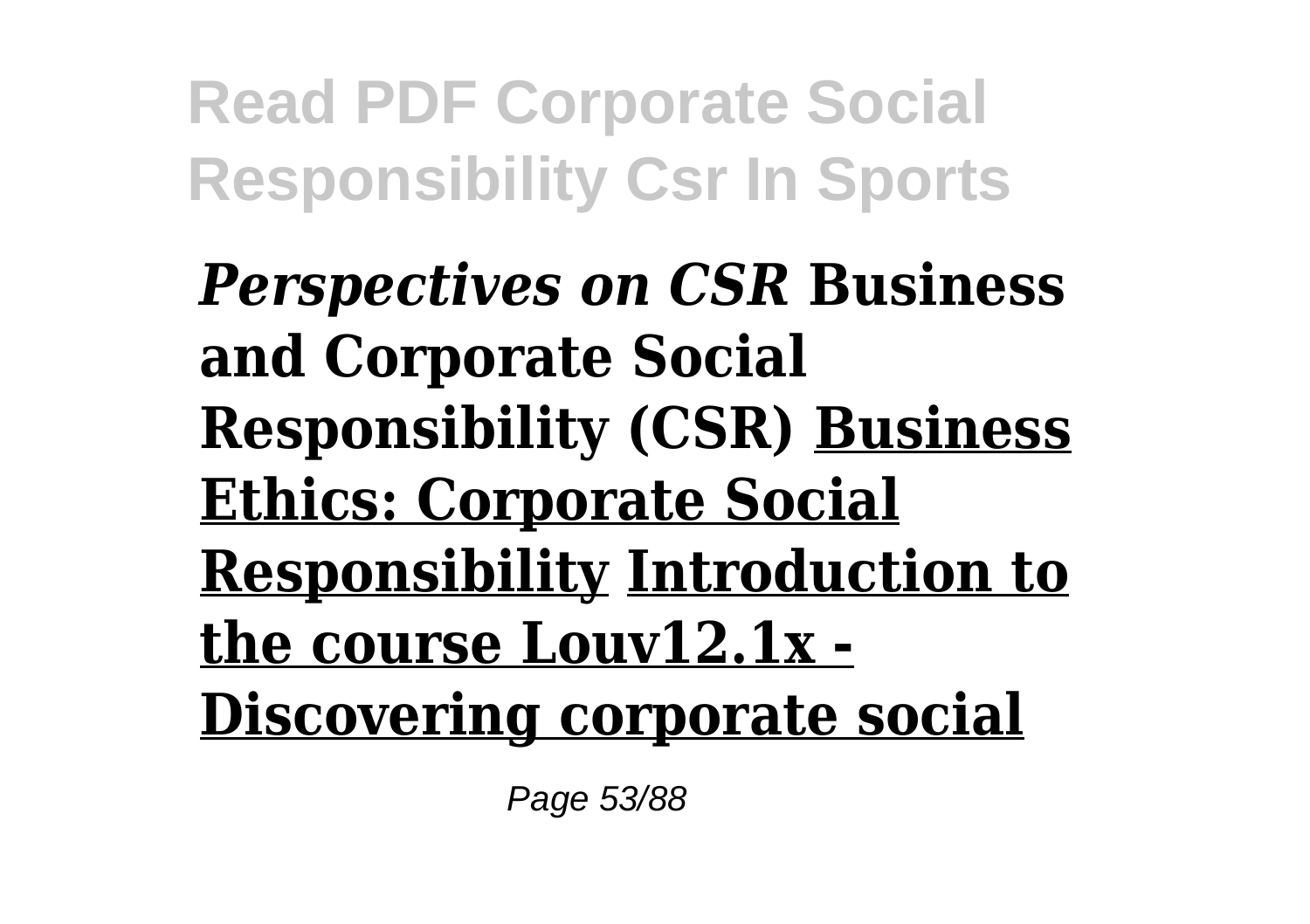## **responsibility (CSR) Coronavirus: Corporate Social Responsibility**

**Re-thinking corporate social responsibility: Andy Le Seelluer at TEDxStHelier**

**Corporate Social Responsibility**

Page 54/88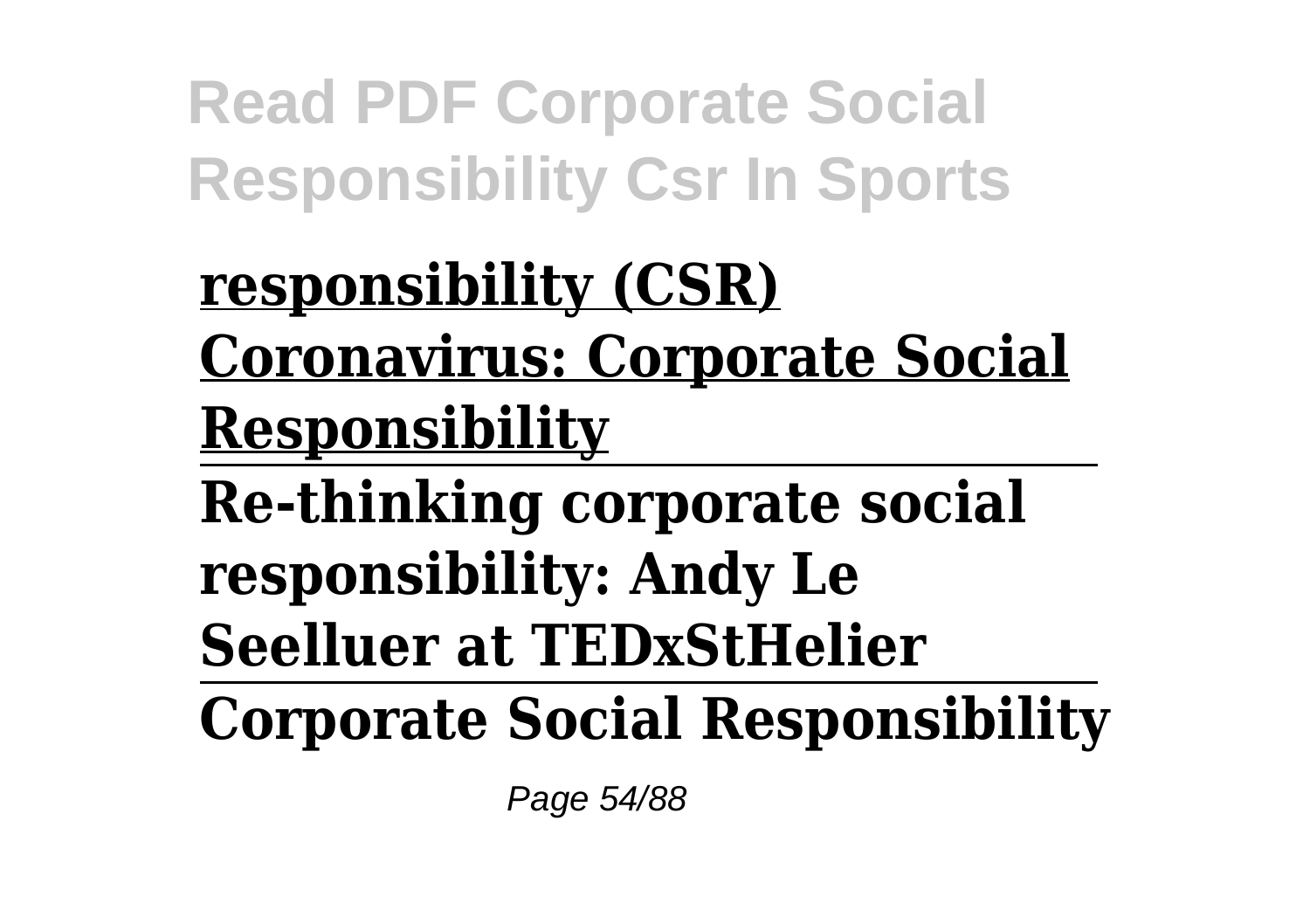**| CSR | Doing Business in India | Mastering India | Ep: 1 Why Is Corporate Social Responsibility Important? Corporate Social Responsibility Csr In Corporate social responsibility,**

Page 55/88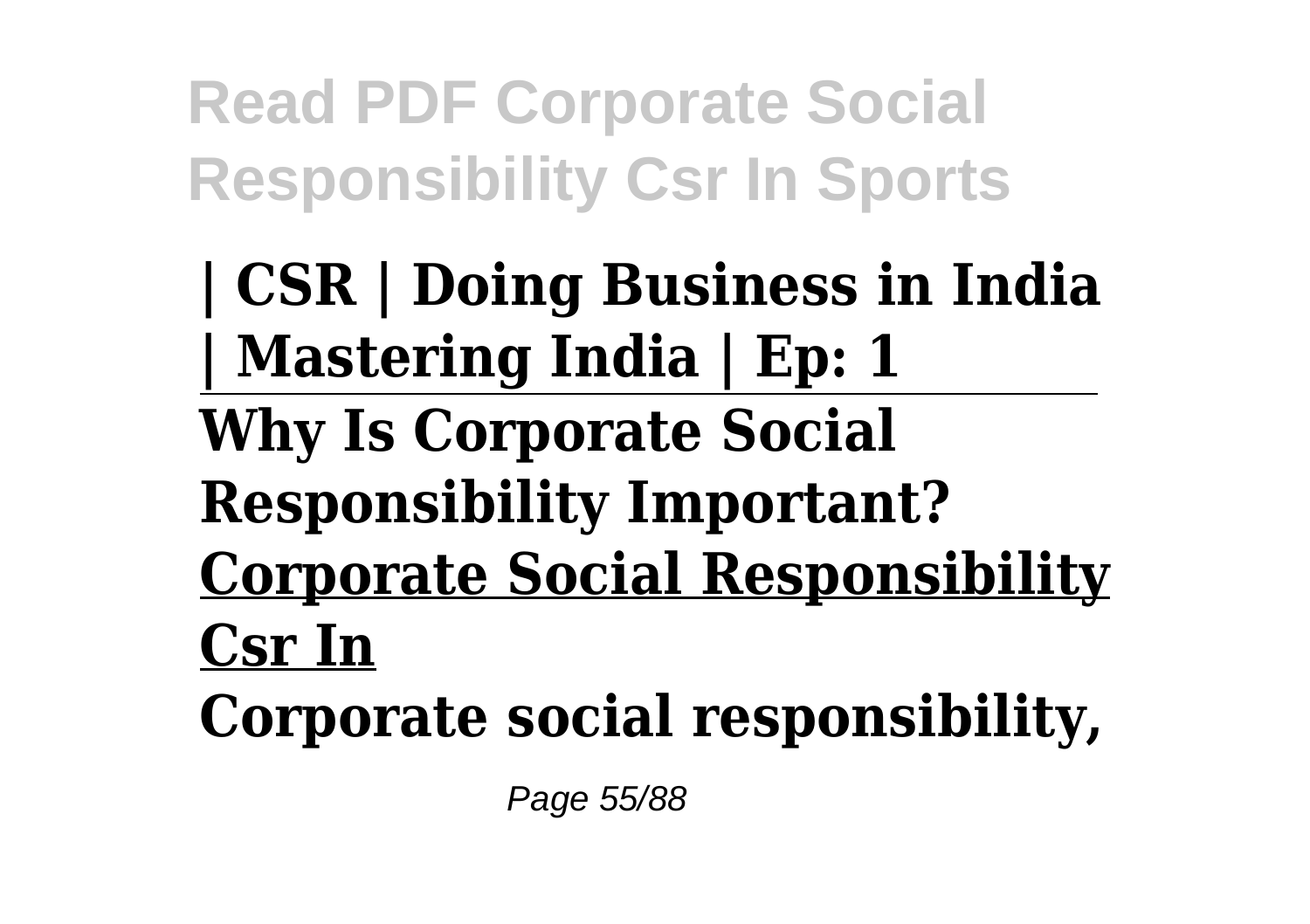**or CSR, is the act of incorporating environmental and social concerns into a company's planning and operations. These programs center around the idea that businesses can make the world**

Page 56/88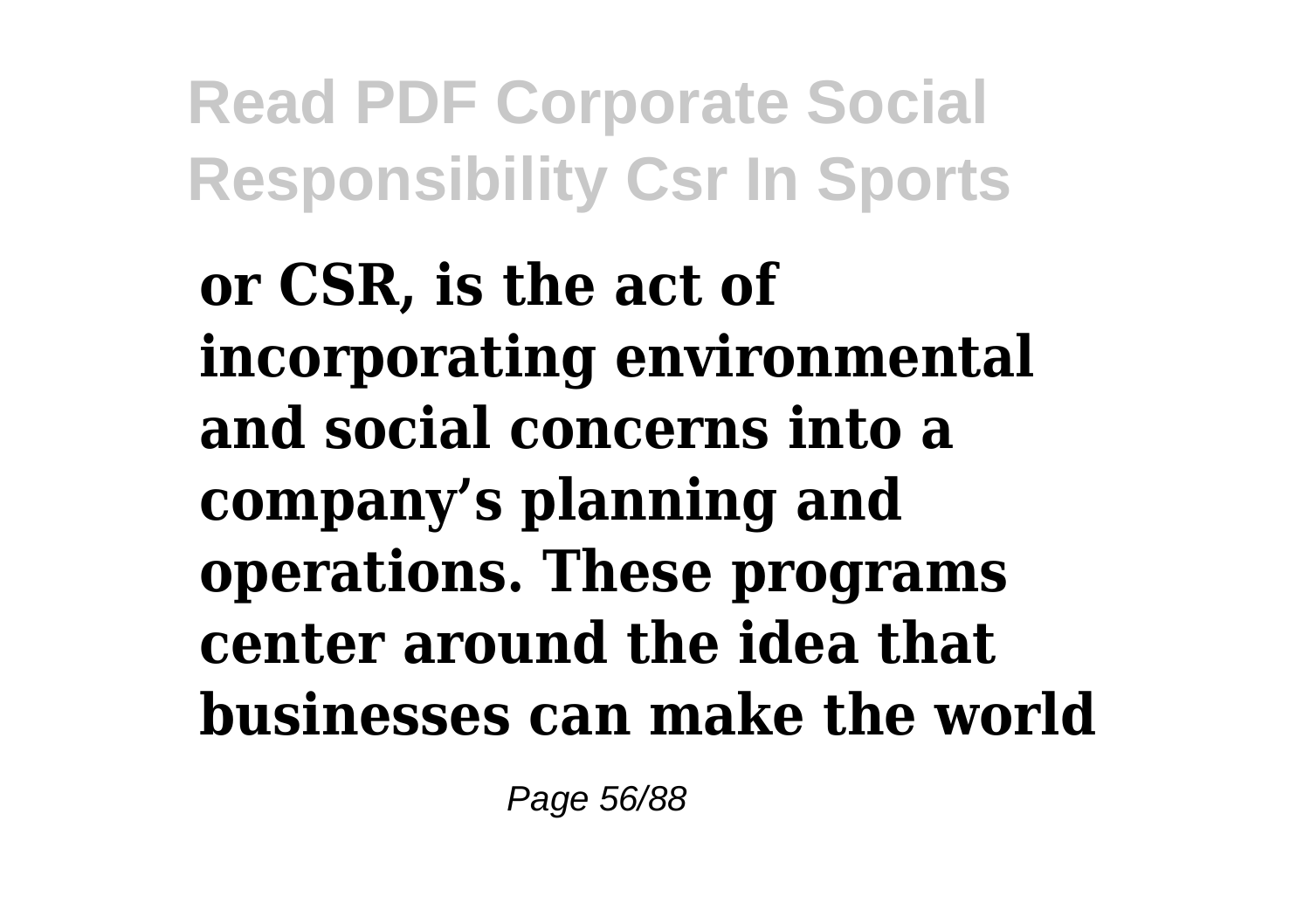**a better place, or at the very least, they can reduce their negative social and environmental footprint on the world.**

### **Corporate Social**

Page 57/88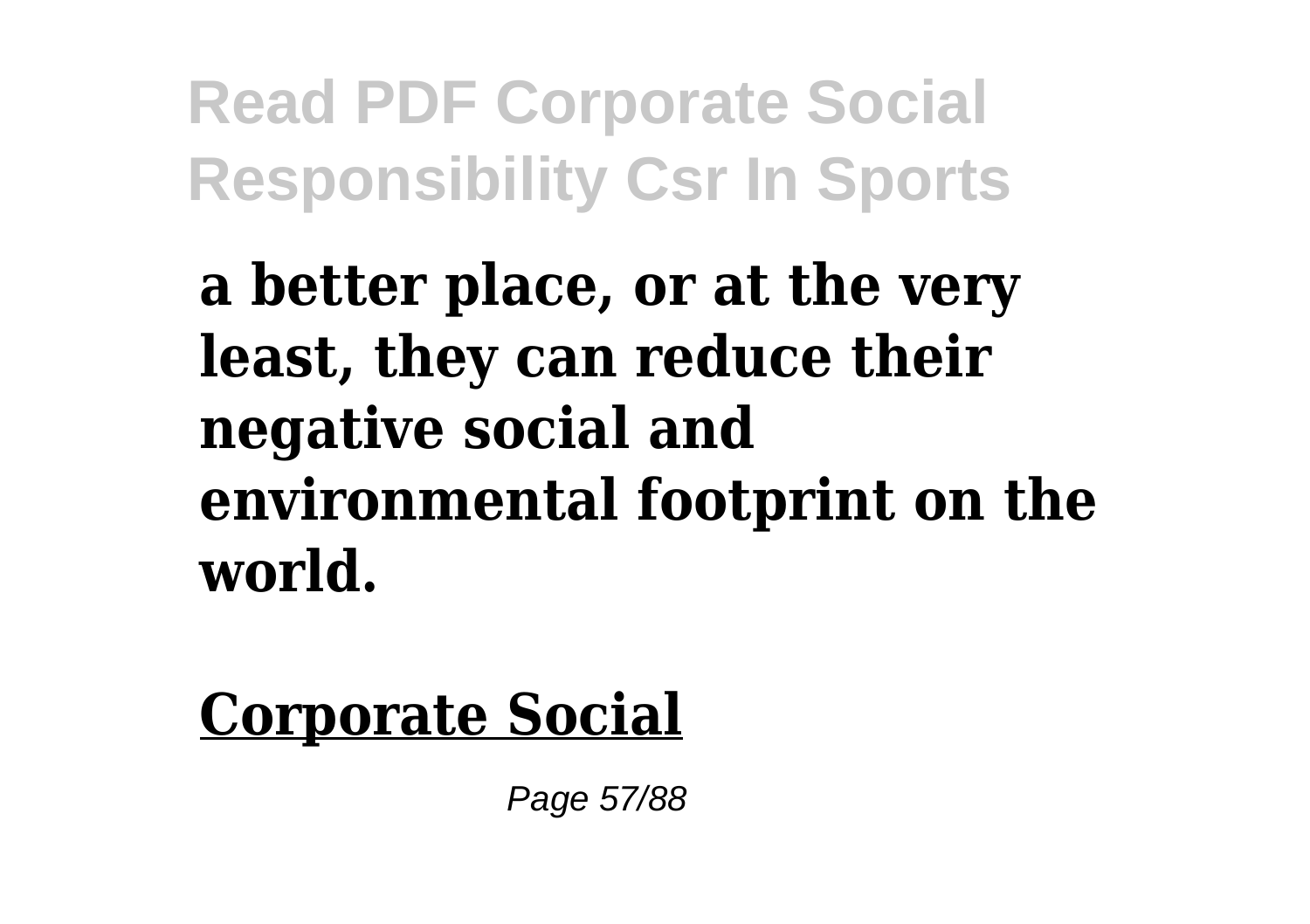**Responsibility: What Is It? In the last 10 years the Corporate Social Responsibility (CSR) movement stood for topics such as Corporate Governance, Environmental management and community**

Page 58/88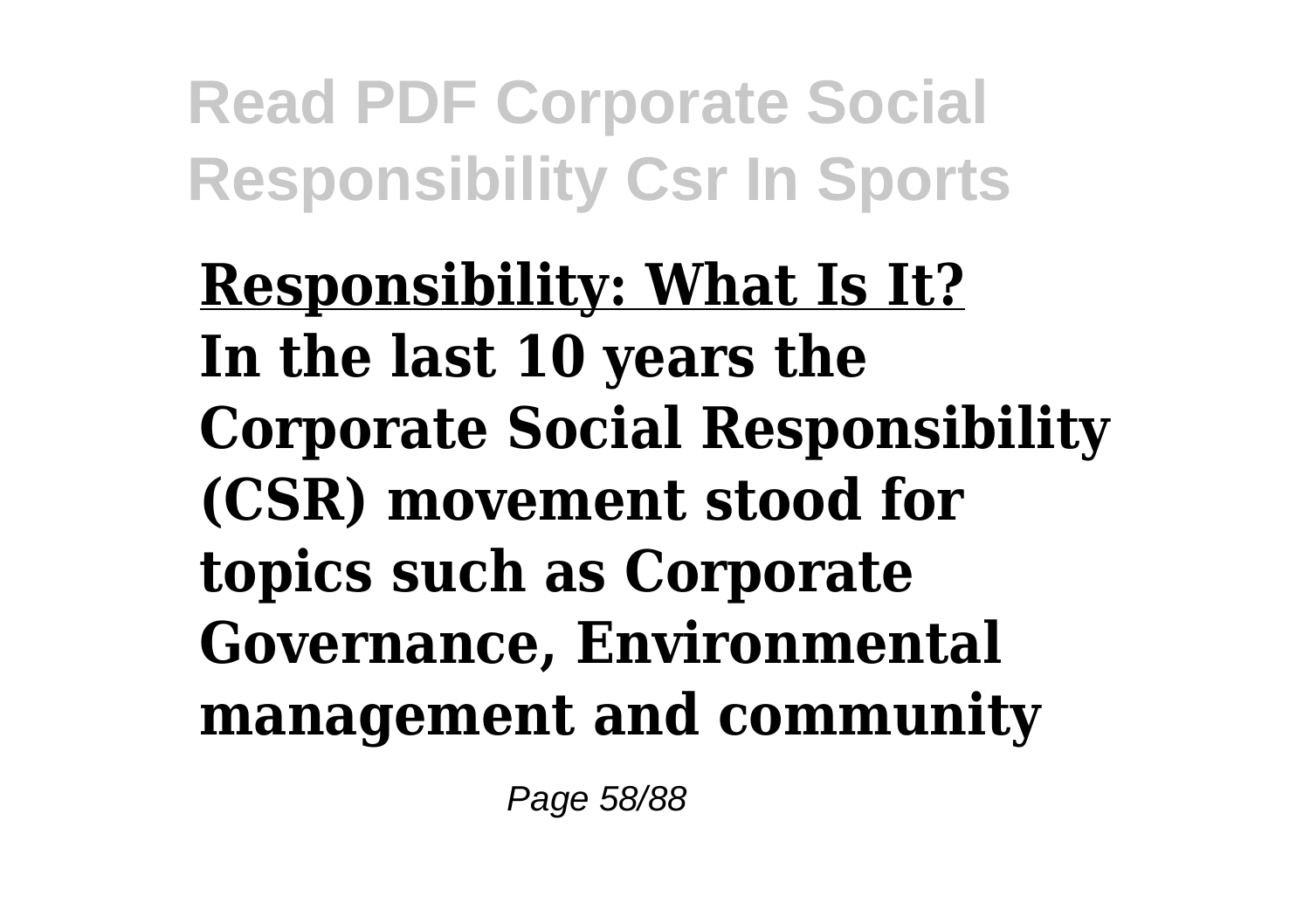**engagement only to name three. CSR is being seen as the new business models for companies that want to be seen as more responsible organizations. So why is that?**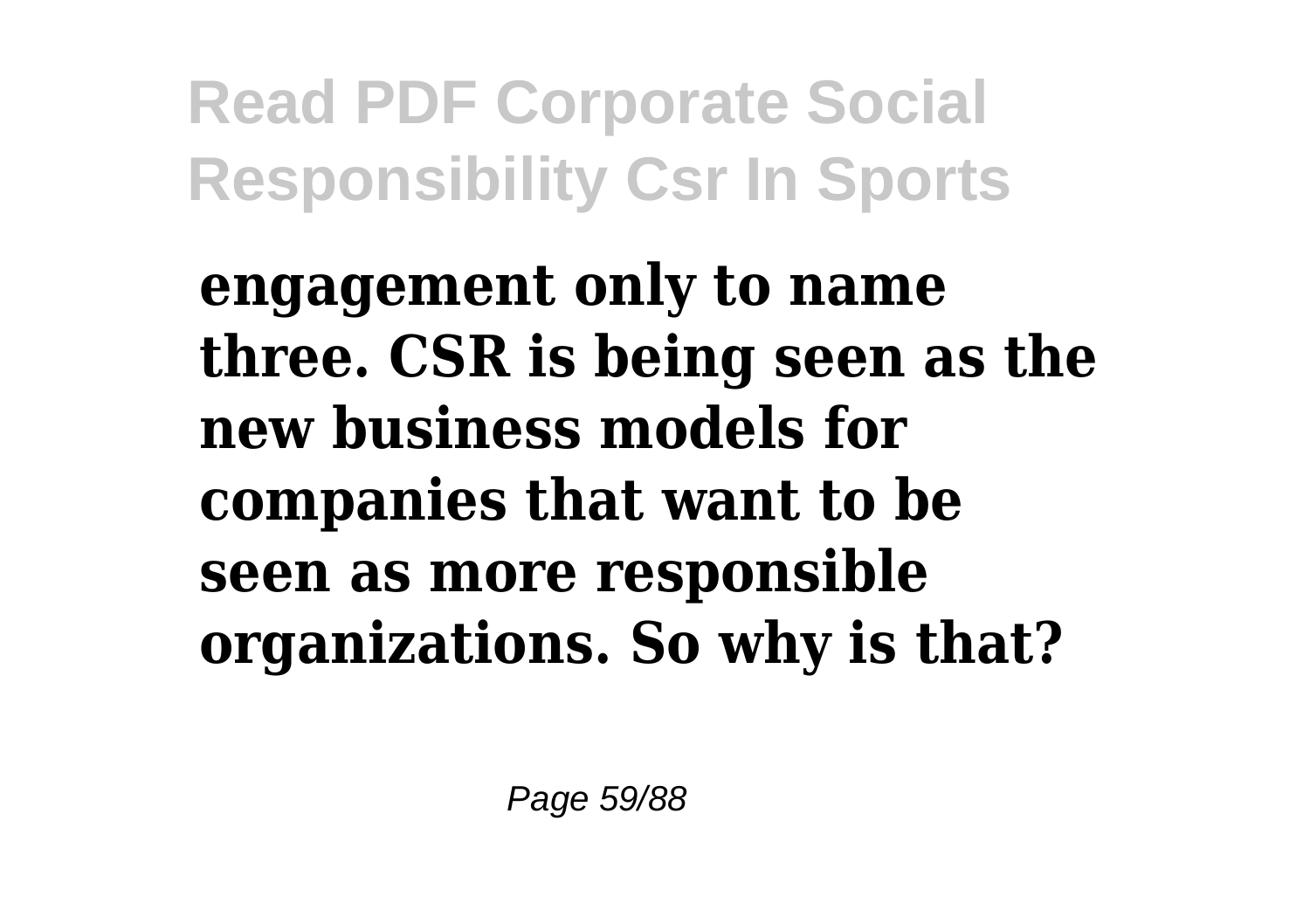**Key elements of Corporate Social Responsibility (csr) in ... Corporate social responsibility is a broad concept that can take many forms depending on the company and industry. Through CSR programs,**

Page 60/88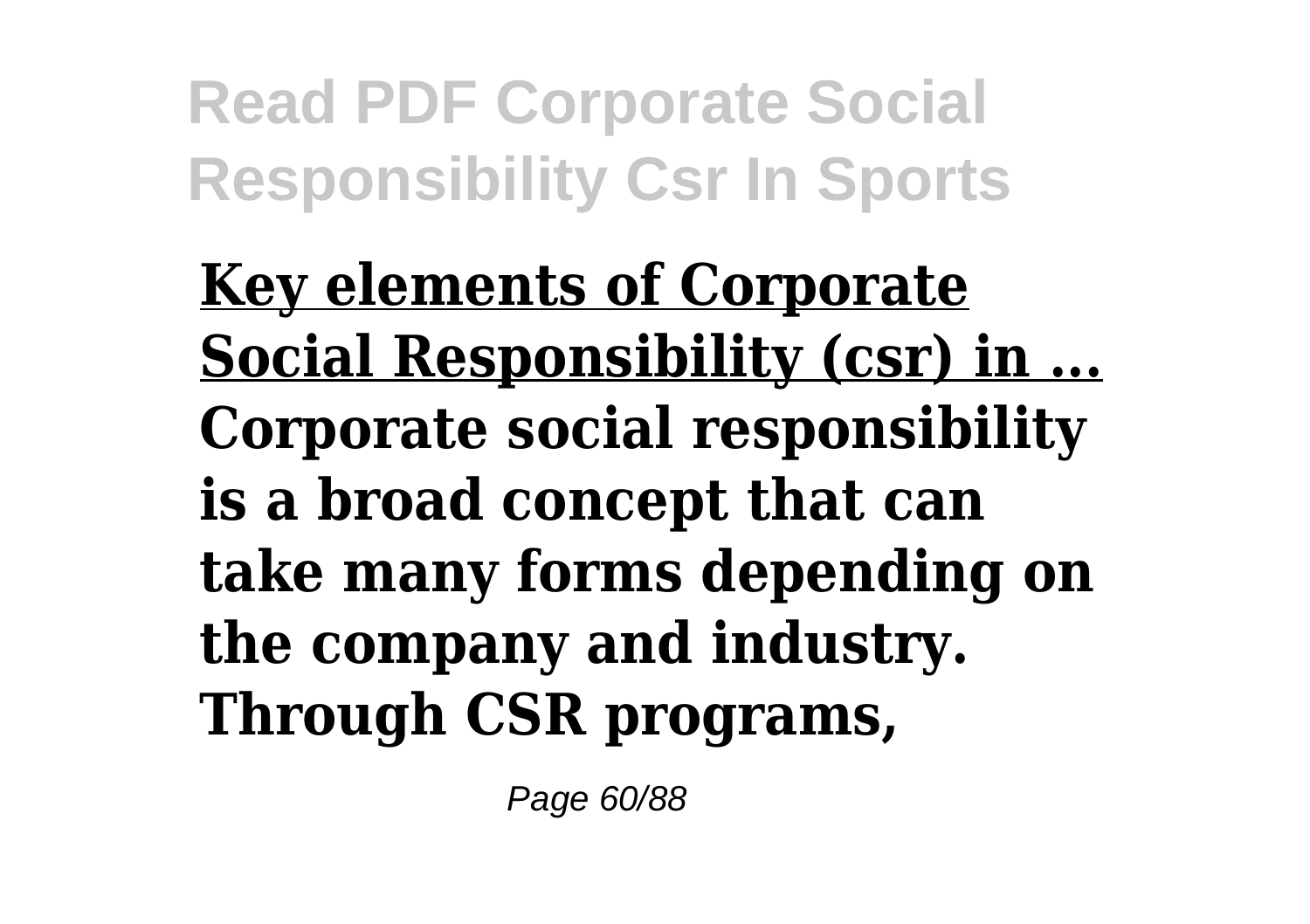### **philanthropy, and volunteer efforts, businesses can benefit...**

## **Corporate Social Responsibility (CSR) Definition Corporate social responsibility**

Page 61/88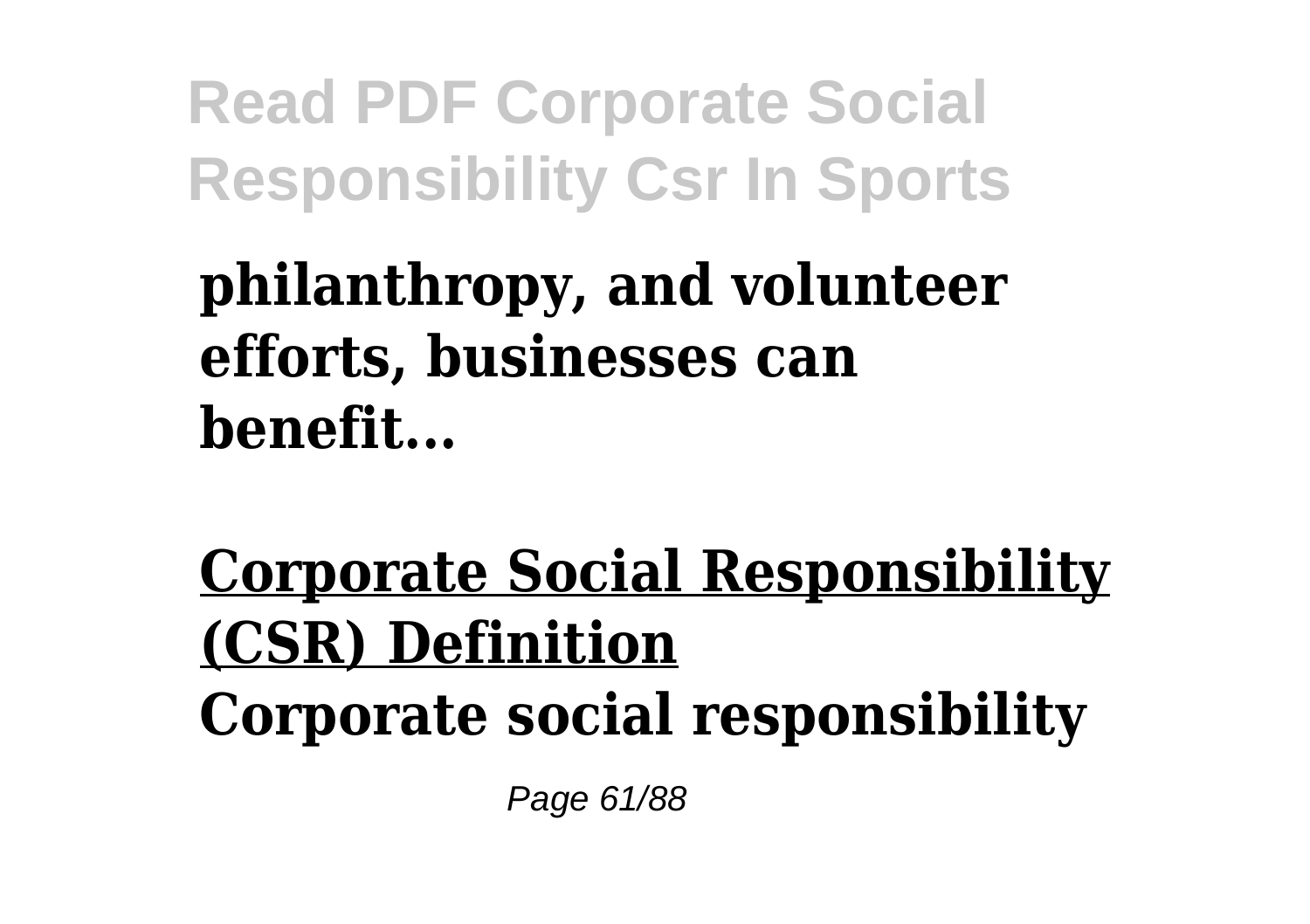**(CSR) refers to strategies that companies put into action as part of corporate governance that are designed to ensure the company's operations are ethical and beneficial for society.**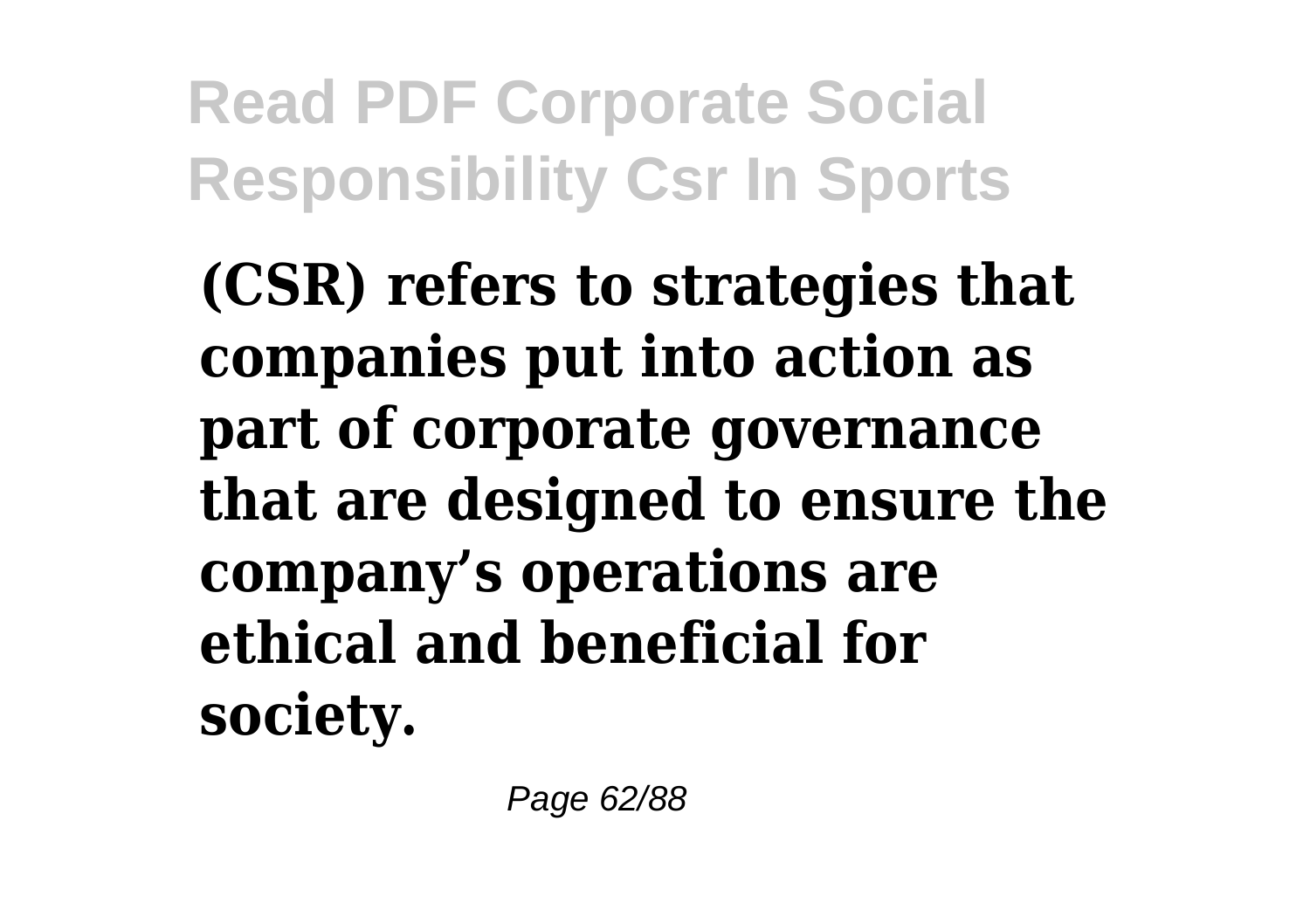### **Corporate Social Responsibility (CSR) - Types and Business ... Corporate social responsibility (CSR) and its implementation into EU Company law 05-11-2020. Building on both**

Page 63/88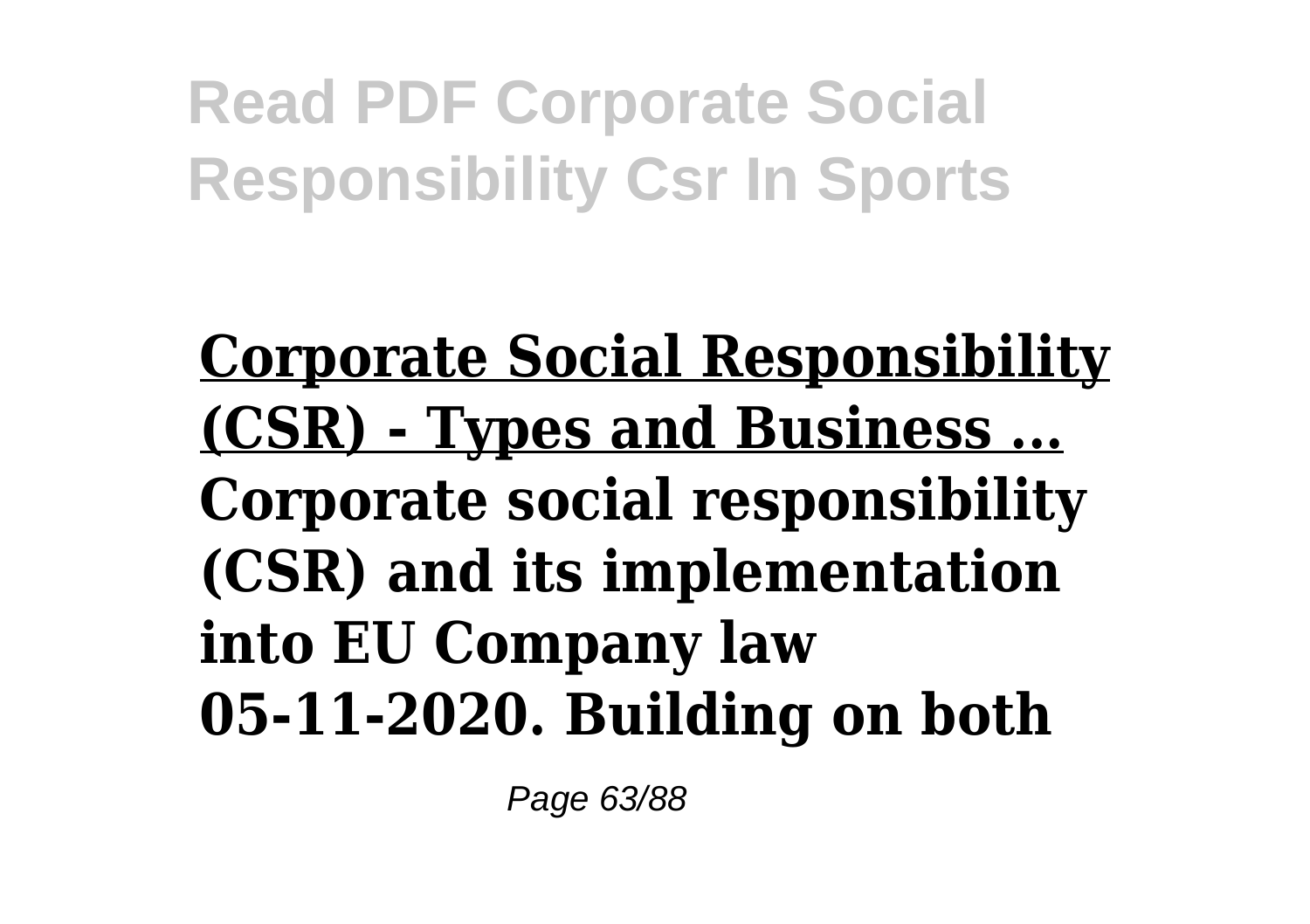**European Union (EU) law and chosen Member States' legislation, this study, commissioned by the European Parliament's Policy Department for Citizens' Rights and Constitutional**

Page 64/88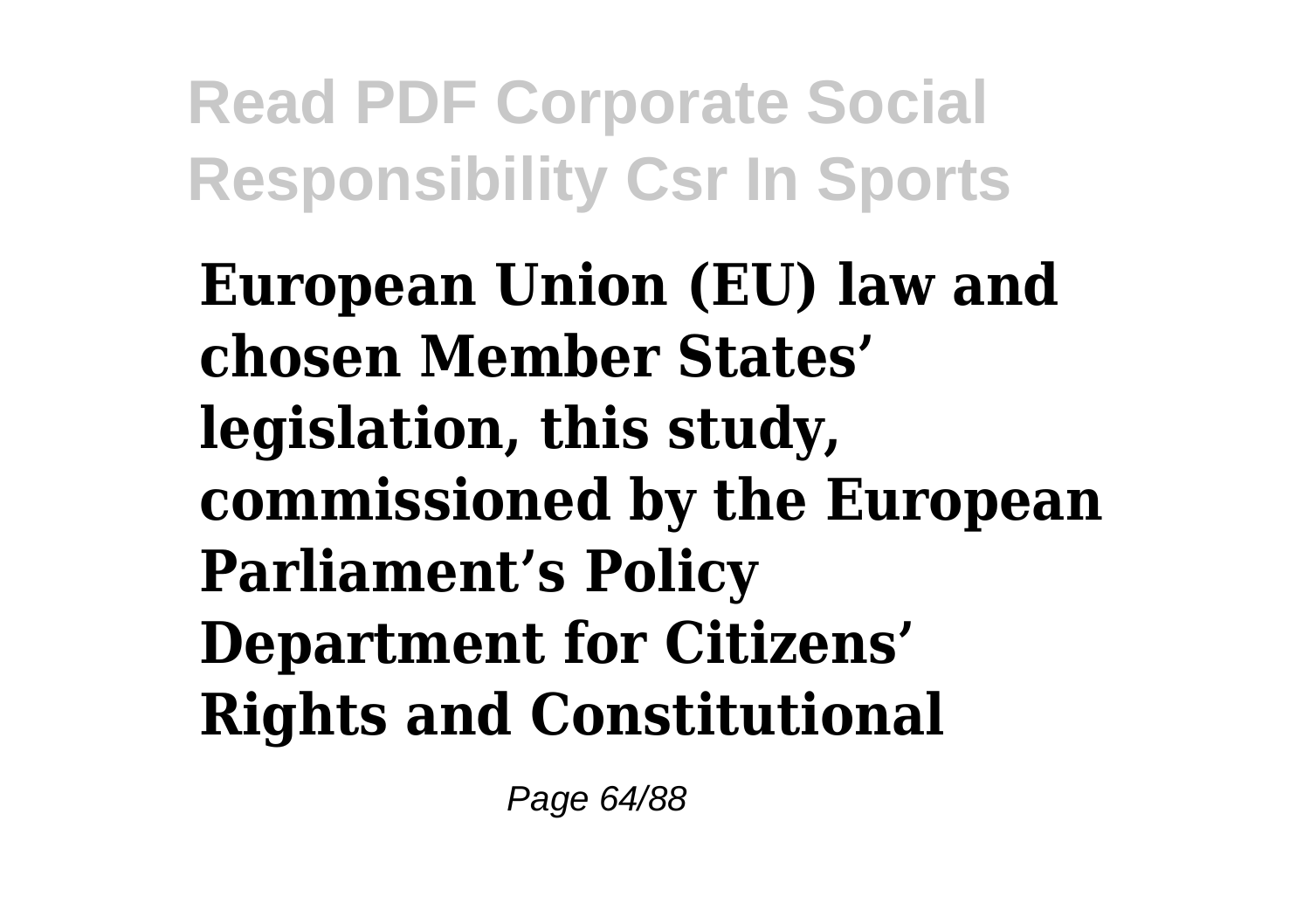**Affairs at the request of the JURI Committee aims at ...**

**Corporate social responsibility (CSR) and its ... Corporate social responsibility (CSR) refers to the self-**

Page 65/88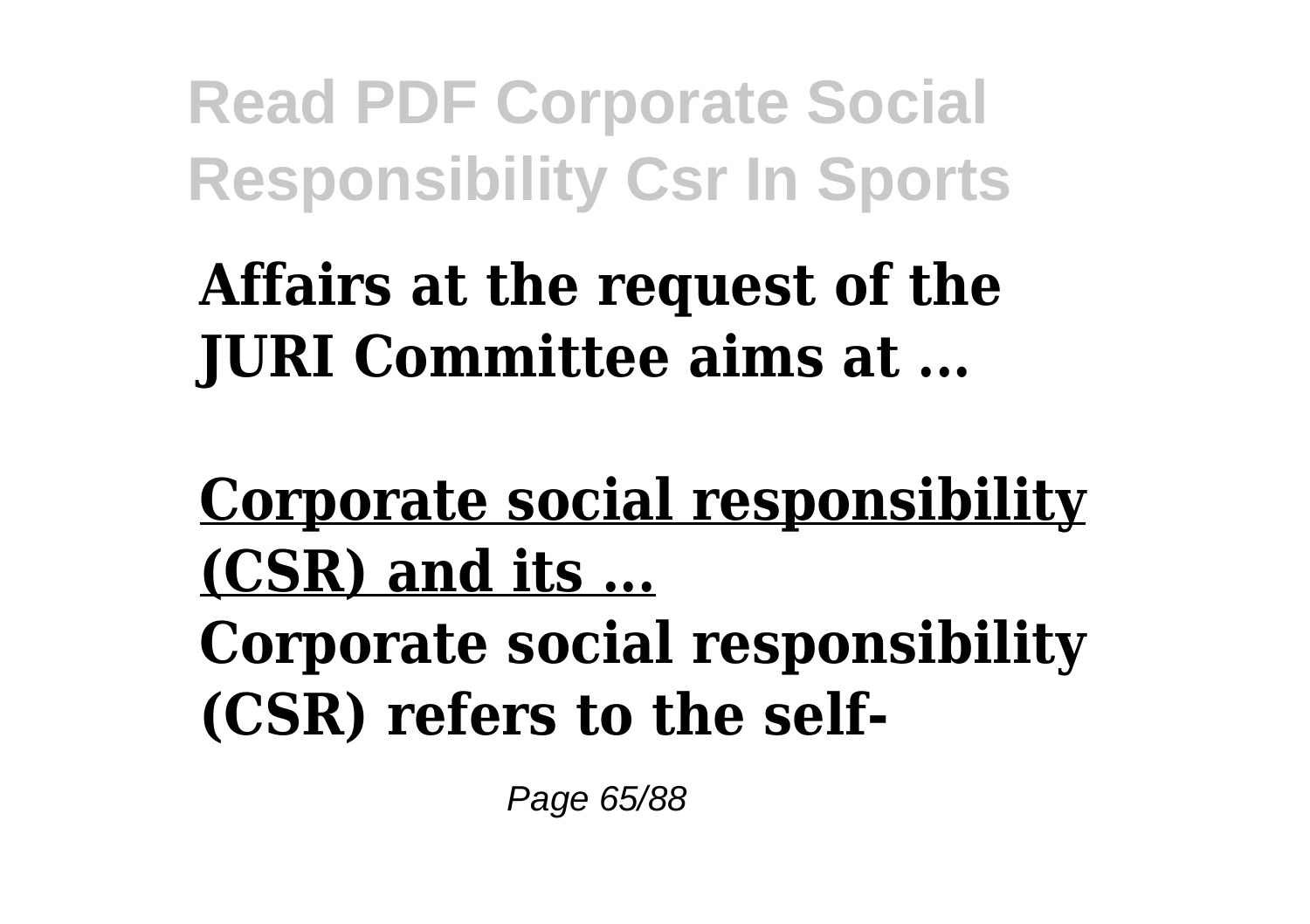**imposed responsibility of companies to society in areas such as the environment, the economy, employee well-being, and competition ethics. Many companies use internal CSR regulation as a form of moral**

Page 66/88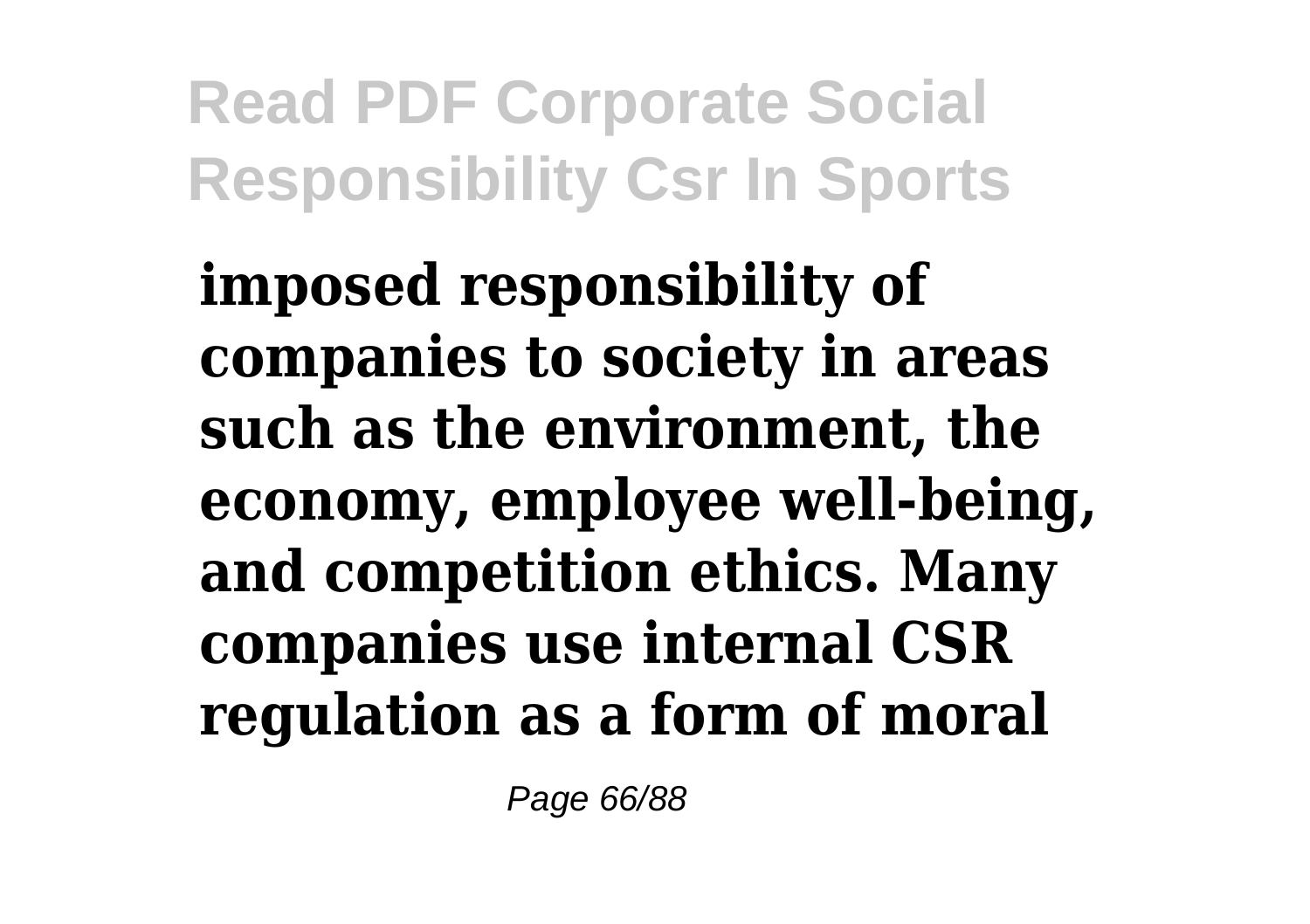### **compass to positively influence the ethical development of their business.**

### **Corporate social responsibility | definition and example ... Corporate social responsibility**

Page 67/88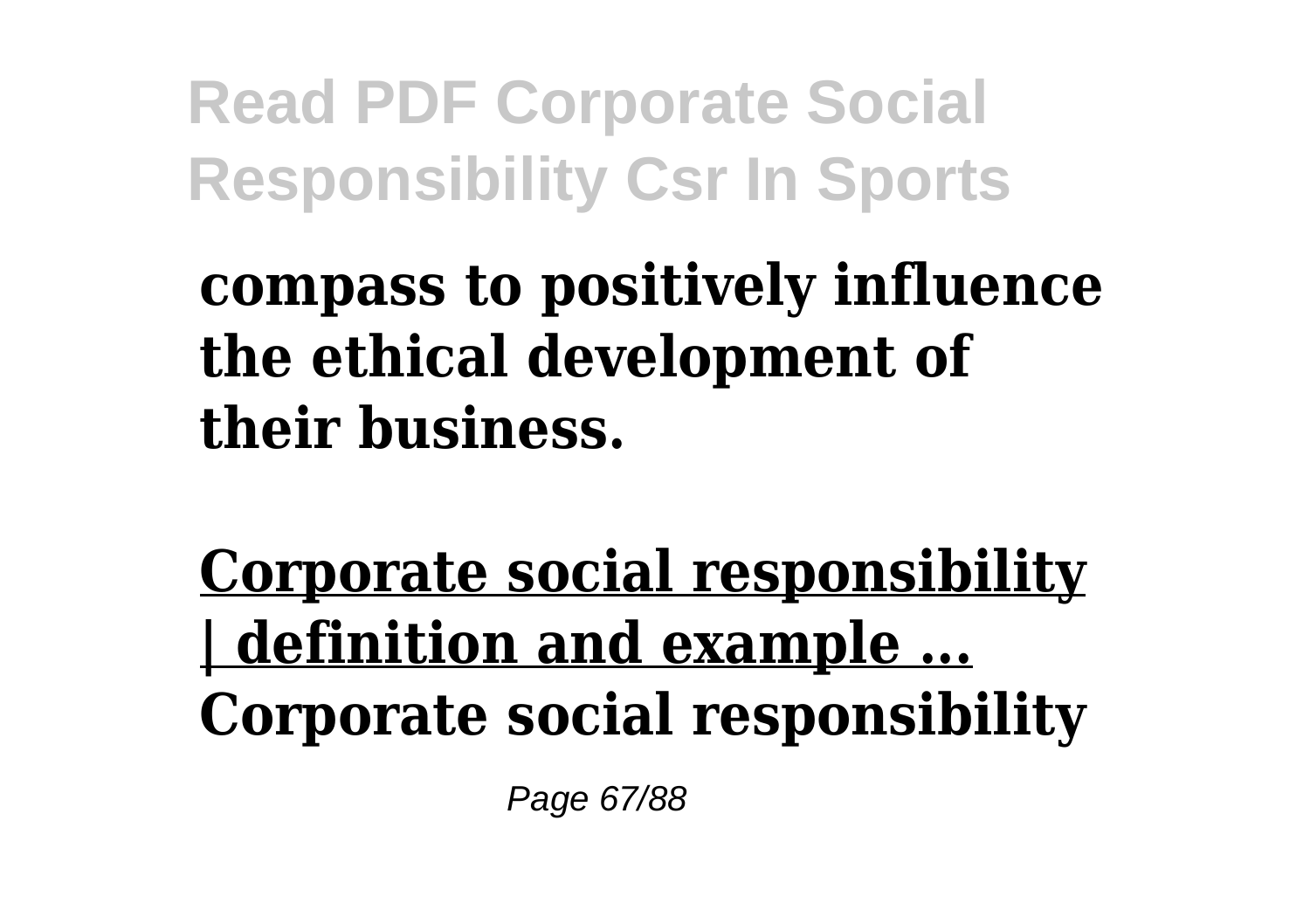**(CSR) is often built into the business model and is a way of ensuring that the business monitors its compliance with the law and industry standards. CSR embraces the company's obligations and**

Page 68/88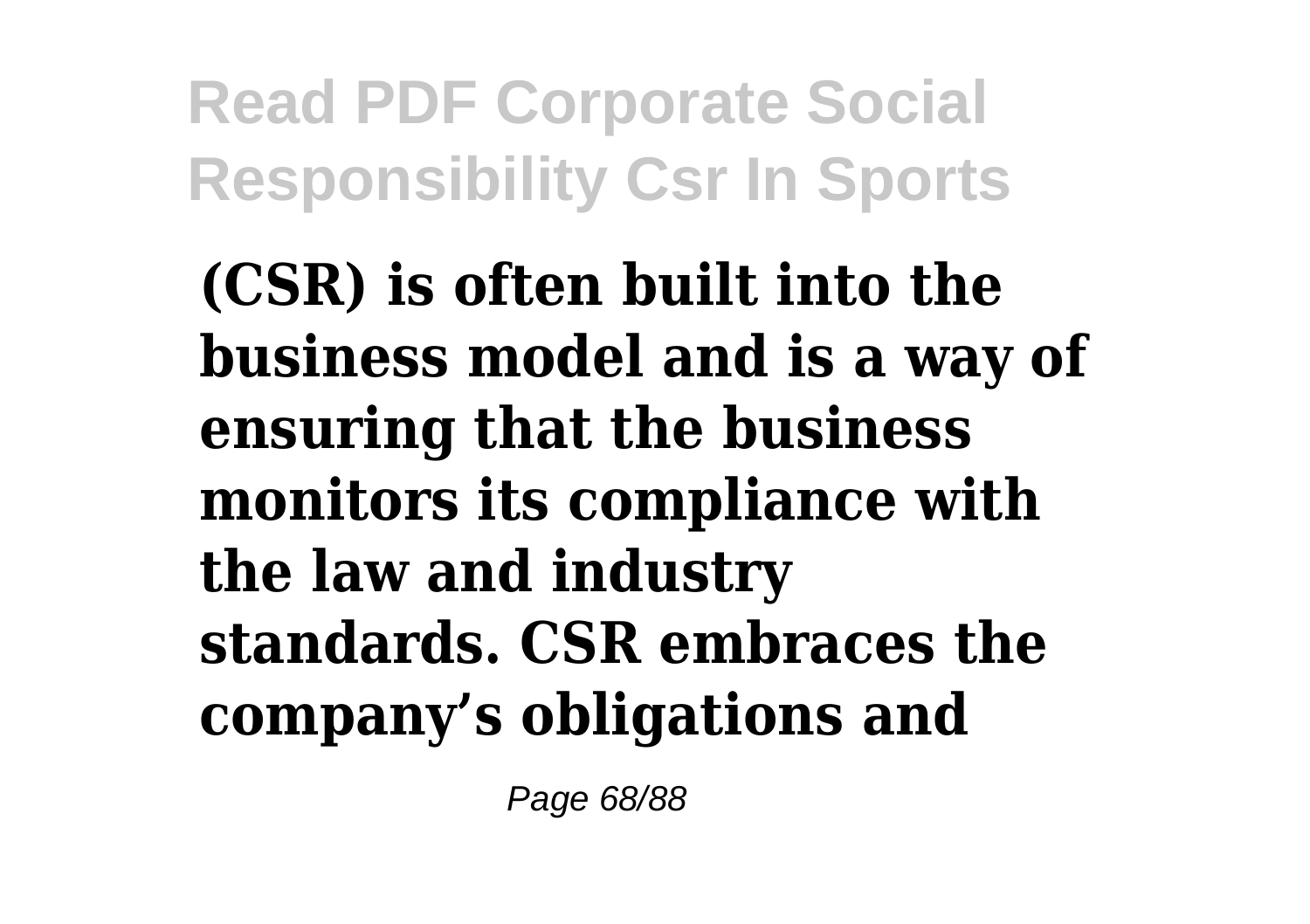**creates a positive impact through its activities and in some cases relates to a company going beyond its obligations in terms of its effect on the environment and impact ...**

Page 69/88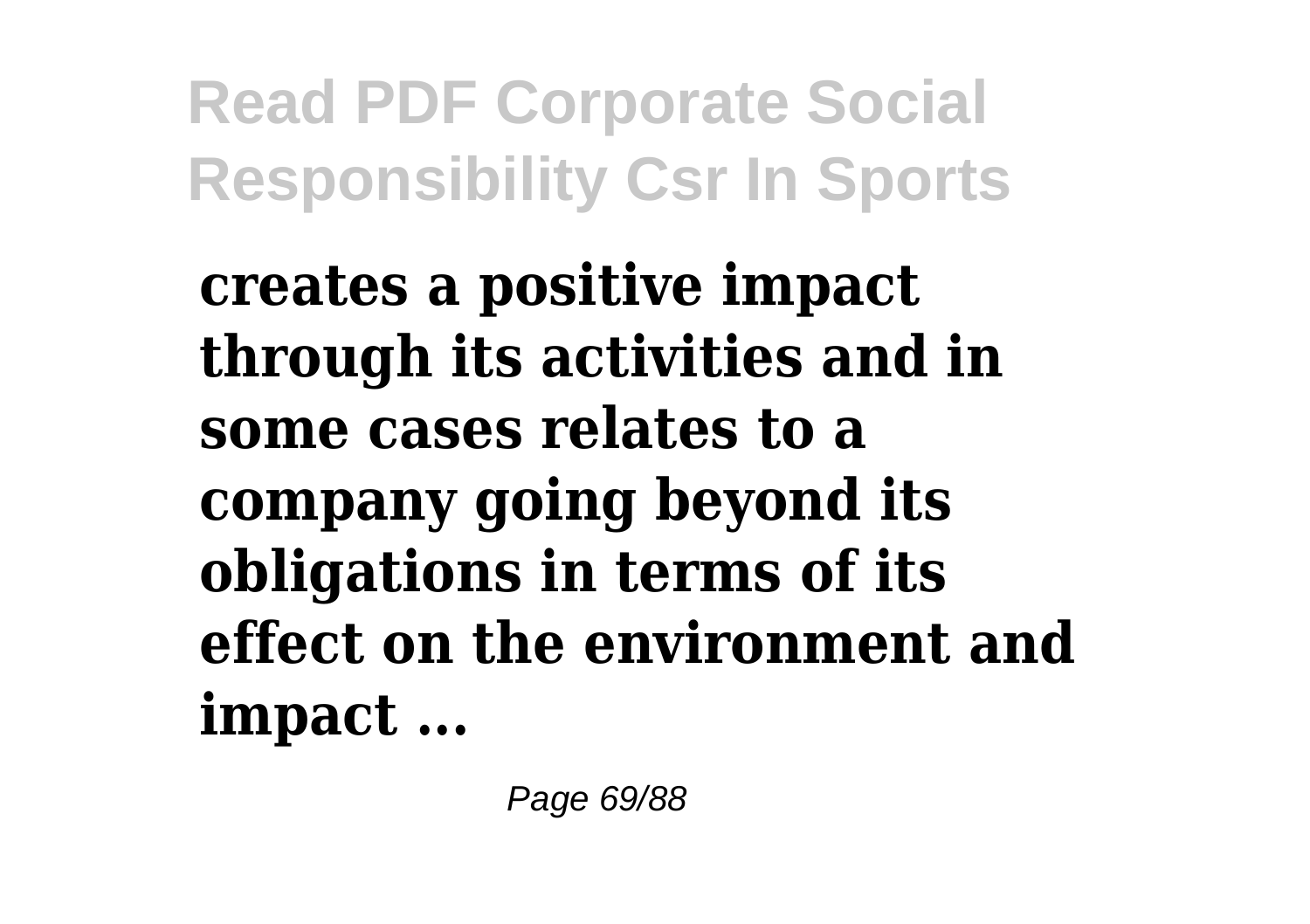### **Corporate Social Responsibility (CSR)**

**Corporate social responsibility in construction CSR Corporate social responsibility (CSR) refers to the belief that**

Page 70/88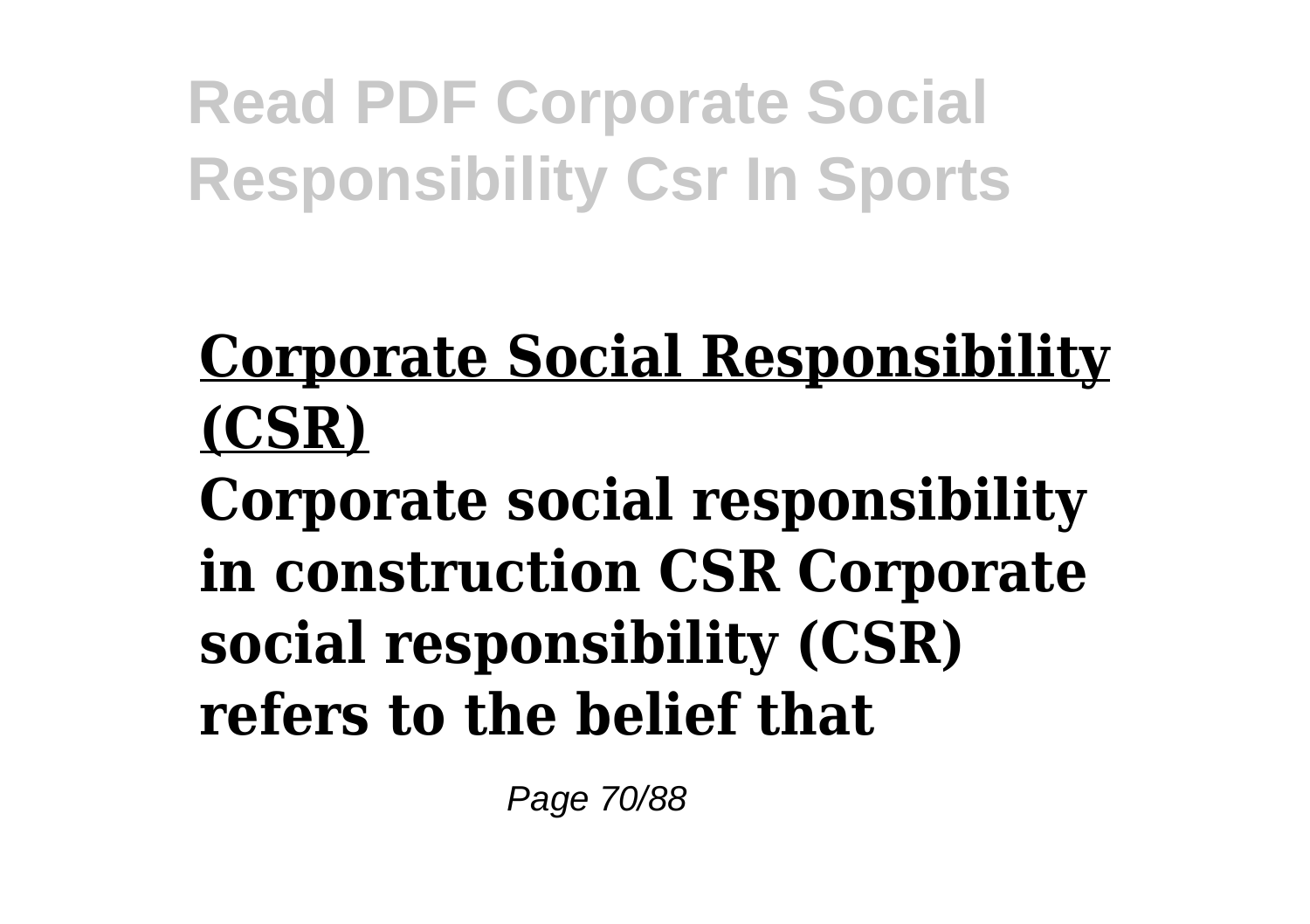**companies should have a positive impact on the community and wider society rather than simply generating profit.**

**Corporate social responsibility**

Page 71/88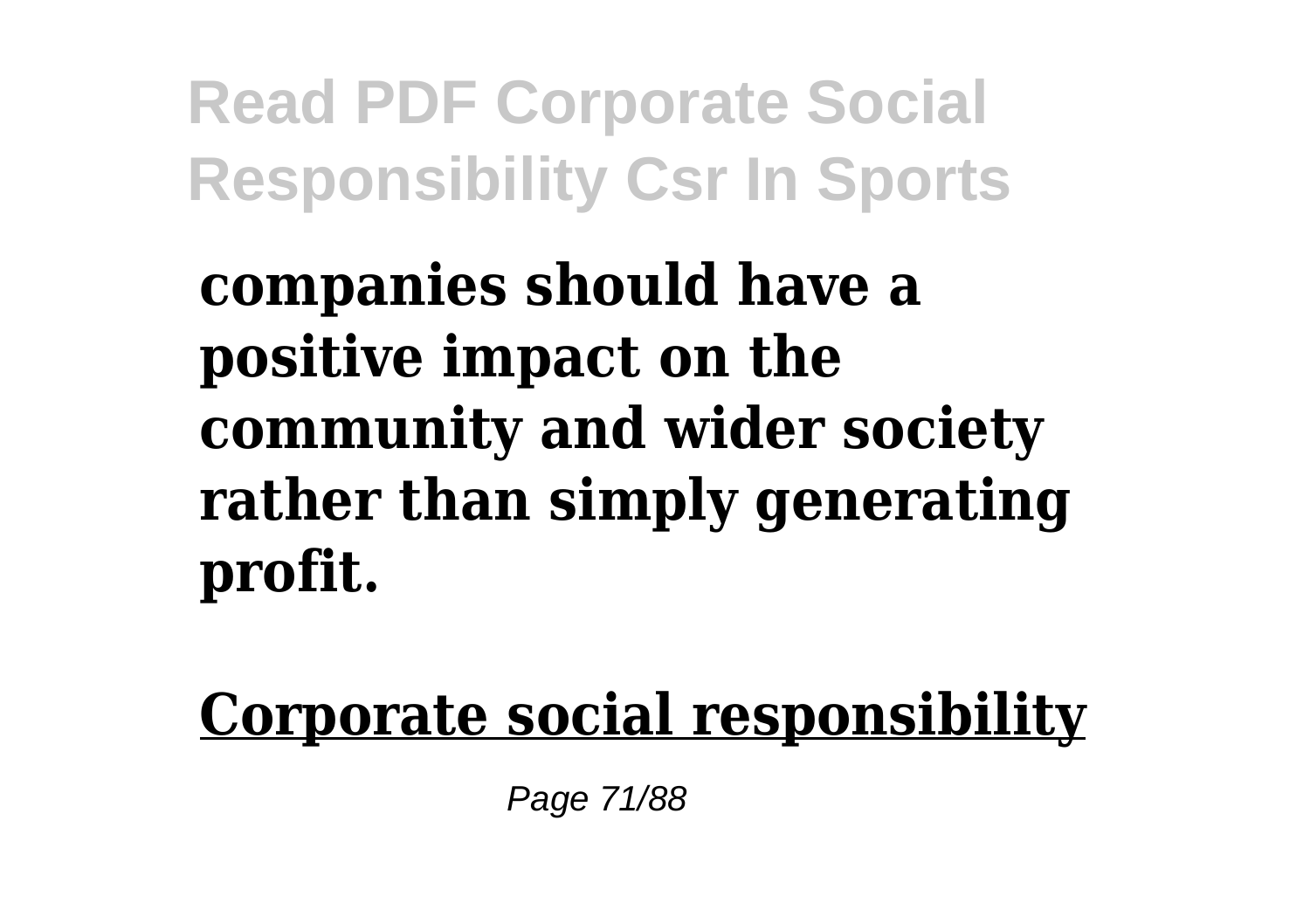**in construction CSR ... Corporate social responsibility (CSR) is a type of international private business selfregulation that aims to contribute to societal goals of a philanthropic, activist, or**

Page 72/88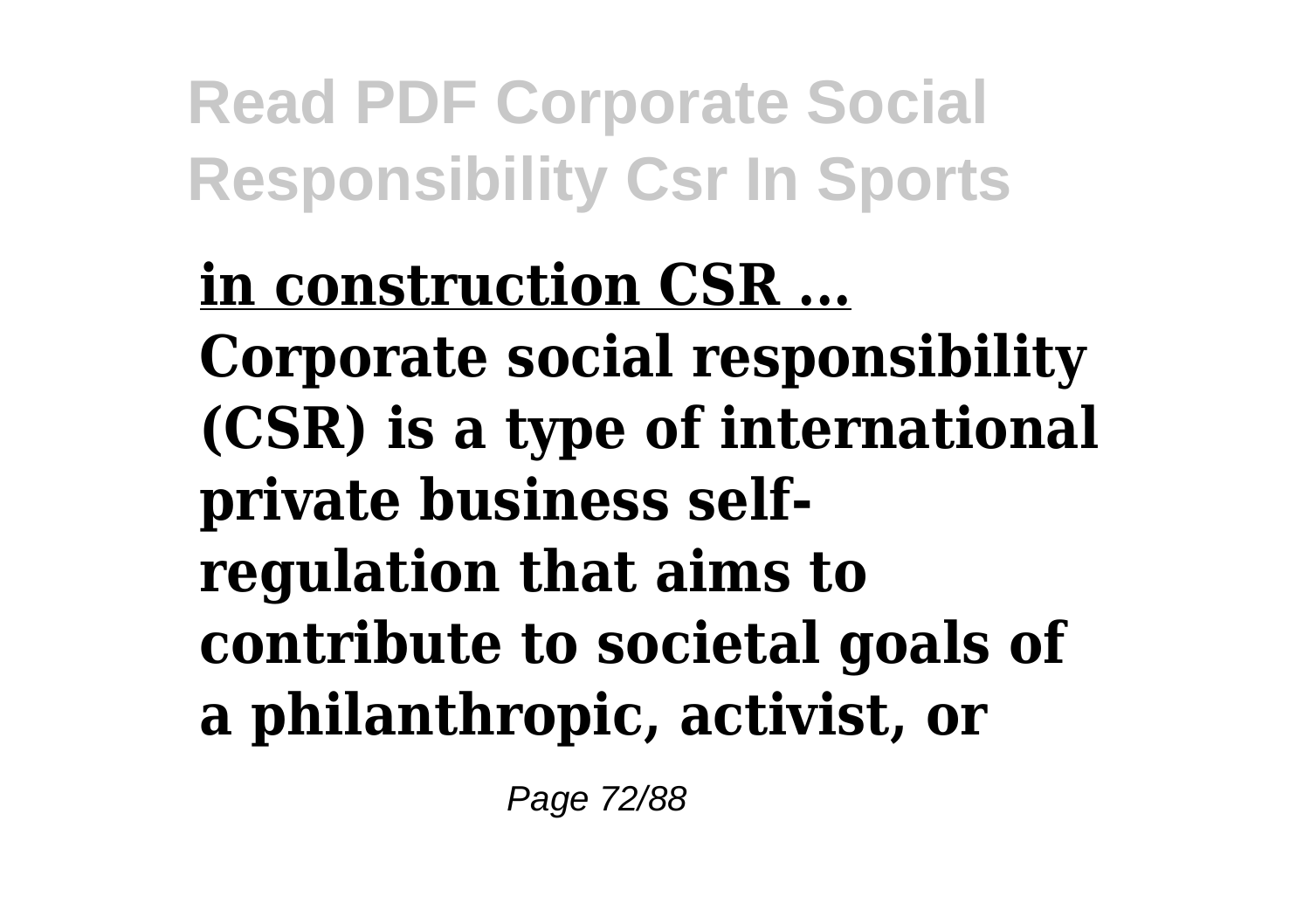**charitable nature by engaging in or supporting volunteering or ethically-oriented practices.**

**Corporate social responsibility - Wikipedia Corporate Social Responsibility**

Page 73/88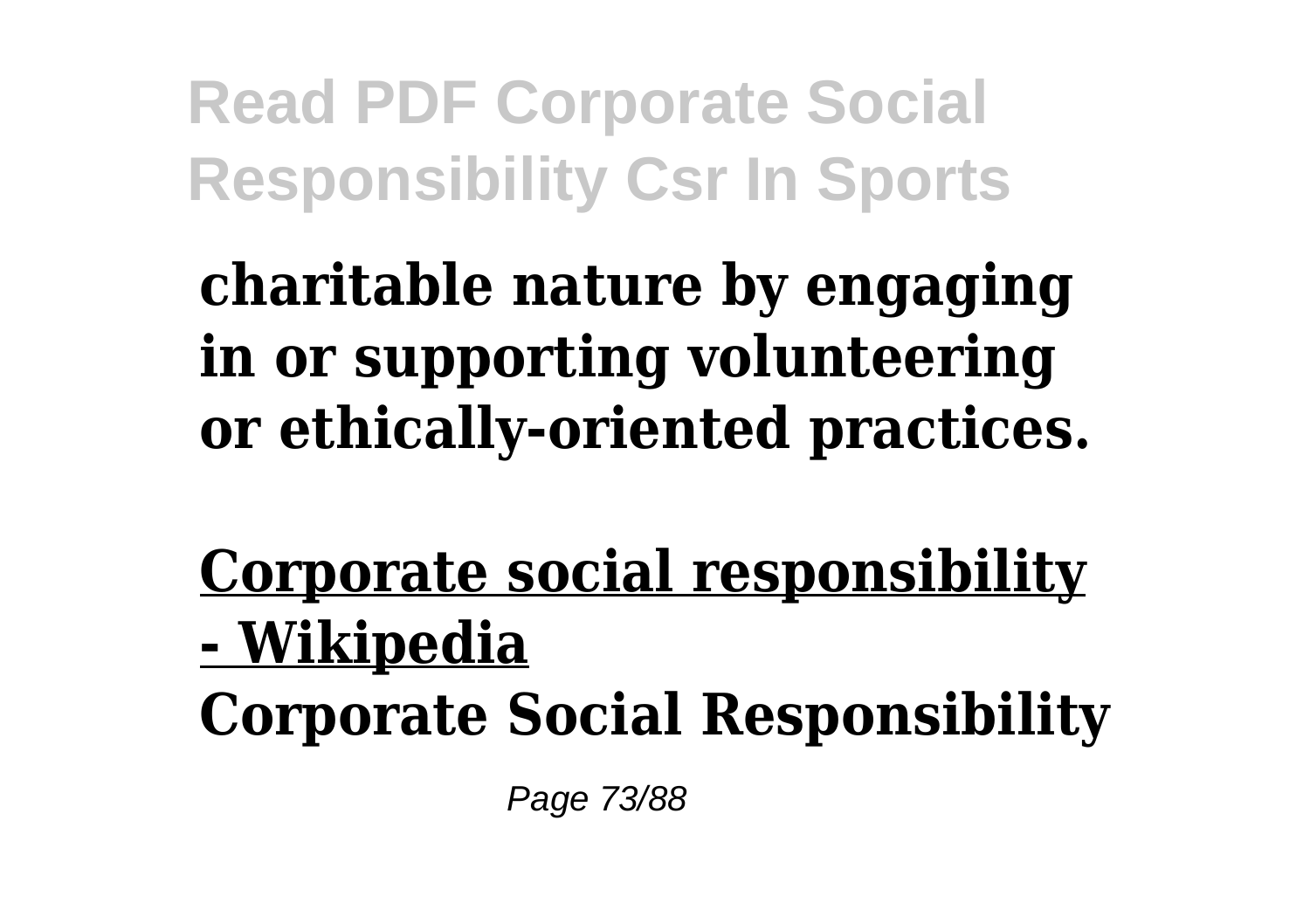**(CSR) is when a company operates in an ethical and sustainable way and deals with its environmental and social impacts. This means a careful consideration of human rights, the community, environment,**

Page 74/88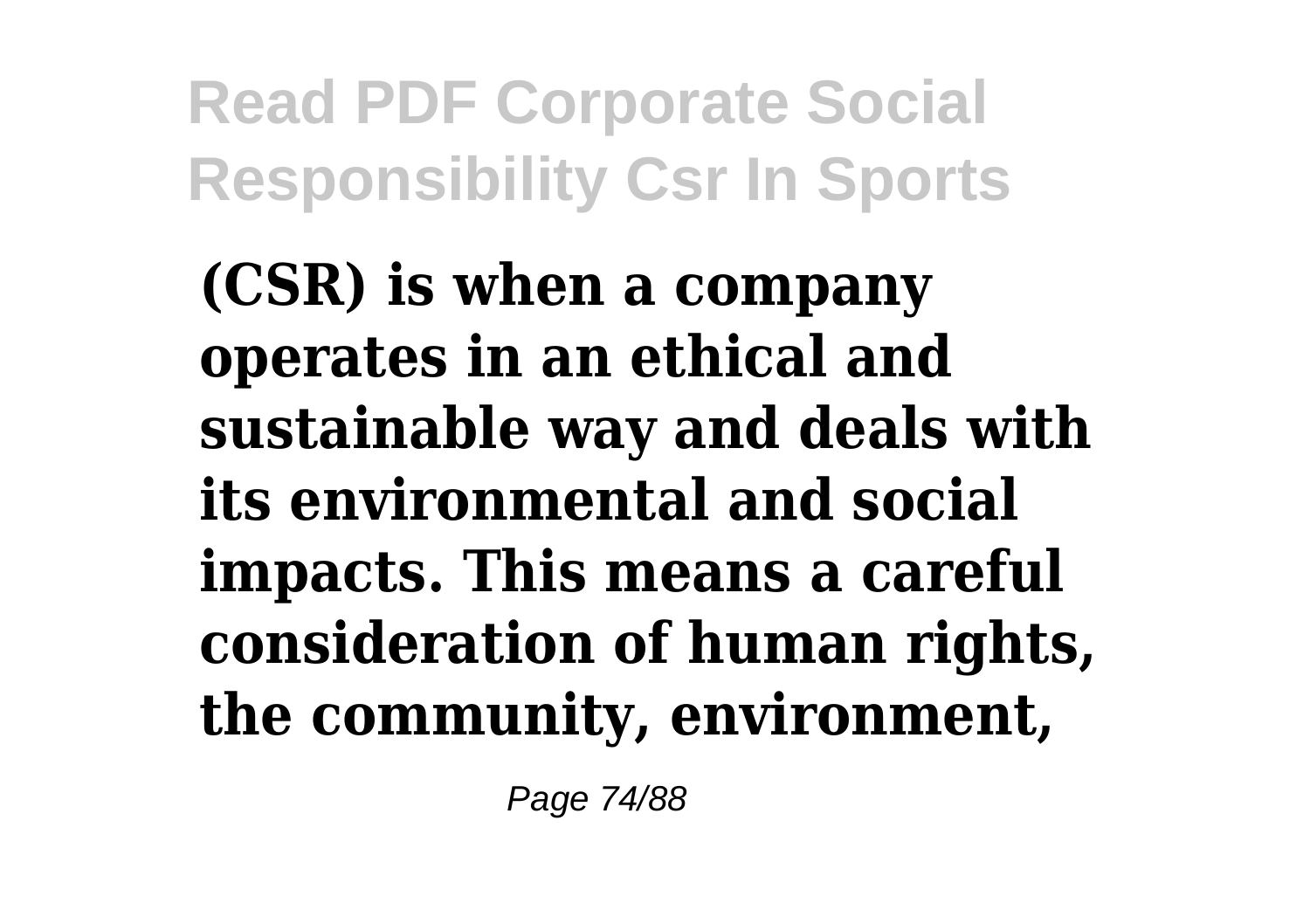# **and society in which it operates.**

**The Importance of Corporate Social Responsibility ... As a government organisation and a large employer,**

Page 75/88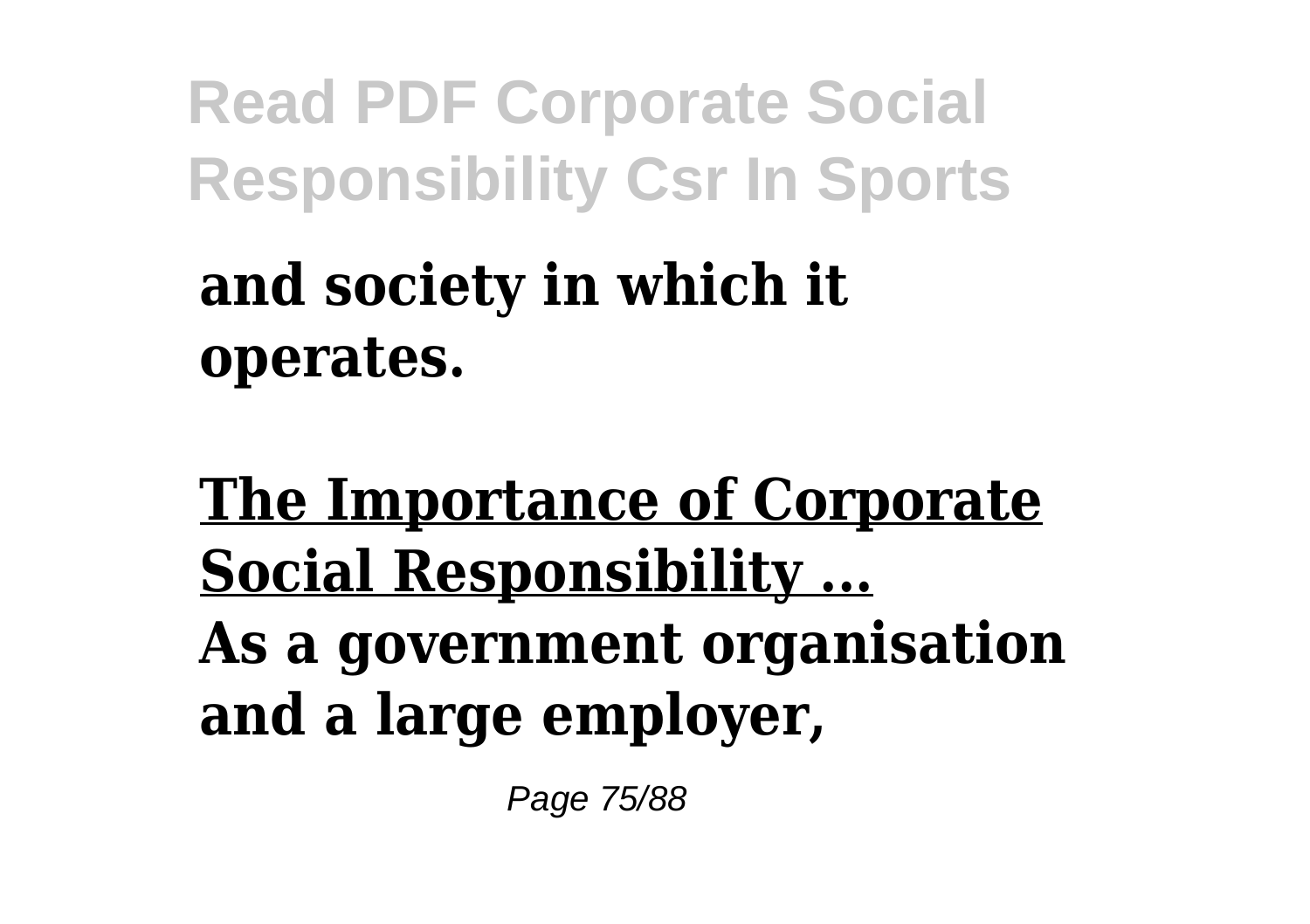**corporate social responsibility (CSR) is important to us. We're committed to ethical and sustainable business practices.**

**Our commitment to corporate social responsibility (CSR ...**

Page 76/88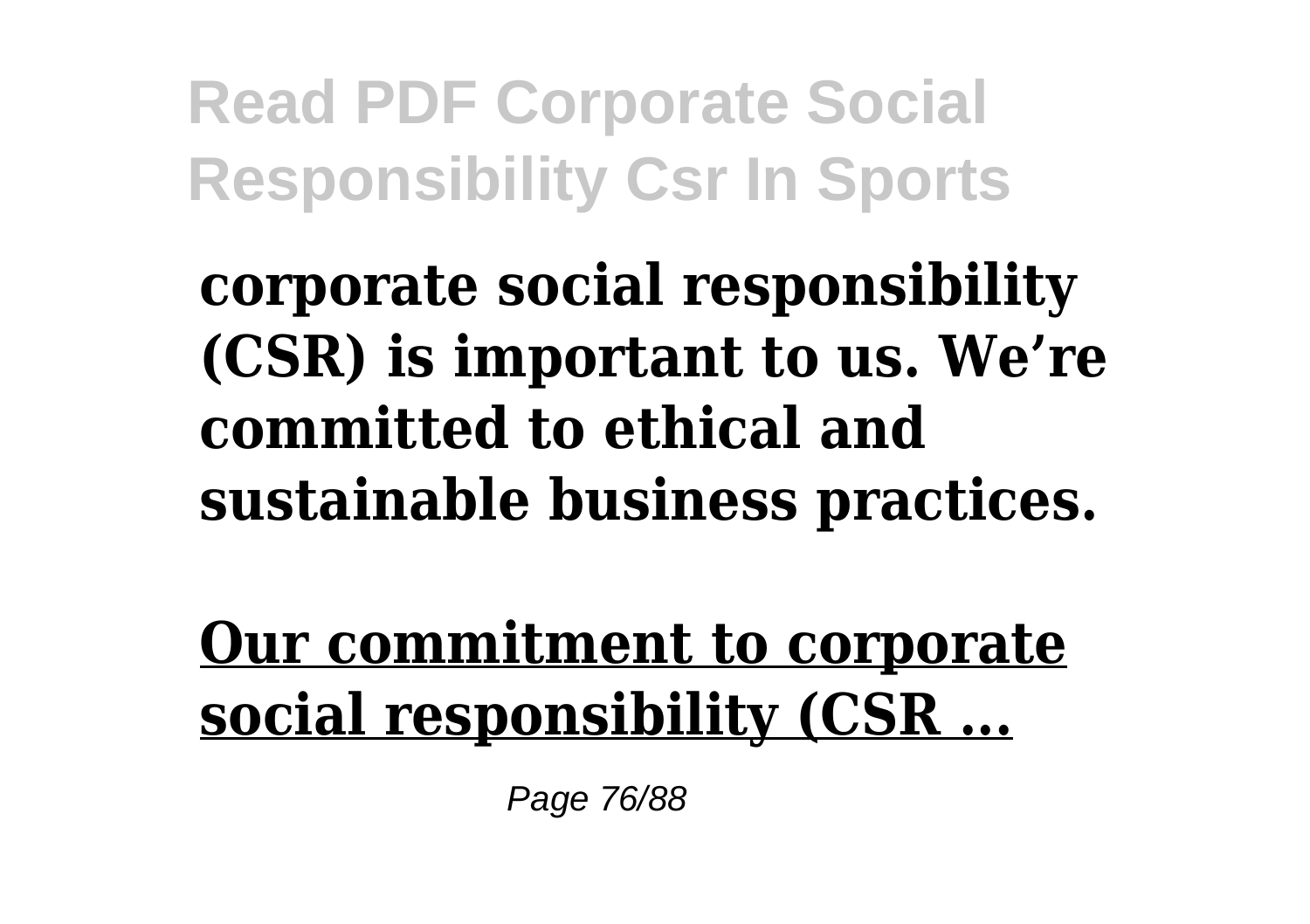**Corporate social responsibility is all about companies playing their responsible part in society and giving back to society, and a big part of that is fundraising for worthy causes. Companies, customers**

Page 77/88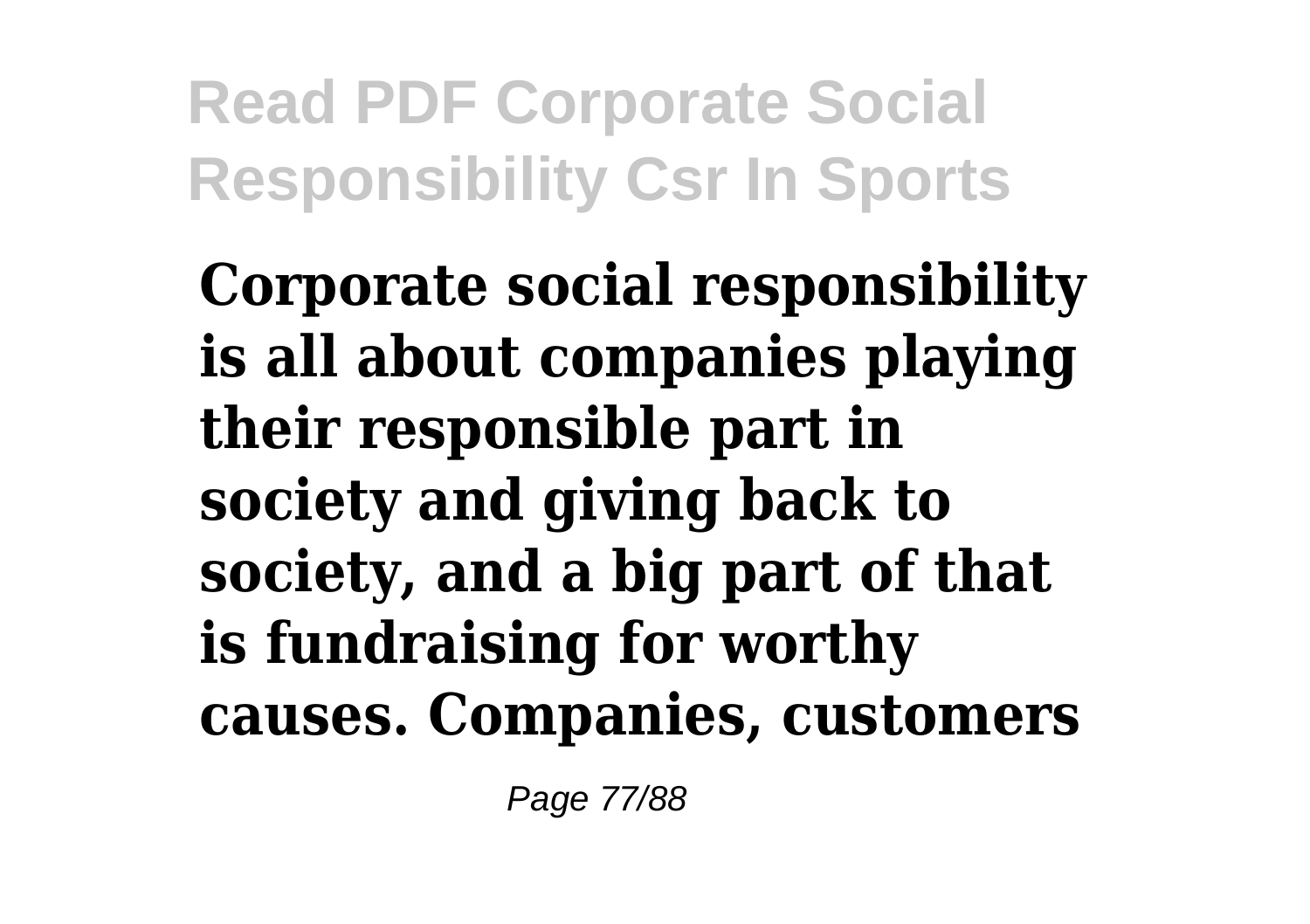**and communities can and should thrive together.**

**Corporate Social Responsibility - A Simple Guide - The ... Corporate Social Responsibility is a management concept**

Page 78/88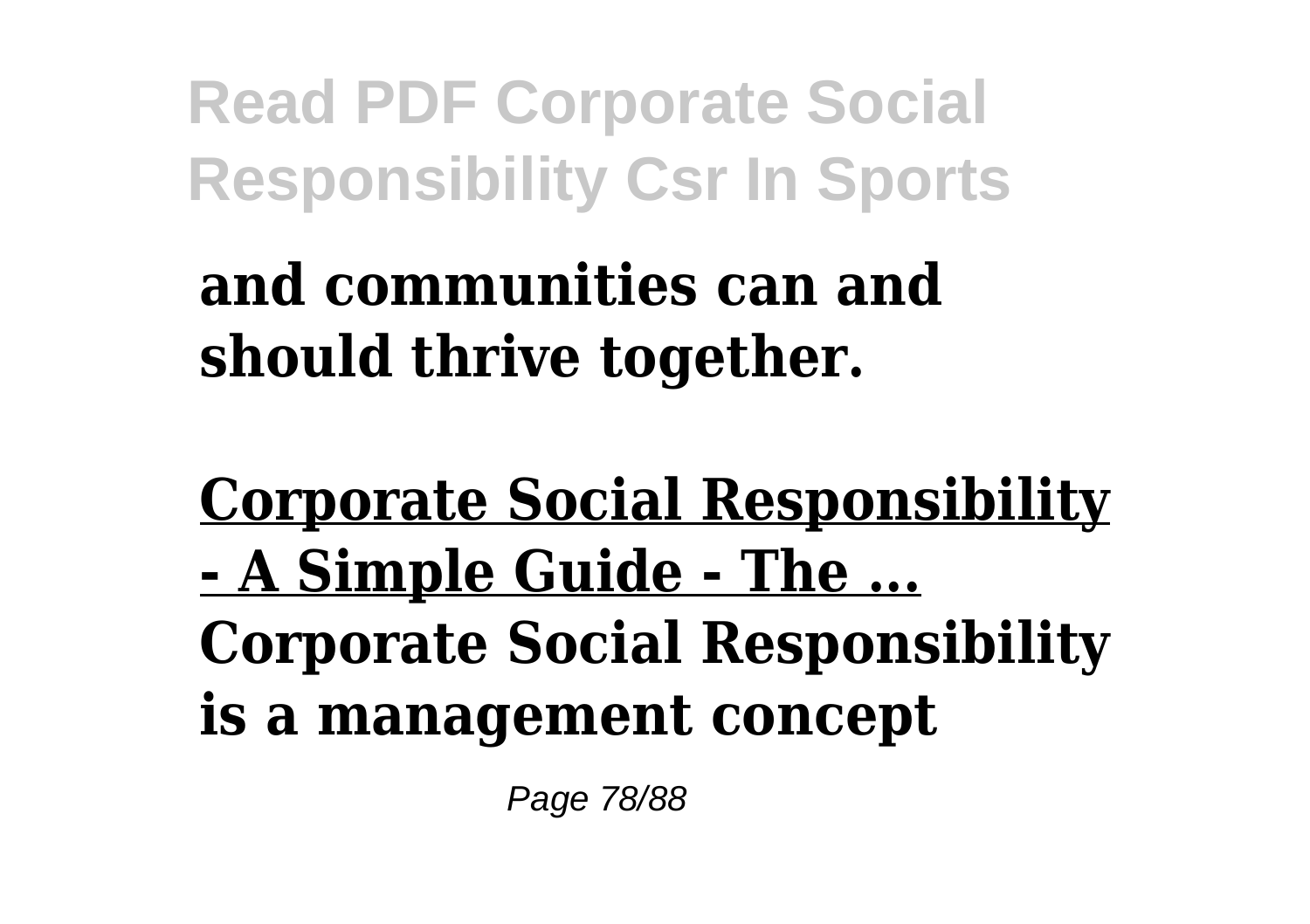**whereby companies integrate social and environmental concerns in their business operations and interactions with their stakeholders. CSR is generally understood as being the way through which a**

Page 79/88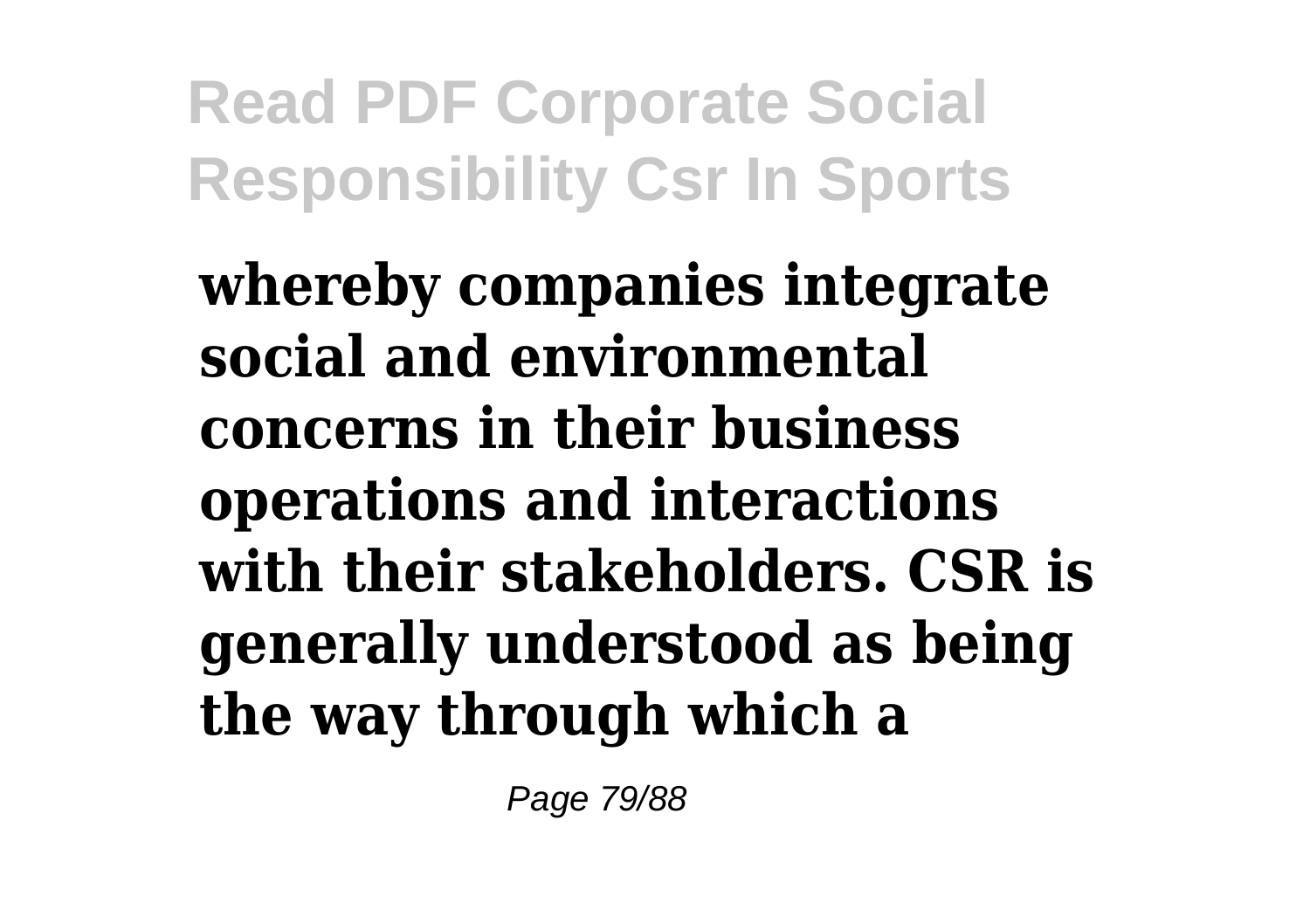**company achieves a balance of economic, environmental and social imperatives ("Triple-Bottom-Line- Approach"), while at the same time addressing the expectations of shareholders and stakeholders.**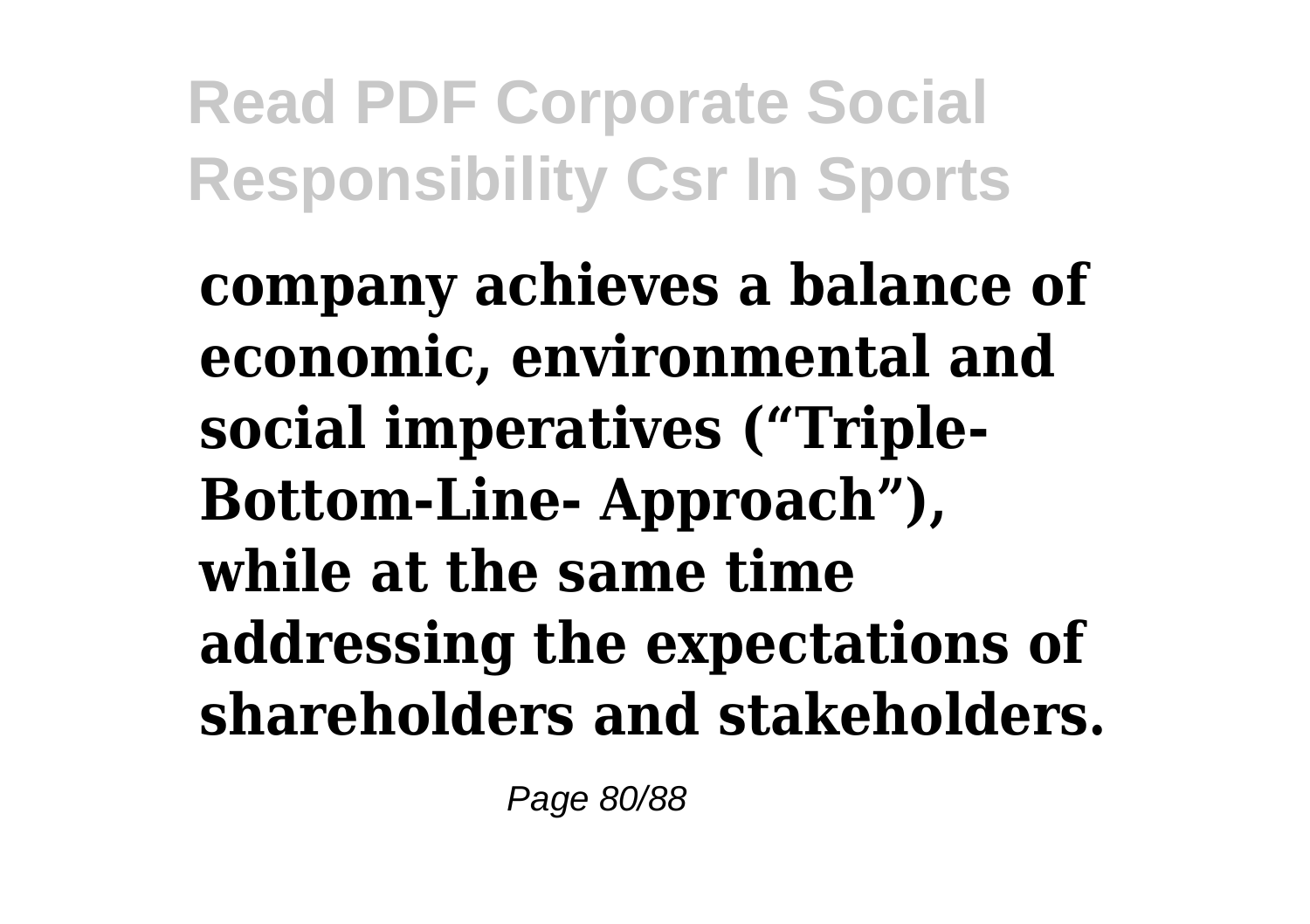**What is CSR? | UNIDO Corporate social responsibility (CSR) is when companies integrate social and environmental concerns into their business operations and**

Page 81/88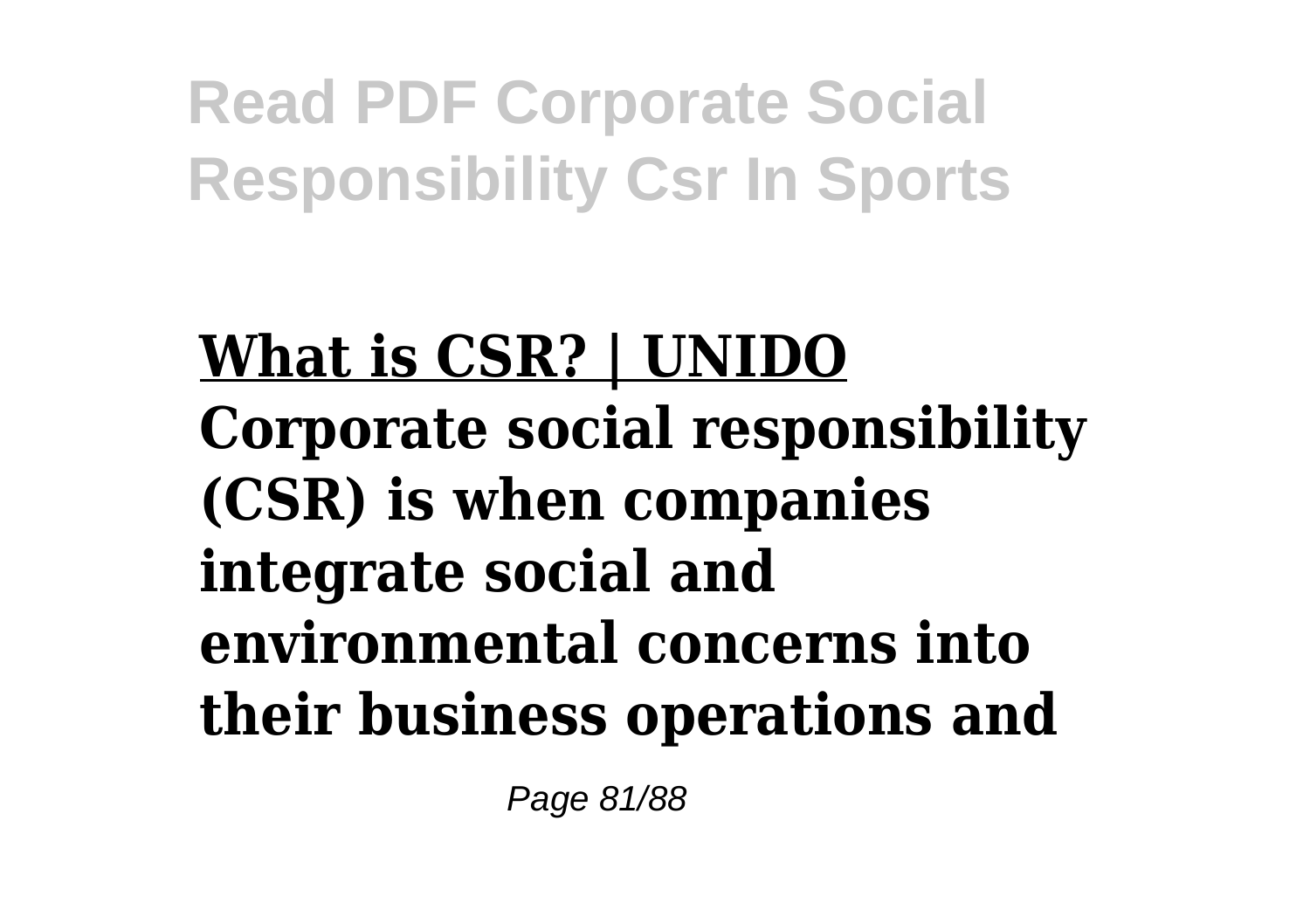**in their interaction with their stakeholders on a voluntary basis. Some reasons why firms are embracing CSR: Altruism – being a good citizen**

**Corporate Social Responsibility**

Page 82/88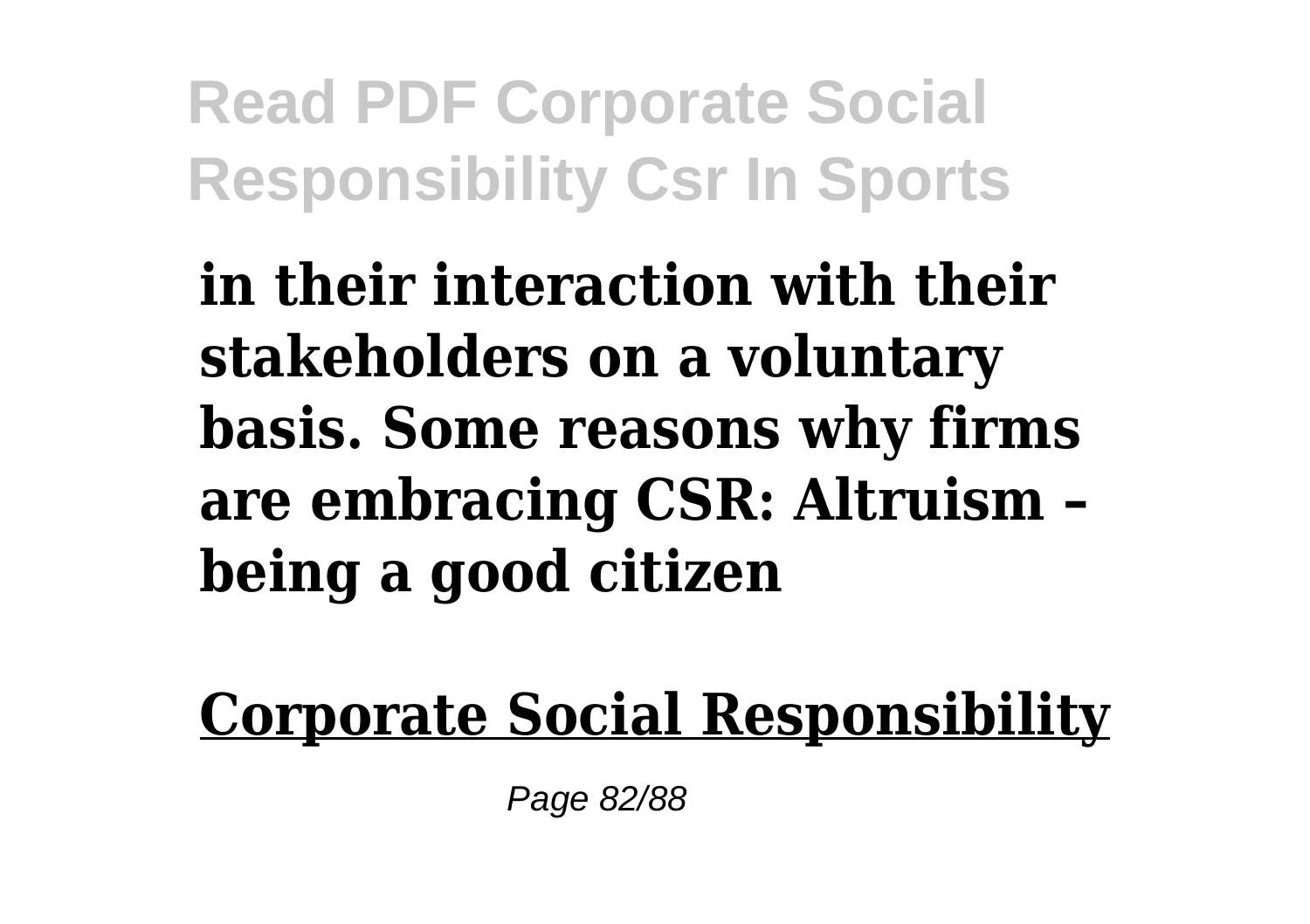**| Economics | tutor2u Sustainability and Corporate Social Responsibility (CSR) Response to the challenges of the modern world Sustainability is a comprehensive approach to**

Page 83/88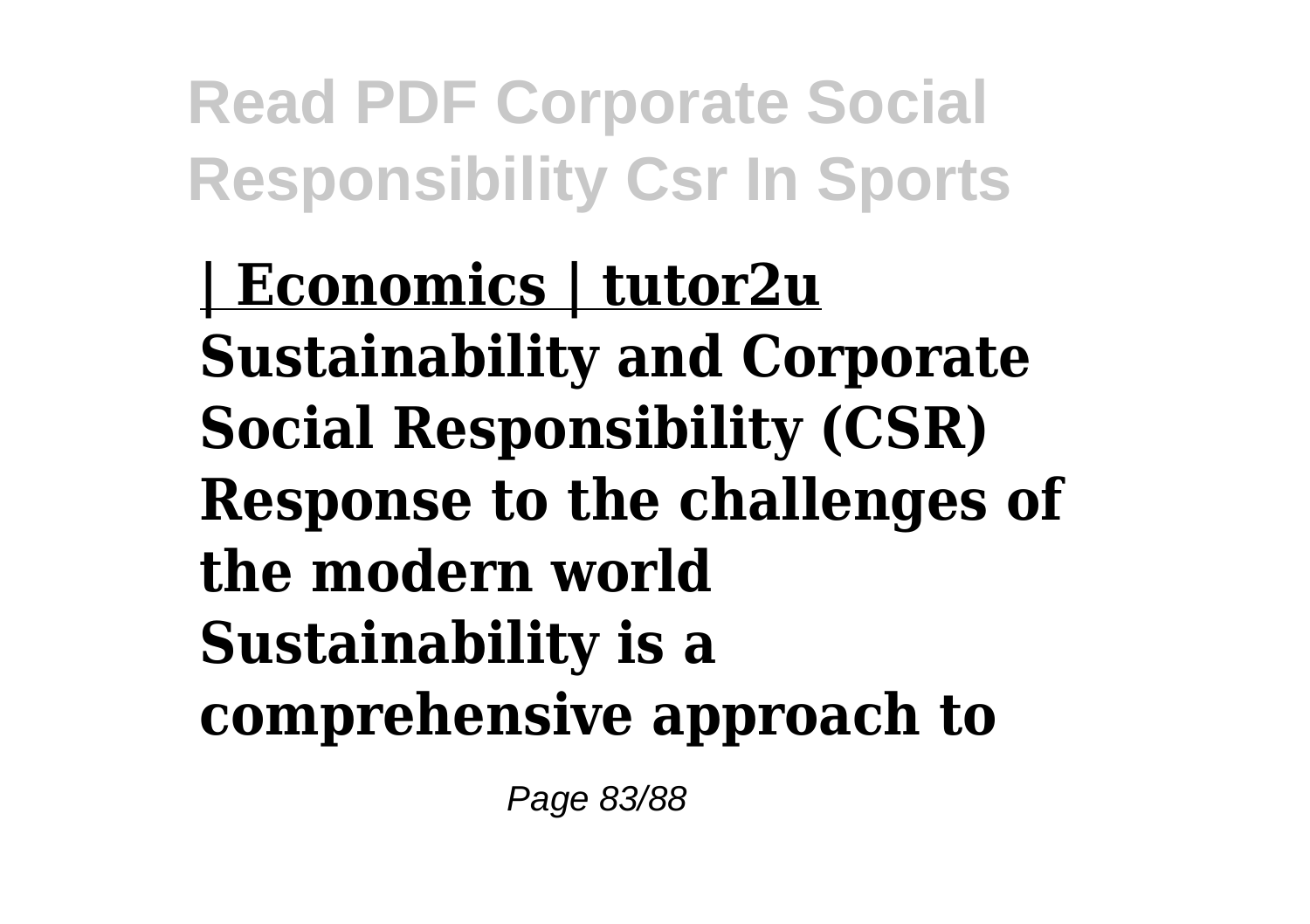**management of organizations which is focused on creating and maximizing long-term economic, social and environmental value.**

### **Sustainability and Corporate**

Page 84/88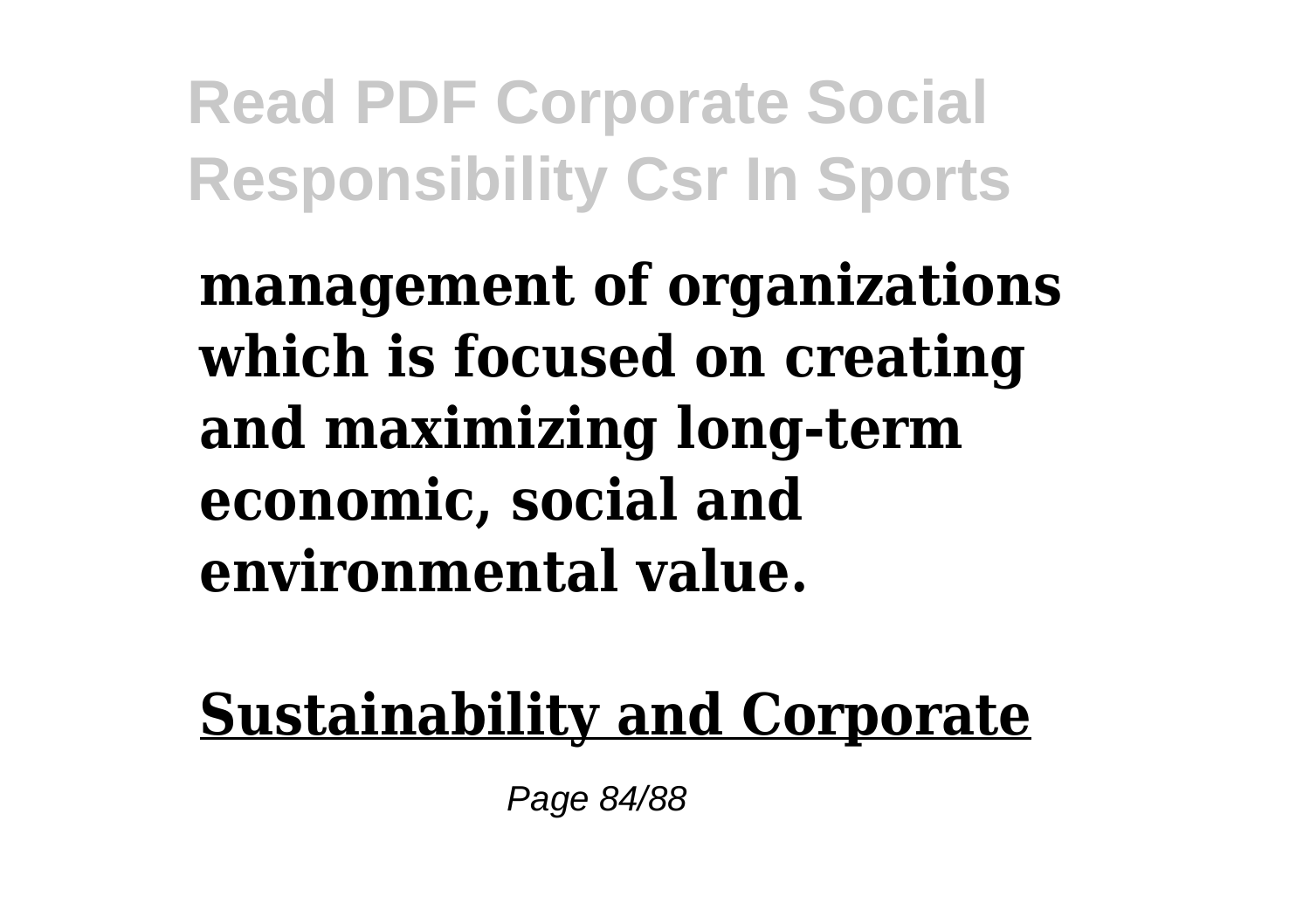**Social Responsibility (CSR ... Definition of CSR According to the United Nations Industrial Development Organization, Corporate Social Responsibility is defined as a business management concept whereby**

Page 85/88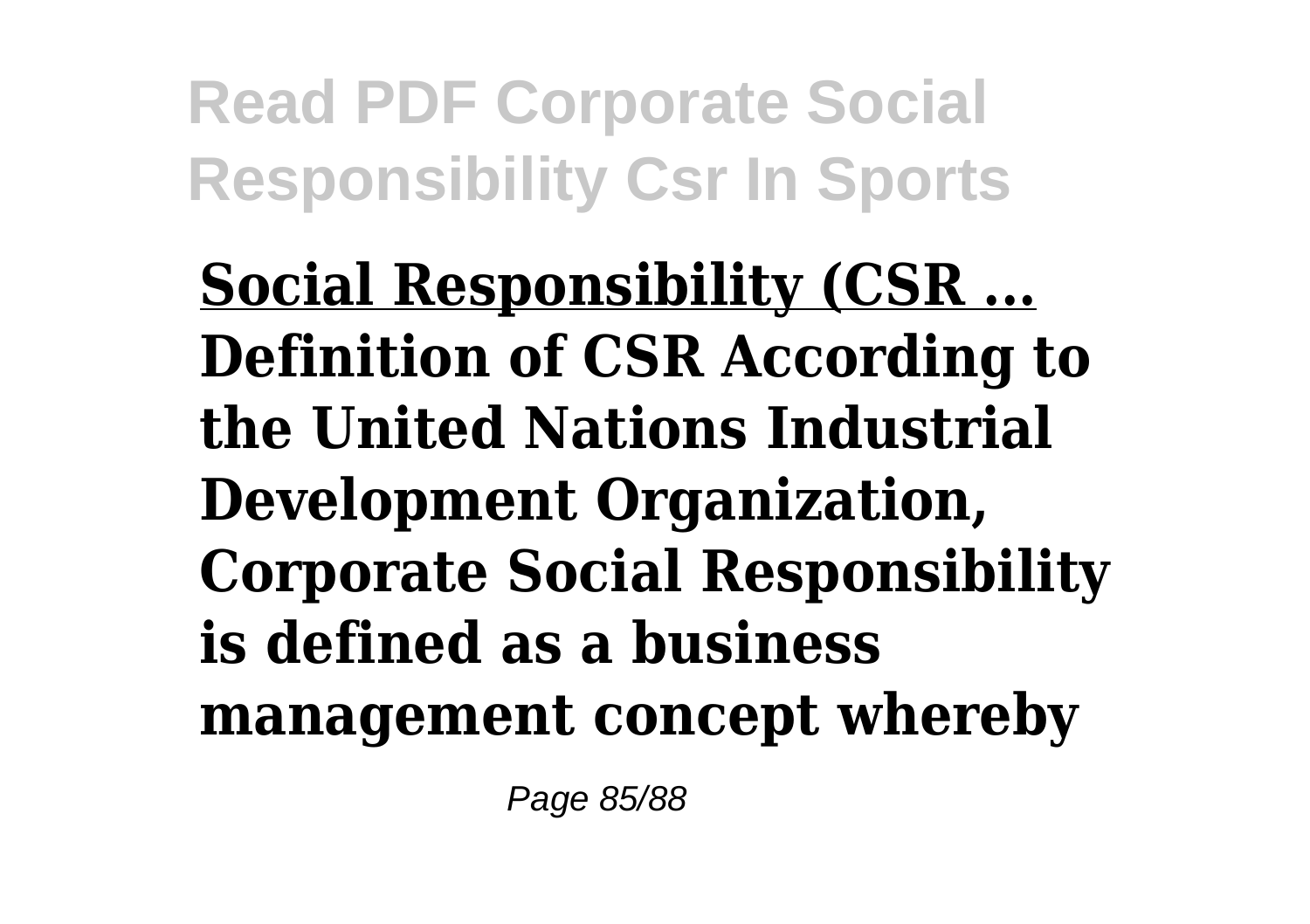## **companies integrate social and environmental concerns in their business operations and interactions with their stakeholders.**

#### **What is CSR? - The CSR**

Page 86/88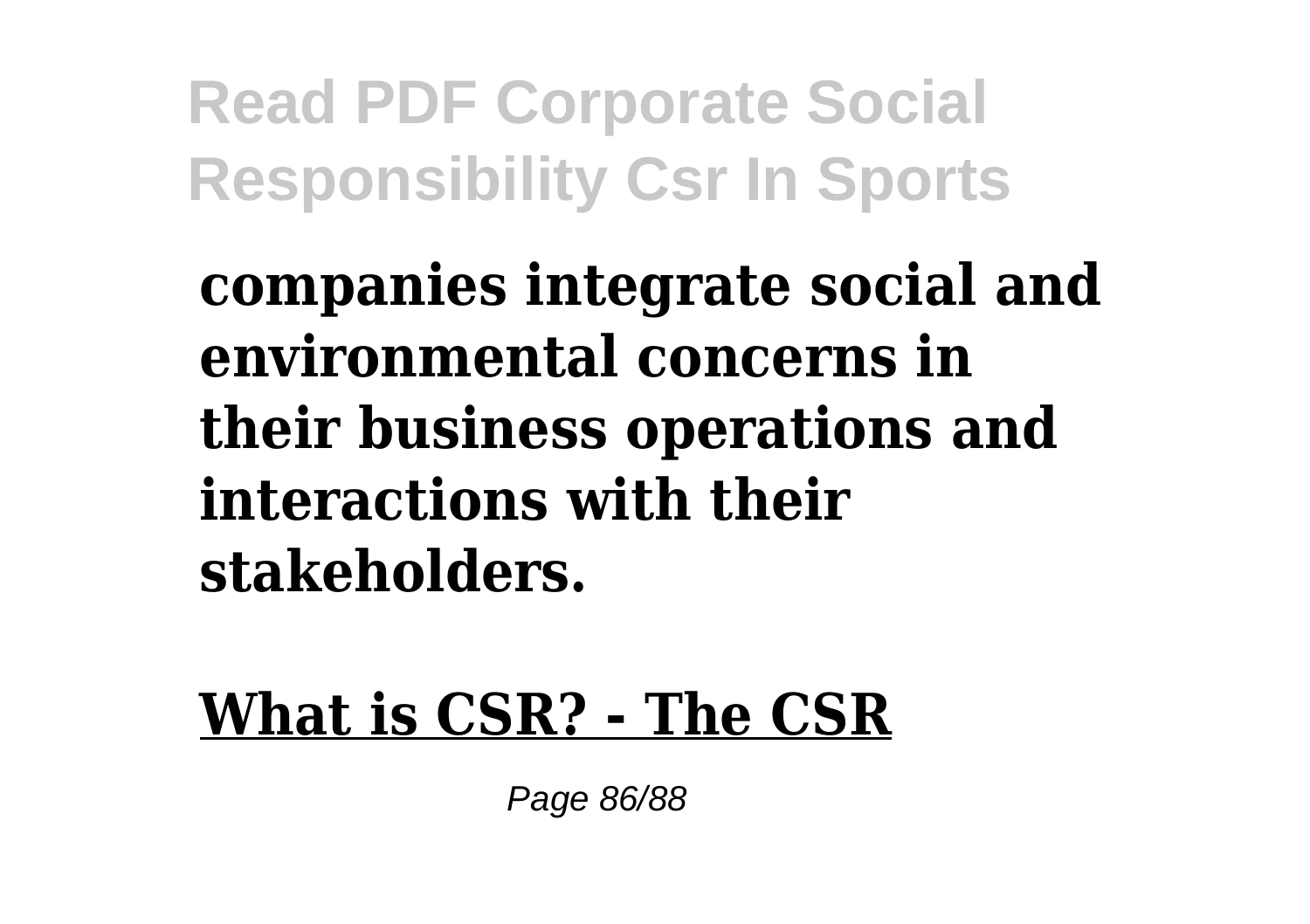# **Journal Corporate | Digital Transformation Corporate Social Responsibility (CSR) allows businesses large and small to enact positive change. When companies choose to do**

Page 87/88